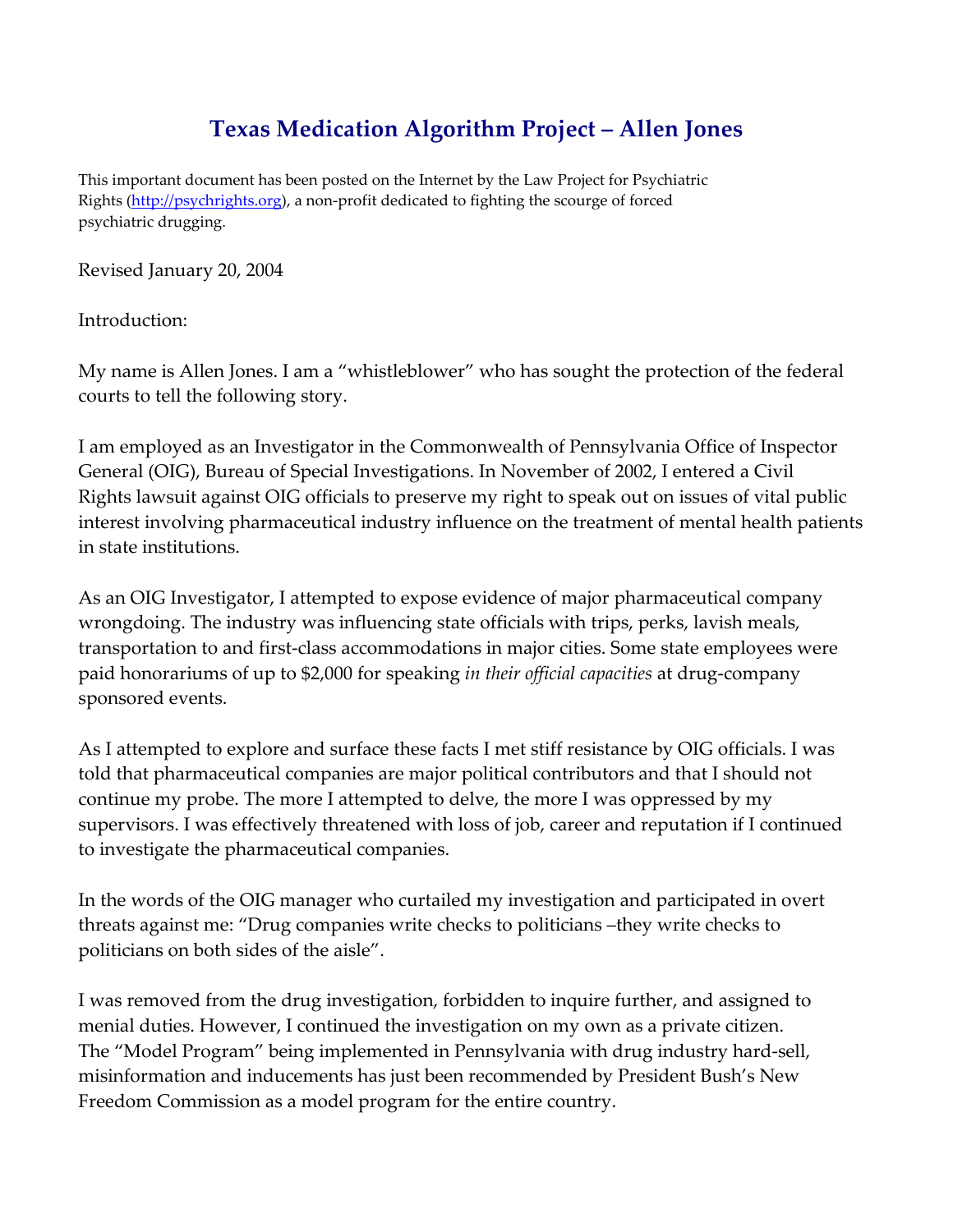The "Model Program" is the Texas Medication Algorithm Project" (TMAP-pronounced TMap) and it began in Texas in 1995.

TMAP is a Trojan horse embedded with the pharmaceutical industry's newest and most expensive mental health drugs. Through TMAP, the drug industry methodically compromised the decision making of elected and appointed public officials to gain access to captive populations of mentally ill individuals in prisons and state mental health hospitals. The pharmaceutical industry bypassed governmental safeguards and medical review by creating and marketing TMAP as a "treatment model"that was instituted in various states as an administrative decision by a select few politically appointed officials.

The treatment model accepted by these state officials had a fundamental requirement rooted deep within it: Doctors must first treat their patients with the newest, most expensive drugs patented by the pharmaceutical companies. The state doctors treating mental illness could choose which patented drug to use, but effectively could not choose to use less expensive generic drugs unless and until the patented drugs failed.

Drug companies marketed their newer, patented medications as safer and more effective than the older, generic brands. These drugs, they said, not only better treated the symptoms of mental illness, they did so without the troublesome side-effects often seen with conventional medications.

However, these new "miracle" drugs did not live up to their hype. They have proven to no better than generics. Most importantly, most of the new drugs have been found to cause serious, even fatal side-effects, particularly in children. It is a statistical certainty that many lives have been lost and many others irreparably damaged.

The drug companies involved in financing and/or directly creating and marketing TMAP include: Janssen Pharmaceutica, Johnson & Johnson, Eli Lilly, and Austrazeneca Pfizer, Novartis, Janssen-Ortho-McNeil, GlaxoSmithKline, Abbott, Bristol Myers Squibb, Wyeth-Ayerst Forrest Laboratories and U.S. Pharmacopeia.

Janssen Pharmaceutica operates a specialty sales division devoted to public sector marketing. Janssen was the most aggressive of the companies in developing this model and in directly compromising and influencing public officials. All of the other companies mentioned contributed funding to the effort.

The patented mental health drugs embedded within this model program include: Risperdal, Zyprexa, Seroqual, Geodone, Depakote, Paxil, Zoloft, Celexa, Wellbutron, Zyban, Remeron, Serzone, Effexor, Buspar, Adderall, and Prozac, all manufactured by the above companies.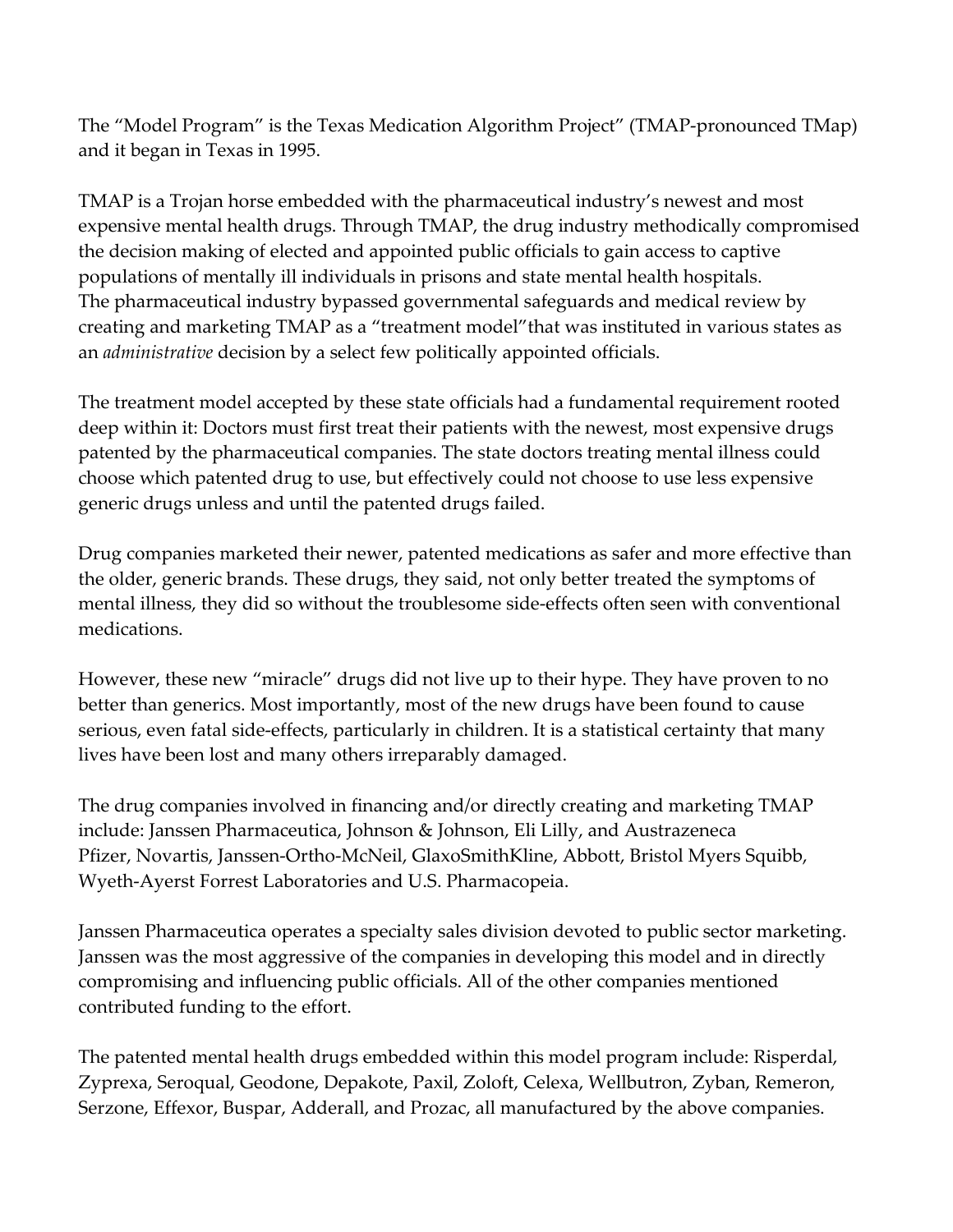Drug industry money guided TMAP from conception through development and expansion to other states. The growth of TMAP began with misleading science. It grew and expanded with the aid of compromised public officials at all levels of our government.

This is a story of an unhealthy alliance between politics and the pharmaceutical industry (Pharma). It is a story of the betrayal of our society's most helpless citizens. Pharma has woven an elaborate marketing scheme from scant evidence and copious illusion. Illusion has become operative "truth". Operative "truth" has become clinical practice. Clinical practice has become Roulette – and the "House" (Pharma) always wins. I will show you how TMAP became implemented in Pennsylvania. It is a story that cost me my career. First I will tell you about the development of TMAP and why the drug industry found Texas to be the ideal place to begin this project.

# Smoke and Mirrors The Texas Medication Algorithm Project

# A Texas Primer:

Texas is uniquely suited for the pharmaceutical industry to develop a marketing scheme of the depth and proportion of TMAP.

The industry needed to create an aura of legitimacy and a body of favorable data to advance its marketing aims. It needed universities, prisons and hospitals. The industry also needed a friendly Legislature to initiate such an extensive program.

Texas is a notoriously political state, and this politicism extends to the state universities, state hospitals and prisons, where regents and administrators are routinely replaced by new gubernatorial administrations.

In Texas, 150 representatives, 31 Senators and the Lieutenant Governor all earn \$7,500 per year and meet for 140 days every two years. In 1997, 1,662 registered lobbyists representing 2,034 clients earned \$210 million dollars and spent many millions more to influence these legislators. Many of these lobbyists, and many of these millions, represented pharmaceutical companies.

Texas has the largest prison system in the United States, with nearly 150,000 inmates in correction and detention facilities at any given time. Likewise, it has a crowded mental health hospital system.

The Texas Legislature, meeting for 140 days every-other year and outnumbered by well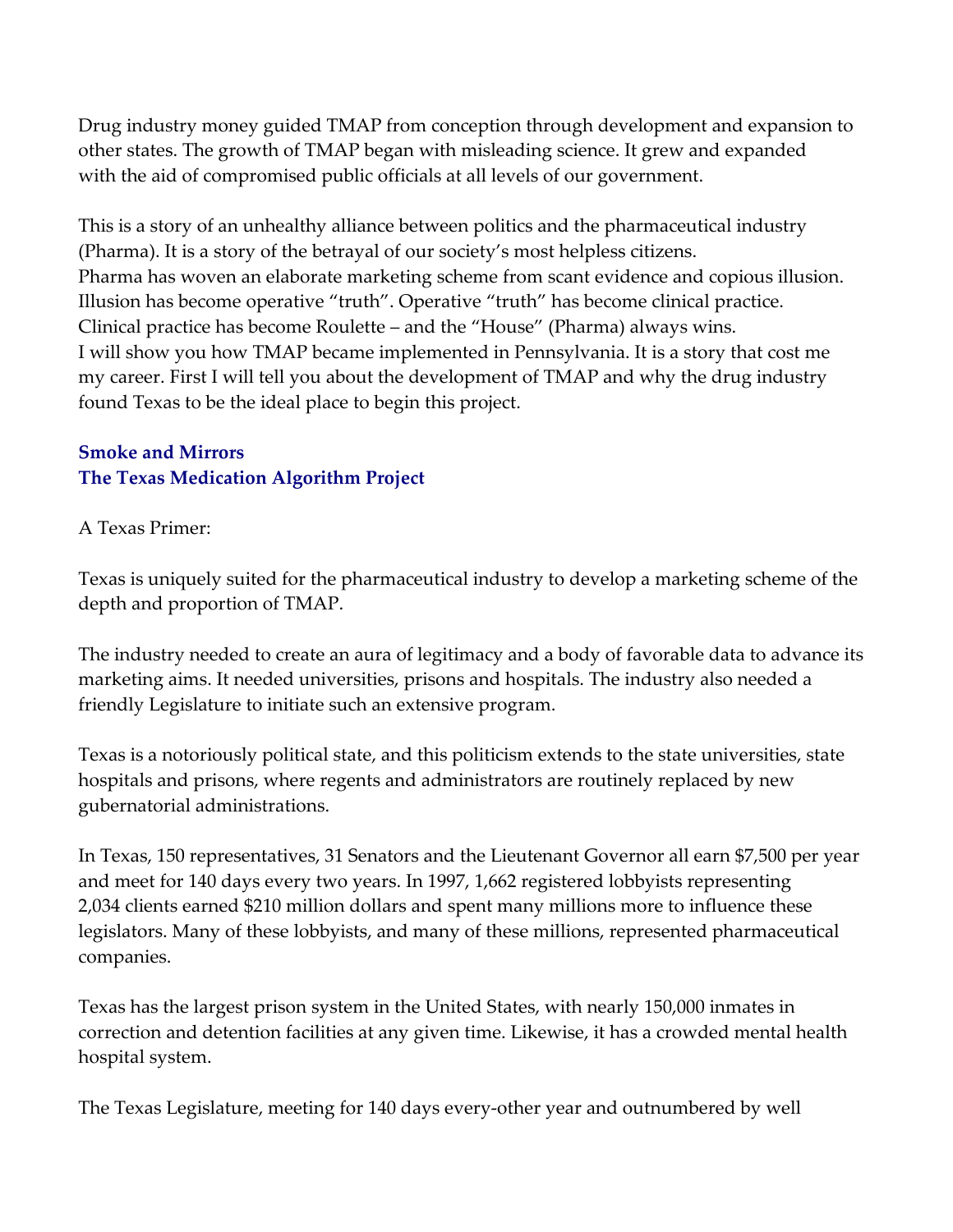financed lobbyists by 10 –1, can be expected to pass legislation and support programs based on reasoning that is separate from their personal understanding of the issues involved. Newspaper columnist Charles T. Bowen, in an article "Quick Note; Silent Vote; No Gloat." In The Tampa Tribune, 21 April 1997, described how one former Texas legislator, Tom Robbins, was annoyed that his colleagues seemed to pass legislation that they had not even read, let alone understood. To prove a point he introduced a resolution to honor Albert de Salvo. The language of the resolution stated in part: "

"This compassionate gentleman's dedication and devotion to his work has enabled the weak and the lonely throughout the nation to achieve and maintain a new degree of concern for their future. He has been officially recognized by the state of Massachusetts for his noted activities and unconventional techniques involving population control and applied psychology."

The Resolution passed with a unanimous vote.

Albert de Salvo was, of course, the Boston Strangler.

To augment the efforts of the pharmaceutical industry lobbyists, pharmaceutical manufacturers contributed heavily to the individual political campaigns of the Texas governor, senators, representatives and judges.

According to the National Institute on Money in State Politics, the pharmaceutical industry contributed zero contributions to individual politicians in Texas in 1994. During the 1998 election year, pharmaceutical manufacturers made a total of 251 contributions totaling \$152,000 to individual candidates for Texas state office. In 2002, the total was 419 individual contributions by drug makers totaling \$384,735.

Additionally, the pharmaceutical industry employed 297 lobbyist in Washington D.C. alone (600 lobbyists by 2003). The industry spent 236 million dollars in their lobbying efforts between 1997 and 1999 alone. The annual expenditures have risen steadily since that time. This accounts only for reported hard-money contributions. The amount of soft money contributions is unknown and unknowable.

At the same time, pharmaceutical manufacturers were pouring millions of dollars into Texas universities.

Texas Governor George W. Bush supported Texas Mental Health Parity legislation in 1997 that required private industry to provide increased insurance coverage for mental health treatment, including mental health drugs.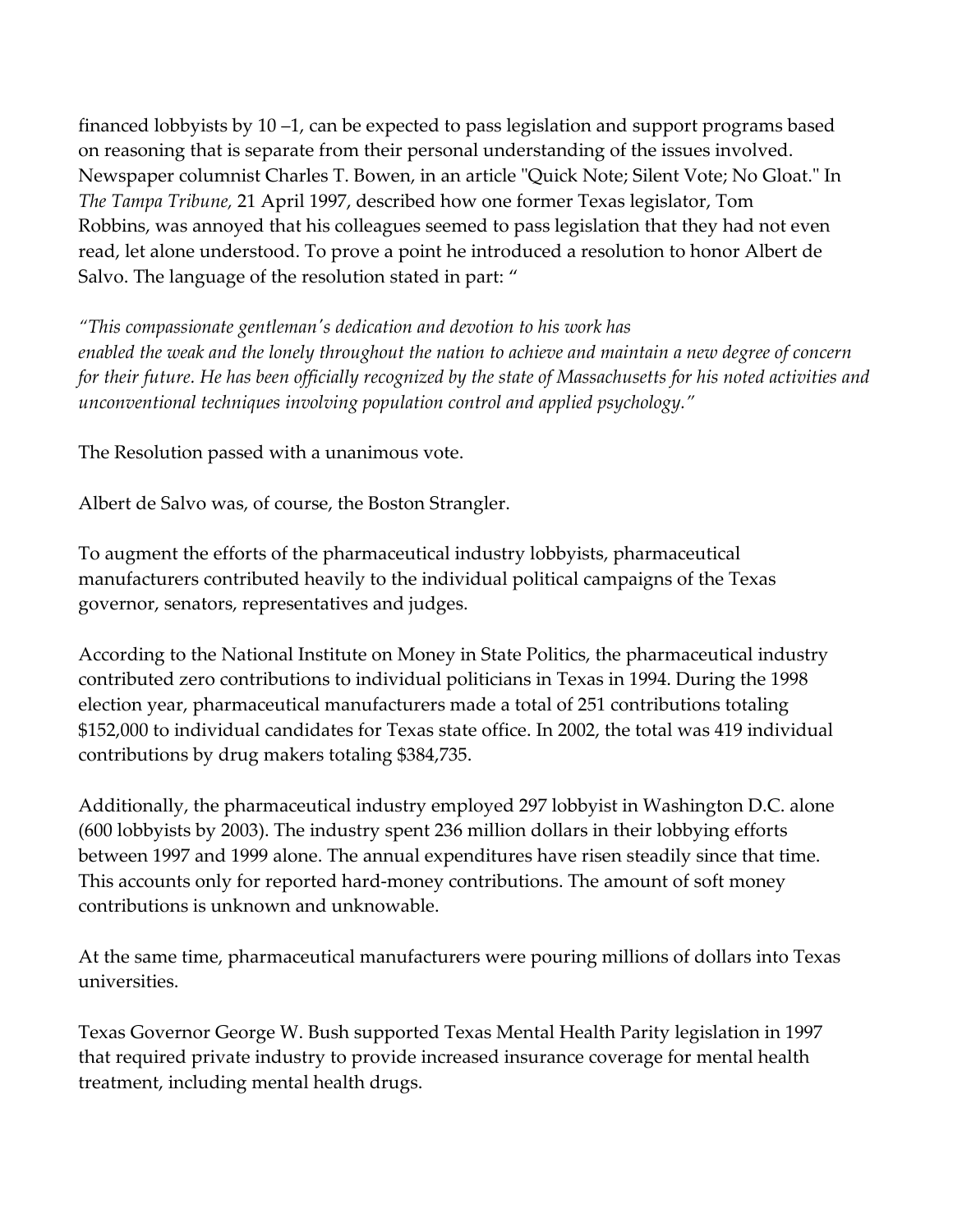Texas passed legislation expanding Medicaid coverage of mental health drugs to persons who would not otherwise qualify under Medicaid guidelines. Budget increases were made to pay for mental health drugs for the Texas mental health and prison systems. During Bush's presidential campaign, he cited his support of TMAP along with his most recent state budget recommendation for an additional 67 million dollars to pay for still more mental health drugs.

TMAP opened the doors of the Texas prison system, juvenile justice system and Texas state mental health hospitals to the unlimited influence of major pharmaceutical companies in expanding the usage and marketing of their most expensive drugs.

# How?

TMAP essentially utilized pseudo science to create the appearance of drug safety and effectiveness. TMAP purchased scientific influence in the propagation of data to suggest that newer, patented drugs were safer and superior to generic drugs.

# CONTEXT:

TMAP arose during a period of decreased Food and Drug Administration (FDA) oversight and vastly increased sophistication in pharmaceutical industry marketing practices. These practices aggressively pursued favorable public and professional "opinion" through media promotion, and biased reporting of drug trial results.

The industry flooded the psychiatric profession, and psychiatric professionals, with money and salted medical journals with reports by "researchers" who were the direct beneficiaries of drug industry funding.

Award winning science journalist Robert Whitaker, in his book Mad in America, outlines the pharmaceutical industry influence on the science and promotion of the Atypical Antipsychotics (new schizophrenia medications). In Whitaker's words:

"By the late 1980s the pharmaceutical Industry's storytelling apparatus had evolved into a well oiled machine. The creation of a tale of a breakthrough medication could be carefully plotted. Such was the case with the Atypicals, and behind the public façade of medical achievement is a story of science marred by greed, deaths and the deliberate deception of the American public"

Whitaker cites Marcia Angell in a 2000 New England Journal of Medicine article: "The ties between clinical researchers and industry include not only grant supports,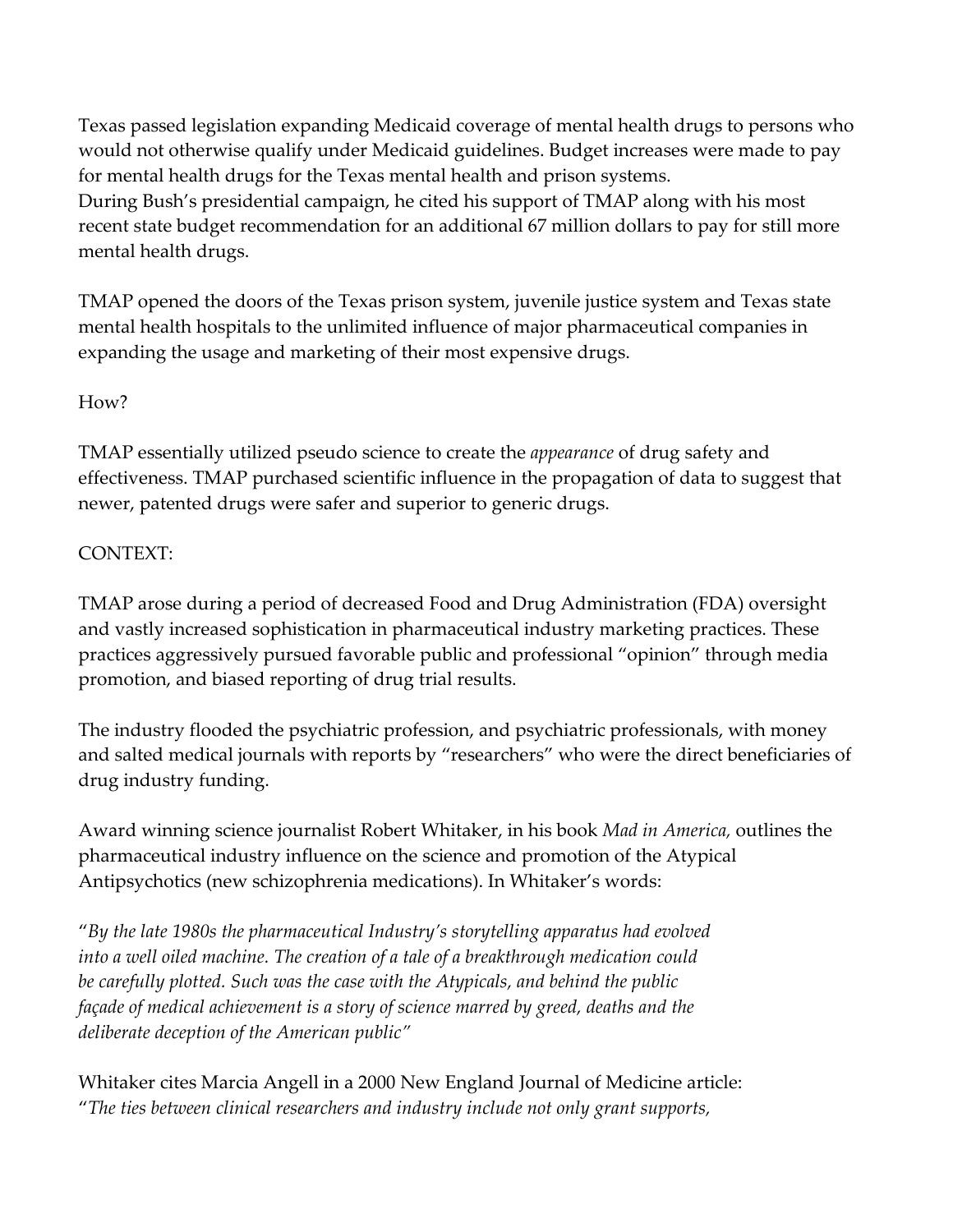but also a host of other financial arrangements. Researchers also serve as consultants to companies whose products they are studying, join advisory boards and speakers bureaus, enter into patent and royalty arrangements, agree to be the listed authors of articles ghostwritten by interested companies, promote drugs and devices at company sponsored symposiums, and allow themselves to be plied with expensive gifts and trips to luxurious settings"

Whitaker found the factors of biased review and deceptive reporting to be particularly relevant to the advancement of Atypical antipsychotics. Via the Freedom of Information Act he gained access to FDA raw data on the Atypical drug trials. Whitaker learned that the trials, and the FDA's review of the trials, did not support industry claims that the Atypicals were safer or more effective than existing generic drugs. In fact, in the approval letter to Janssen regarding their drug Risperdal, the FDA specifically stated:

"We would consider any advertisement or promotion labeling for RISPERDAL false, misleading or lacking fair balance under section 502 (a) and 502 (n) of the ACT if there is a presentation of data that conveys the impression that Risperidone is superior to haloperidol (a generic antipsychotic) or any other marketed antipsychotic drug product with regard to safety or effectiveness."

Whitaker noted "while the FDA had the authority to stop Janssen from making false claims in its ads, it had no control over what academic physicians, who had been paid by Janssen to conduct the trials, reported in their medical journals or told the press."

The same applied to doctors, academics and practitioners within the range of influence of Janssen money. Janssen needed a mouthpiece.

#### Enter TMAP

TMAP began in 1995 as an alliance of individuals from within the pharmaceutical industry and the Texas state university, mental health and corrections systems. Start-up funds included a 1.7 million dollar grant from the Robert Wood Johnson Foundation; a Johnson&Johnson related foundation. Johnson&Johnson owns the pharmaceutical companies Janssen Pharmaceutica and Janssen/Ortho McNeil.

(According to the non-profit group Texans for Public Justice, http://www.tpj.org/index.jsp Robert Wood Johnson IV, heir to the Johnson & Johnson fortune, raised over \$100,000 for George W. Bush's 2000 presidential campaign. Johnson has raised over \$200,000 for Bush's 2004 campaign.)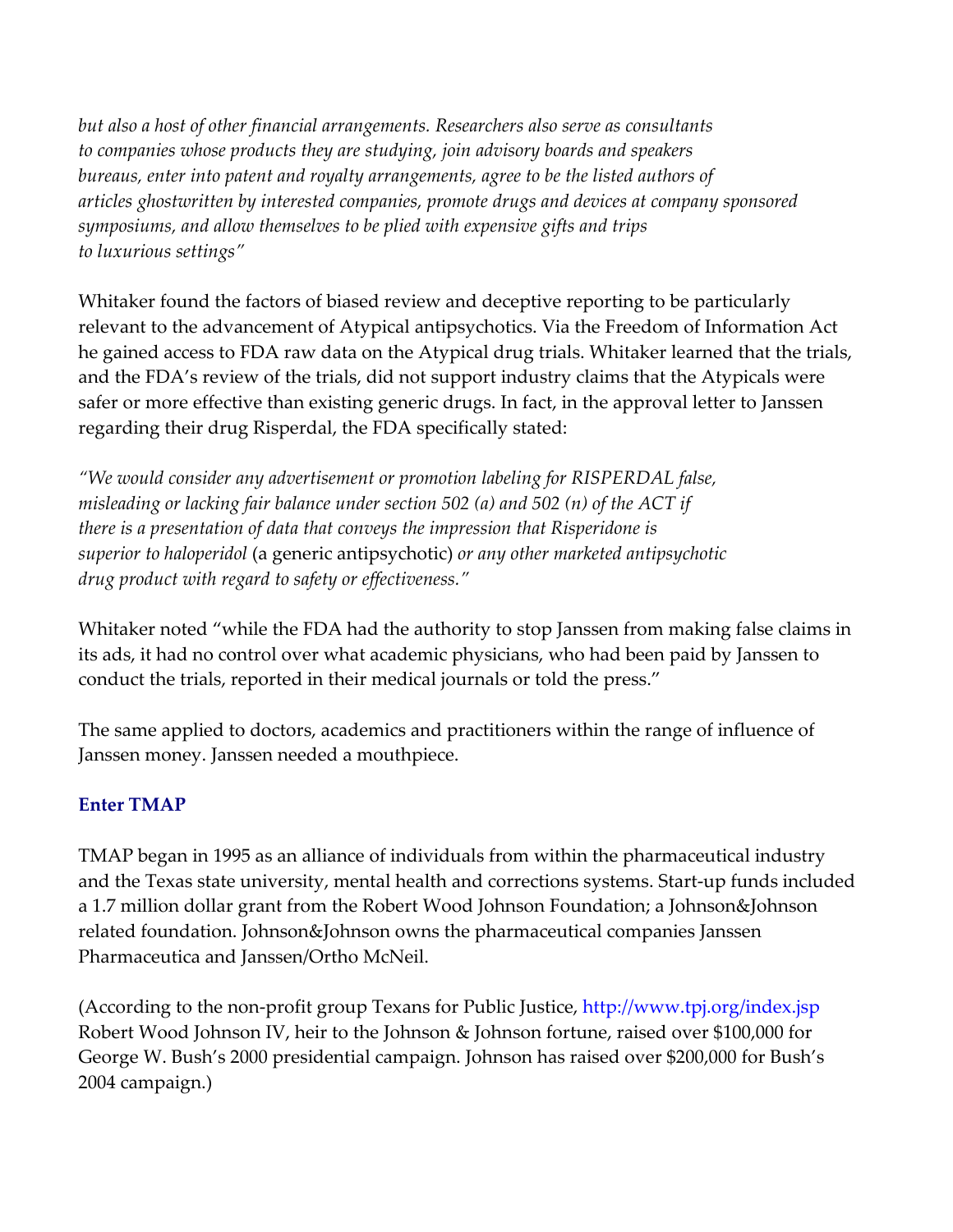The group's goal was to develop a model mental health treatment program for incorporation into public mental health and prison systems. This model program would ensure that newer, expensive medications would be heavily used.

But the drug industry had a problem: Clinical trials simply did not favor their new products. Alternative justification for favoring these drugs would have to be developed.

"Expert Consensus Guidelines"

This consortium sought to "legitimize" the medications recommended in the model program's "drug menus". The group elected to utilize "Expert Consensus Guidelines", rather than clinical studies or drug trials to form these recommendations.

Essentially, TMAP opted to "establish" new drugs as the best drugs for various illnesses by surveying the opinions of doctors and psychiatrists of TMAP's own choosing. No hard science, no patients, no study review, and no clinical trials – just the "Expert Opinions" of persons TMAP elected to survey.

The "Expert Consensus" process became TMAP's standard mechanism for creating the appearance of superiority for certain drugs and it was employed repeatedly from 1996 to 2003.

The doctors who were surveyed included persons who had already published articles favoring the new drugs. The survey included doctors with strong ties to the drug industry.

They included Dr. Jack Gorman. According to a March 13, 1999 New York Post article by Greg Birnbaum, Gorman resigned his position as the number two official of New York's

Psychiatric Institute after it was disclosed that he received over \$140,000 from drug companies in a single year between April 1, 1997 and March 31, 1998.

During that time Gorman received speaking fees, travel, board memberships and consulting deals from Janssen, Johnson&Johnson, Eli Lilly and Pfizer, among others. Gorman received \$12,000 from Pfizer while he was heading research into Pfizer Drugs.

Twelve other Institute researchers were found to be profiting from similar drug company payments including the head of the Psychiatric Institute's Patient Protection Panel, which was charged with ensuring patient safety in drug trials.

The institute was found to have conducted Prozac experiments on children without advising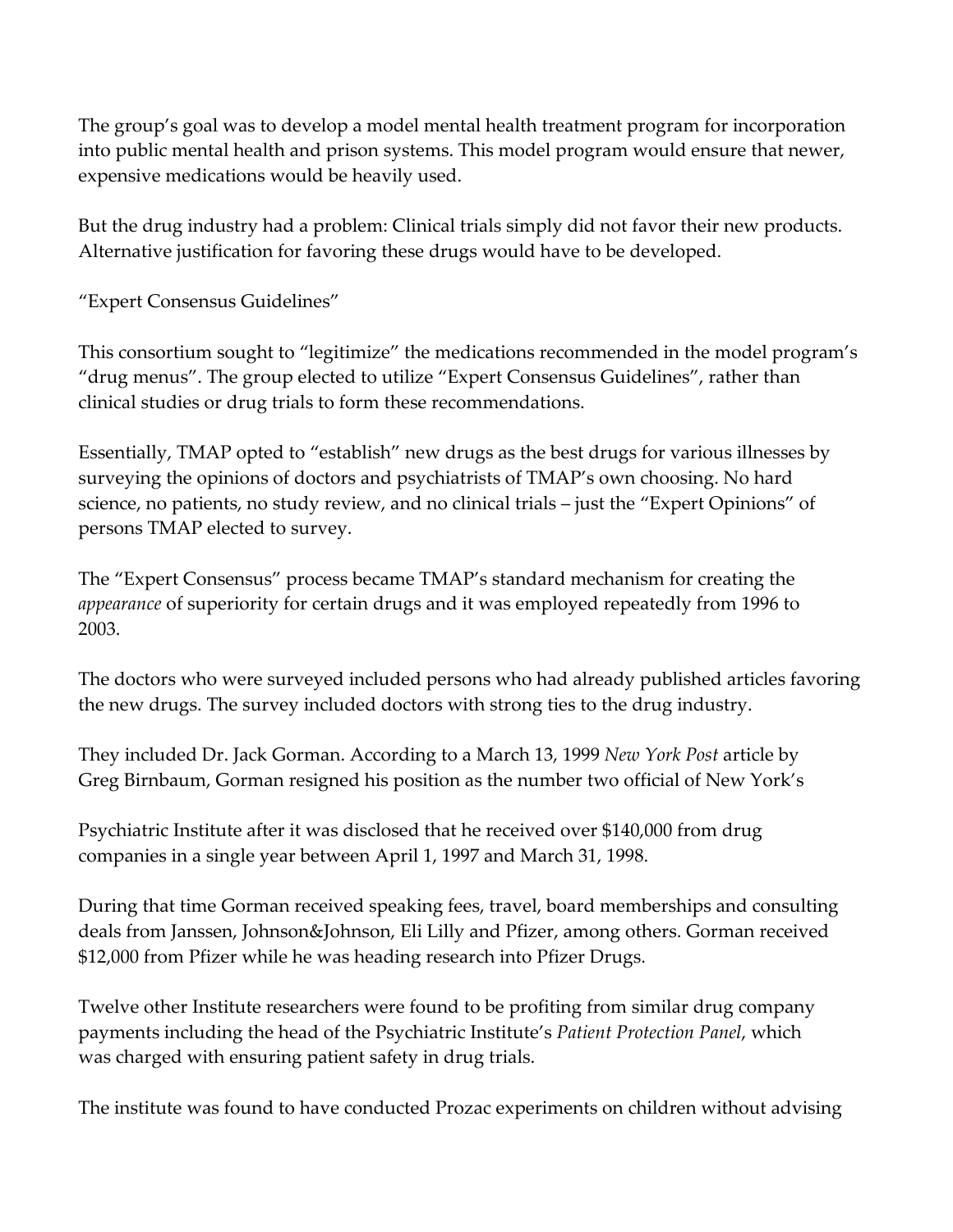parents of risks. It also conducted non-therapeutic research on children with the dangerous drug fenfuranine, which was subsequently been removed from the market due to deadly side effects.

From a pool of such candidates, TMAP drew their "Expert Consensus" panels.

TMAP formulated the questions to be posed to these physicians and formulated the structure of the responses permitted. No input aside from the survey questions was solicited. A total of only fifty-seven doctors and psychiatrists responded to the medication survey. TMAP independently analyzed the resultant responses.

TMAP concluded that the Atypical antipsychotic medications Risperdal, produced by Janssen Pharmaceutica, Zyprexa produced by Eli Lilly, and Seroqual, produced by Austrazeneca, are the drugs of choice for all first, second, and third-line treatments of Schizophrenia.

TMAP concluded that all newer, patented anti-depressants were superior to generics. TMAP concluded that the patented bi-polar drugs were superior to generic drugs.

TMAP concluded that "Expert Consensus" established these drugs to be safer, more effective, better tolerated and relatively free of side effects when compared to the older, generic, medications.

TMAP then formulated separate "algorithms" (flow charts) and drug menus for the treatment of schizophrenia, depression and bi-polar disorder. All of the new, patented drugs were incorporated into the TMAP algorithms.

State doctors following the algorithms were and are *required* to use these drugs. The administrative decision of a State Mental Health Program to adopt TMAP brought with it the clinical decision to use the recommended drugs on all patients in the state system. A state doctor may choose which patented drug to use, but he may not choose to use a generic drug until at least two, often three, patented drugs have failed.

In order for a state doctor to use a generic drug as first or second line treatment, that doctor must set down his or her rational in writing, effectively assuming liability for deviating from the state-sponsored requirements.

Janssen Pharmaceutica funded the "Expert Consensus Guidelines" survey and analysis. Eli Lilly and Austrazeneca were also funding the project by the time the initial results were published in 1996. Pfizer, Novartis, Ortho-McNeil, GlaxoSmithKline, Abbott, Bristol Myers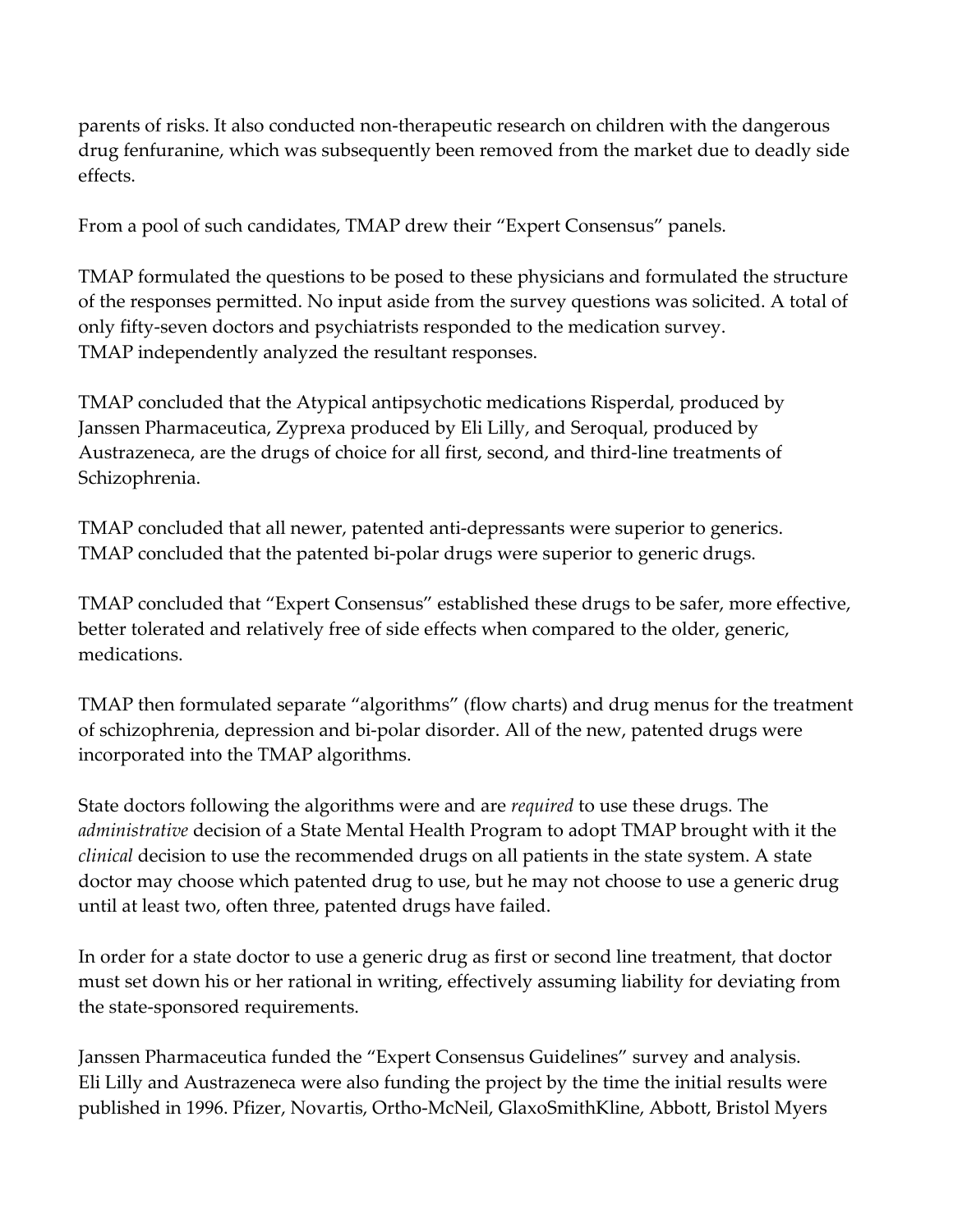Squibb, Wyeth-Ayerst Forrest Laboratories and U.S. Pharmacopeia have since joined them. All of these drug companies have patented drugs in one or more of the TMAP "menus". The larger mental health treatment community did not share TMAP's bold and aggressive endorsement of Risperdal, Zyprexa, and Seroqual for the first three stages of the treatment of schizophrenia.

At the time TMAP was developed, there were other guideline and algorithm projects in existence or in contemporaneous development. These projects employed actual science and a comprehensive analysis of state-of-the art methodology and practice in the treatment of Schizophrenia. Their outcomes, and recommendations, did not echo or support TMAP's "Expert Consensus Guidelines". (Attachment 1 –Other Schizophrenia Algorithms and Guidelines)

# Consensus or Confusion

In January of 1999, in the Journal of Practice in Psychiatry and Behavioral Health, Peter J. Weidman M.D. published an article entitled "Guidelines for Schizophrenia: Consensus or Confusion?" that compared the Port guidelines, the APA guidelines and the Expert Consensus guidelines.

Dr. Weidman, who himself participated in the TMAP "Expert Consensus" process had this to say about the Guidelines three years later:

"Weaknesses of the Expert Consensus Schizophrenia Guidelines:"

"The most important weakness of the EC Guidelines is that the recommendations are based on opinions, not data. History shows that expert's opinions about "best" treatments have frequently been disproved, and there is no assurance that what the experts recommend is actually the best treatment. One danger here is that clinicians or administrators may misinterpret "current consensus" as truth.

Another limitation involves the development of the survey itself. Treatment options are limited to those items appearing on the questions, and it was not possible to cover all situations. Another problem is potential bias from funding sources. The 1996 Guidelines were funded by Janssen (makers of Risperidone [Risperdal]) and most of the guideline's authors have received support from the pharmaceutical industry. This potential conflict of interest may create credibility problems, especially concerning any recommendations supporting the use of atypical antipsychotics."

The National Institute of Mental Health (NIMH) launched a multi-year study in 1999 to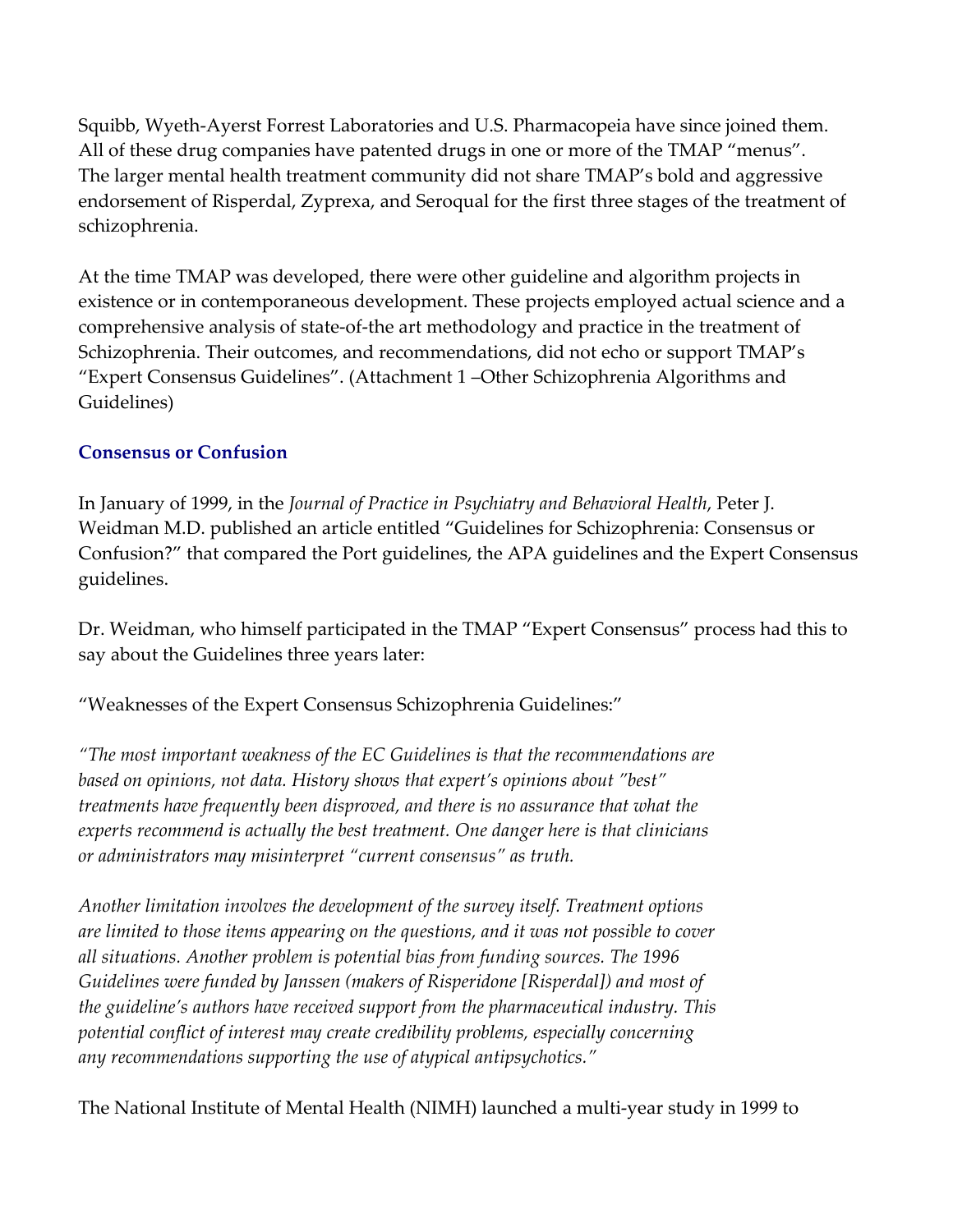address the issue of Atypical vs. generic antipsychotic drug usage. The Clinical Antipsychotic Trials of Intervention Effectiveness (CATIE) project is a carefully controlled and monitored project involving over 10,000 schizophrenic patients.

CATIE has independent investigators, co-investigators and collaborators involved in a multi year clinical trial designed to determine precisely the kind of information that TMAP claims to have determined with their "expert consensus" process. The CATIE study is genuine science as opposed to selective opinions.

Independent clinical trials and studies in Europe have been far less supportive of the Atypicals and far more scientific in examining the true benefits and dangers of the drugs. In 2000 the British Medical Journal published the results of a multi-year study by Dr. John Geddes, who examined the results of independent clinical trials involving over 12,000 patients and examined the effectiveness and dangers of the Atypical and Typical antipsychotics in clinical, scientific head-to-head trials. The results:

A. "There is no clear evidence that atypical antipsychotics are more effective or are better tolerated than conventional antipsychotics. Conventional anti-psychotics should usually be used in the initial treatment of an episode of schizophrenia unless the patient has previously not responded to these drugs or has unacceptable extrapyramidal side effects"

B. Conventional drugs should remain the first treatment, although atypical antipsychotics are a valuable addition to treatment options, especially when extrapyramidal side effects are a problem.

The British Study was funded by the British Department of Health, and included no drug company funding.

In a New York Times Article entitled Leading Drugs for Psychosis Come Under New Scrutiny, Erica Goode reports on the results of a study by Dr. Robert Rosenheck, Director of the Department of Veterans Affairs Northeast Program Evaluation Center. Rosenheck found that Zyprexa cost the V.A. \$3,000 to \$9,000 more per patient, with no benefit to symptoms, side effects or overall quality of life.

(For an excellent review of the status of drug industry clinical trials in this country during TMAP development, see Attachment # 2 by Vera Hassner-Sharav entitled "CONFLICTS OF INTEREST".)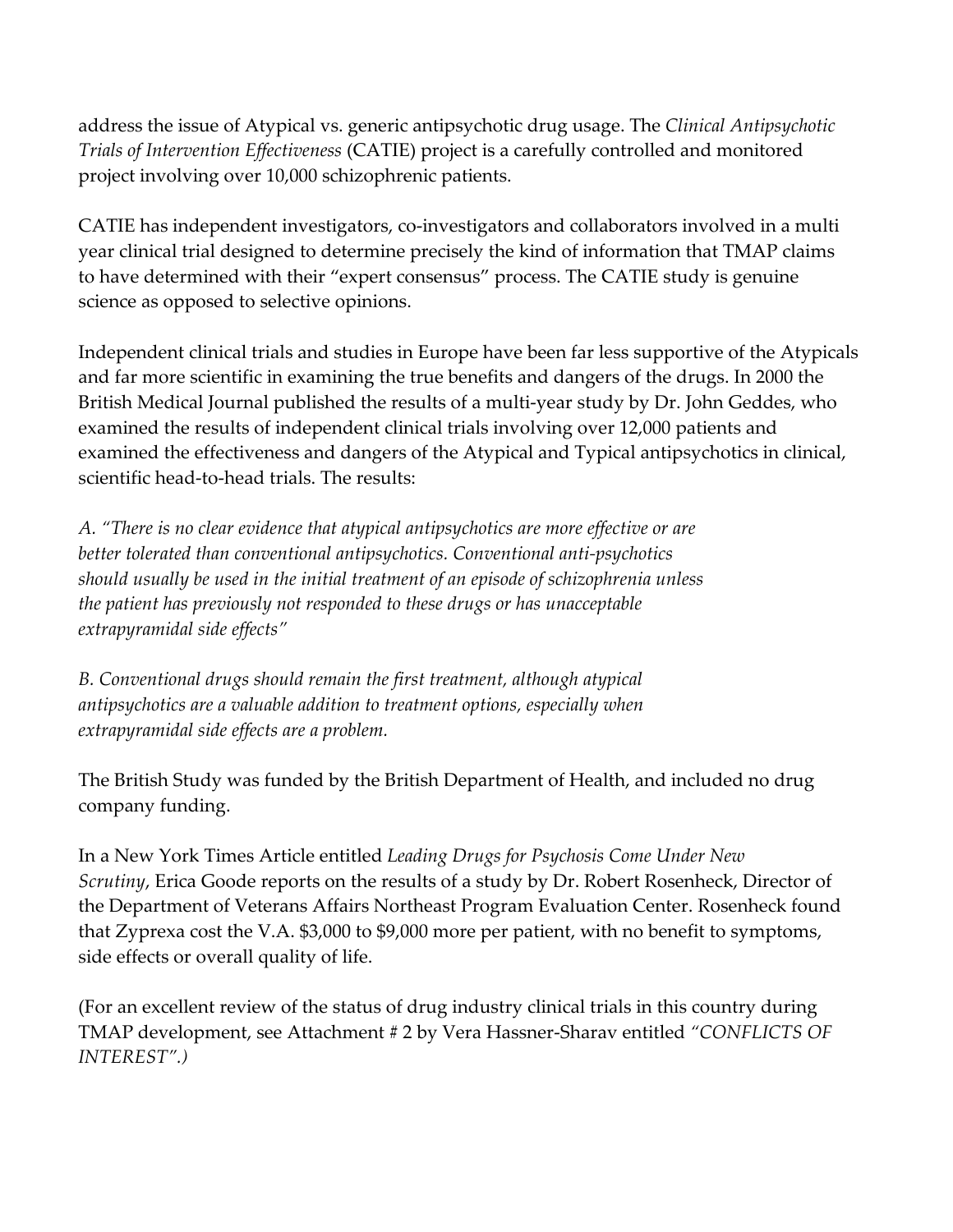#### TMAP "Science"

With the support of Governor Bush and members of the Texas Legislature, the "Expert Consensus Guidelines" and resultant algorithms were adapted and sixteen Texas prisons, juvenile facilities and mental hospitals were made available for pilot projects for the TMAP algorithms.

With the doors of the Texas prisons and mental hospitals open to TMAP, TMAP personnel were free to "mine" patient records in a process called "Retrospective Analysis." Essentially they could research files of those patients who had previously been treated with the newer medications and report on those cases that offered favorable results Additionally, TMAP personnel were responsible for monitoring the usage of the drugs, gathering raw data, analyzing data and formulating reports. (In Pennsylvania this included experimentation with dosage levels and new symptoms.)

Not surprisingly, TMAP "research" confirmed the "Expert Consensus". TMAP, funded by the drug companies, found Risperdal, Zyprexa and Seroqual to be safer and more effective than generic drugs for the treatment of schizophrenia.

TMAP "research" found Paxil, Zoloft, Celexa, Wellbutron, Zyban, Remeron, Serzone, Effexor, Buspar, Adderall, and Prozac, to be safer and more effective than generic drugs for the treatment of depression.

TMAP "research" found Depakote to be more efficient than generic drugs for the treatment of bi-polar disorder.

Undaunted by a rising independent body of contrary findings, and with their own retrospective and clinical analysis in hand, TMAP began referring to their algorithms as being "Evidence Based" and "Evidence Based Best Practices".

Members of TMAP began publishing widely. Co-Directors and staff of TMAP traveled widely, at the expense of pharmaceutical companies, to tout the wonders of the new drugs and to expand their guidelines and algorithms to other states –and to other nations. As early as 1997, TMAP members were traveling to China, Japan and other nations to sell the TMAP agenda.

The principal TMAP spokesman is Dr. Steven Shon, who has lauded TMAP and pursued TMAP development under several titles at both state and national levels.

By 1999 the TMAP program was officially adapted by the Texas Legislature, which has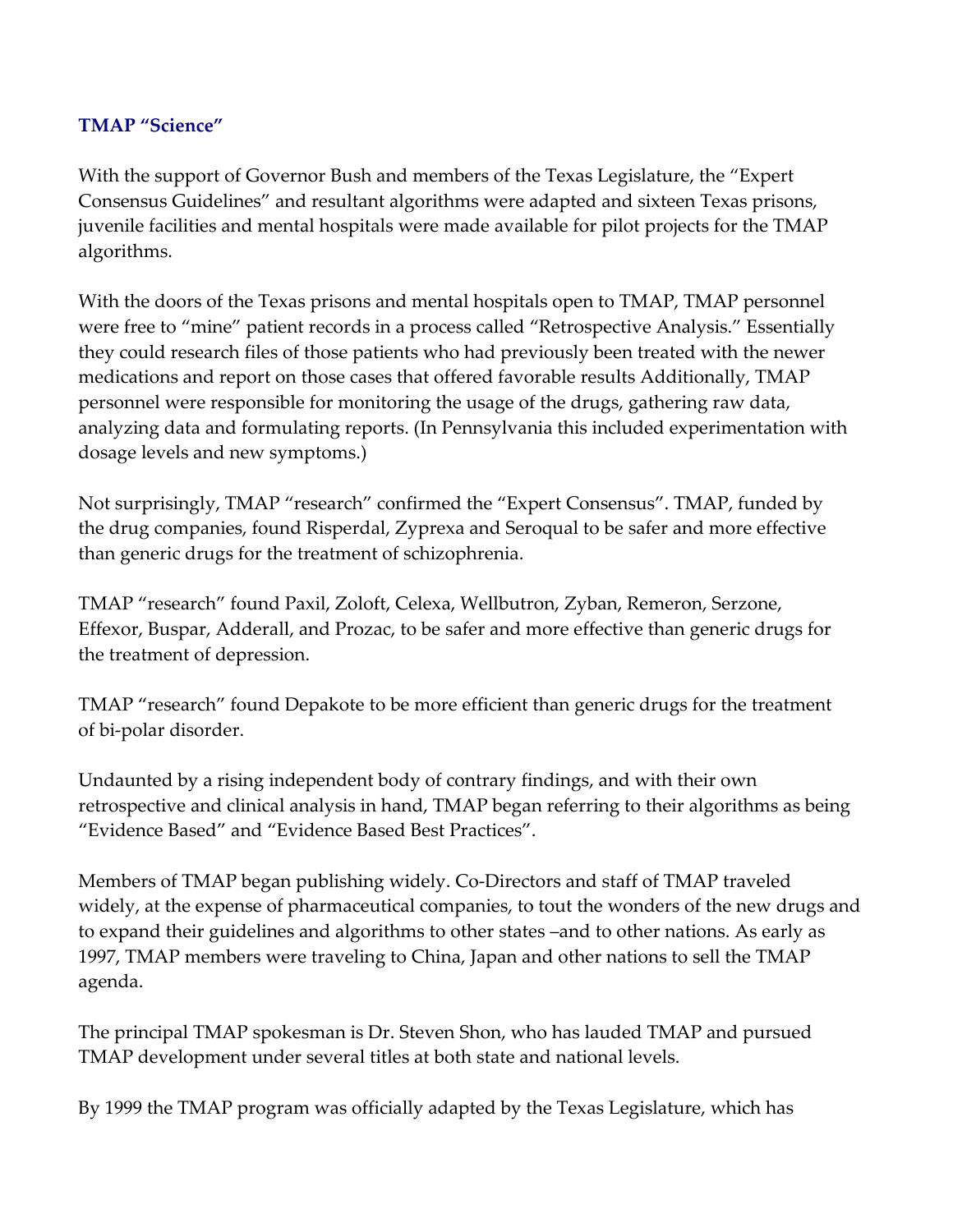passed several bills endorsing the project and funding the project's ever-increasing drug costs. These funding measures included expanding Medicaid eligibility to families whose income would not otherwise meet guidelines, in order that they could continue on the expensive medications upon discharge from institutions.

In 1997-98, TMAP, with pharmaceutical industry funding, began working on the Texas Children's Medication Algorithm Project. (TCMAP). An "Expert Consensus" panel was assembled to determine which drugs would be best for the treatment of mental and emotional problems in children and adolescents.

The panel consisted almost exclusively of persons already involved in TMAP or associated with TMAP officials. A survey was not necessary. These persons simply met and decided that the identical drugs being used on adults should also be used on children. There were no studies or clinical trial results whatsoever to support this consensus.

One of the members of the children's "expert consensus panel" was Graham J. Emslie, M.D., Professor and Chair, Division of Child and Adolescent Psychiatry, University of Texas Southwestern Medical Center, (a TMAP site) and Director, Bob Smith Center for Research in Pediatric Psychiatry, Dallas, TX. The website http://www.cspinet.org/integrity/index.html which links drug company money to researchers, lists the following drug company involvement by Emslie: "Consultant to GlaxoSmithKline, Forest, and Pfizer. Receives research support from Eli Lilly, Organon, Religion, and Wyeth-Ayerst. Member of the speaker's bureau for McNeil. ("Experience in the use of SSRIs and other antidepressants in children and teens")" These drug makers all manufacture TMAP depression medications, including Paxil, Prozac, Remeron, Wellbutron and Effexor.

The panel also included Dr Karen Dineen Wagner. In the Aug. 27 Journal of the American Medical Association, Wagner reported on a Pfizer-funded study conducted byWagner and colleagues at the University of Texas Medical Branch in Galveston. Wagner reported that the Pfizer SSRI Zoloft was safe, effective and well tolerated in children.

Increadibly, this claim was made in the wake of UK bans on the use of Paxil and Effexor (SSRI's) in children, when both the FDA and the British Committee on Safety in Medicines announced that they were re-examining all SSRI clinical trial data.

An article by Fred Gardner in Drugnews, published on September 3, 2003 critiques the report and offers the following information about Dr. Wagner:

"Dr Wagner has received research support from Abbott, Bristol-Myers Squibb, Eli Lilly, Forest Laboratories, GlaxoSmithKline, Organon, Pfizer, and Wyeth-Ayerst; has served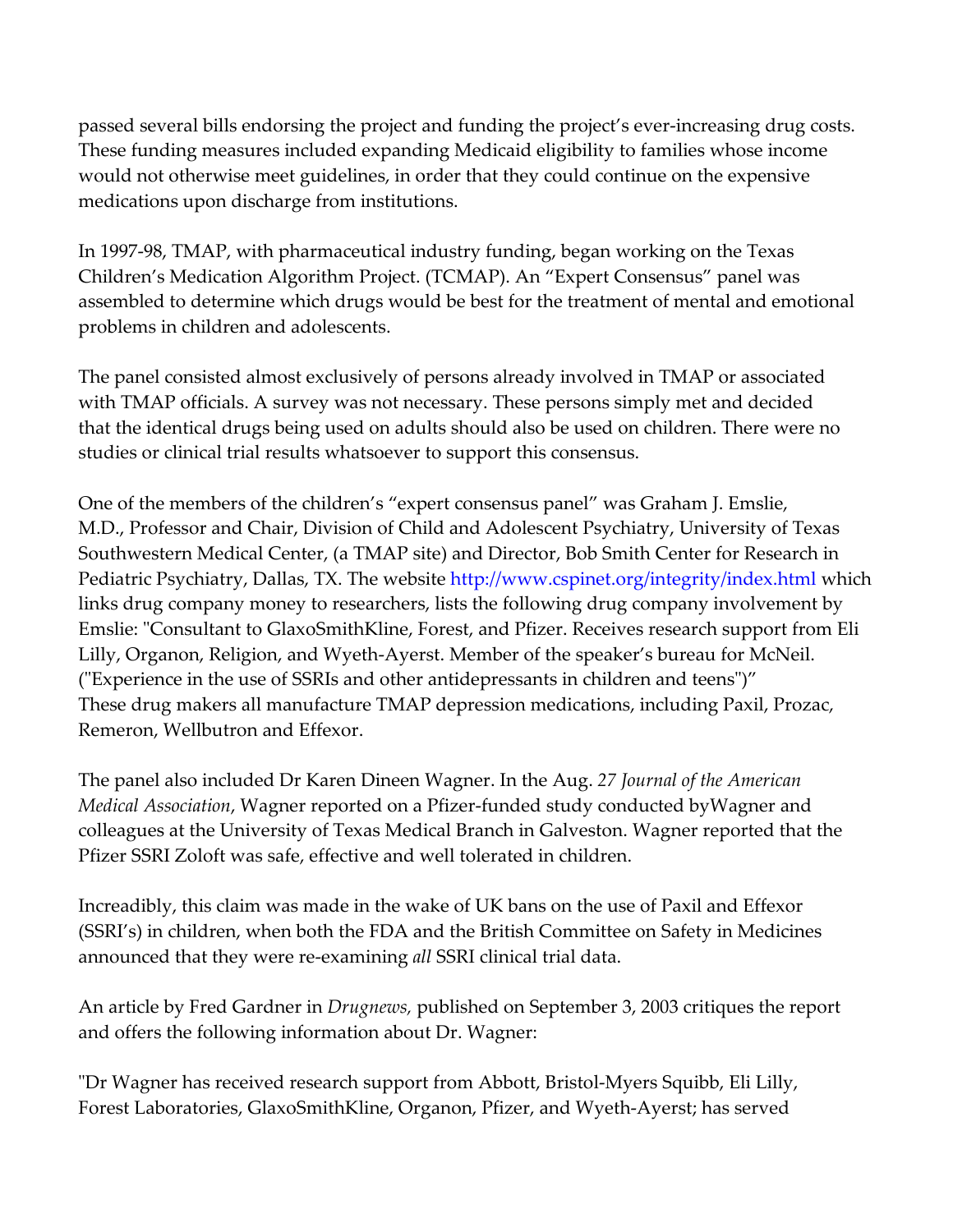as a National Institute of Mental Health consultant to Abbott, Bristol-MyersSquibb, Cyberonics, Eli Lilly, Forest Laboratories, GlaxoSmithKline, Novartis, Otsuka, Janssen, Pfizer, and UCB Pharma; and has participated in speaker's bureaus for Abbott, Eli Lilly, GlaxoSmithKline, Forest Laboratories, Pfizer, and Novartis."

#### The article states:

"What we have here is a case study in how pharmaceutical companies respond to warnings that their products cause harm. Earlier this summer British health authorities advised against treating children and teenagers with Paxil because it triggers suicidal thinking and actual suicide attempts. Zoloft (which is Pfizer's name for a chemical called "sertraline") affects the same receptor system, and is evidently just as dangerous."

# http://mail.psychedelic-library.org/show.cfm?postid=4258&row=29

In an article in The Guardian on Wednesday October 1, 2003 entitled Scientist in rethink over drug link to suicide, Sarah Boseley, health editor reported:

"The scientist who led the latest trial of an antidepressant drug given to children, which claimed that it was effective and safe, has conceded to the Guardian that the drug's potential to cause suicidal thinking needs to be investigated.

Last month the Journal of the American Medical Association published results from two trials of children treated with Pfizer's antidepressant drug Lustral, known in the US as Zoloft. Seventeen children who were given the drug were pulled out of the trial because of side effects, compared with five who were given a placebo. Only 10% more children improved on the drug than improved on a placebo. The researchers nonetheless concluded "the results of this pooled analysis demonstrate that sertraline (Lustral) is an effective and well-tolerated short-term treatment for children and adolescents with major depressive disorder".

The lead author of the study was Karen Wagner of the department of psychiatry at the University of Texas. She was also one of the authors of studies of a similar antidepressant, Seroxat, which was banned for use in children in June by the UK licensing body, the medicines and healthcare products regulatory agency.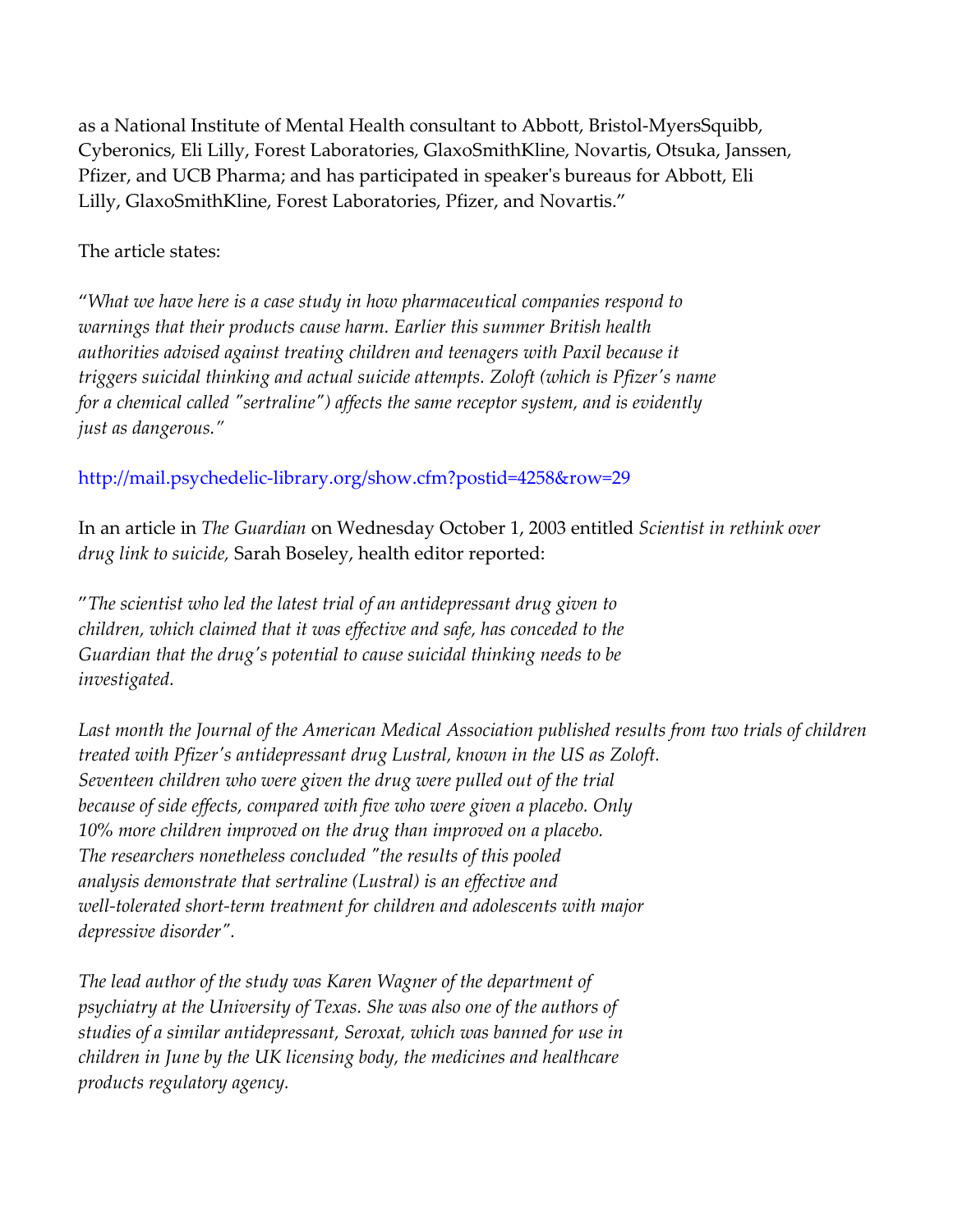The MHRA said a re-analysis of the data from the Seroxat trials showed an increase in the numbers of children who became suicidal on the drug. The studies that Dr Wagner and colleagues carried out on Seroxat in children had also concluded that Seroxat was effective and well tolerated.

Asked whether she still believed both drugs were safe, after the MHRA ban on Seroxat and the inquiry that has now been launched by the US regulator, she replied: "I think it requires further investigation and looking at the entire database of these medications. With regards to paroxetine [Seroxat], it is being investigated."

In 1998, without any published trial data and based on the "consensus opinion" of Emslie, Wagner and others, TCMAP began widespread usage of these SSRI's and other drugs on children within the Texas state Juvenile Justice system and state Foster Care System.

By some accounts, antidepressant drug prescriptions for children in the United States has increased over 500% from 1999 to 2003, with tragic results. Example:

Paxil was one of the wonder drugs recommended by the TCMAP "expert consensus" panel and prescribed in treatment of children when the drug was brand-new and relatively untested. Since then, Paxil has been linked to a myriad of violent and deadly side effects in adolescents. Lawsuits have named Paxil as factors in murder, suicide, debilitating disease and school shootings. Additional cerebral and cardiac problems have been linked to the drug. In June of 2003, the FDA issued a warning that Paxil should not be prescribed to persons under 18 due to the alarming number of suicides by children on this drug.

The FDA "Talk Paper, report #T03-43, June 9, 2003 says, in part: The Food and Drug Administration (FDA) said today it is reviewing reports of a possible increased risk of suicidal thinking and suicide attempts in children and adolescents under the age of 18 treated with the drug Paxil for major depressive disorder (MDD).

FDA is recommending that Paxil not be used in children and adolescents for the treatment of MDD. There is currently no evidence that Paxil is effective in children or adolescents with MDD, and Paxil is not currently approved for use in children and adolescents.

Three well-controlled trials in pediatric patients with MDD failed to show that the drug was more effective than placebo. The new safety information that is currently under review was derived from trials of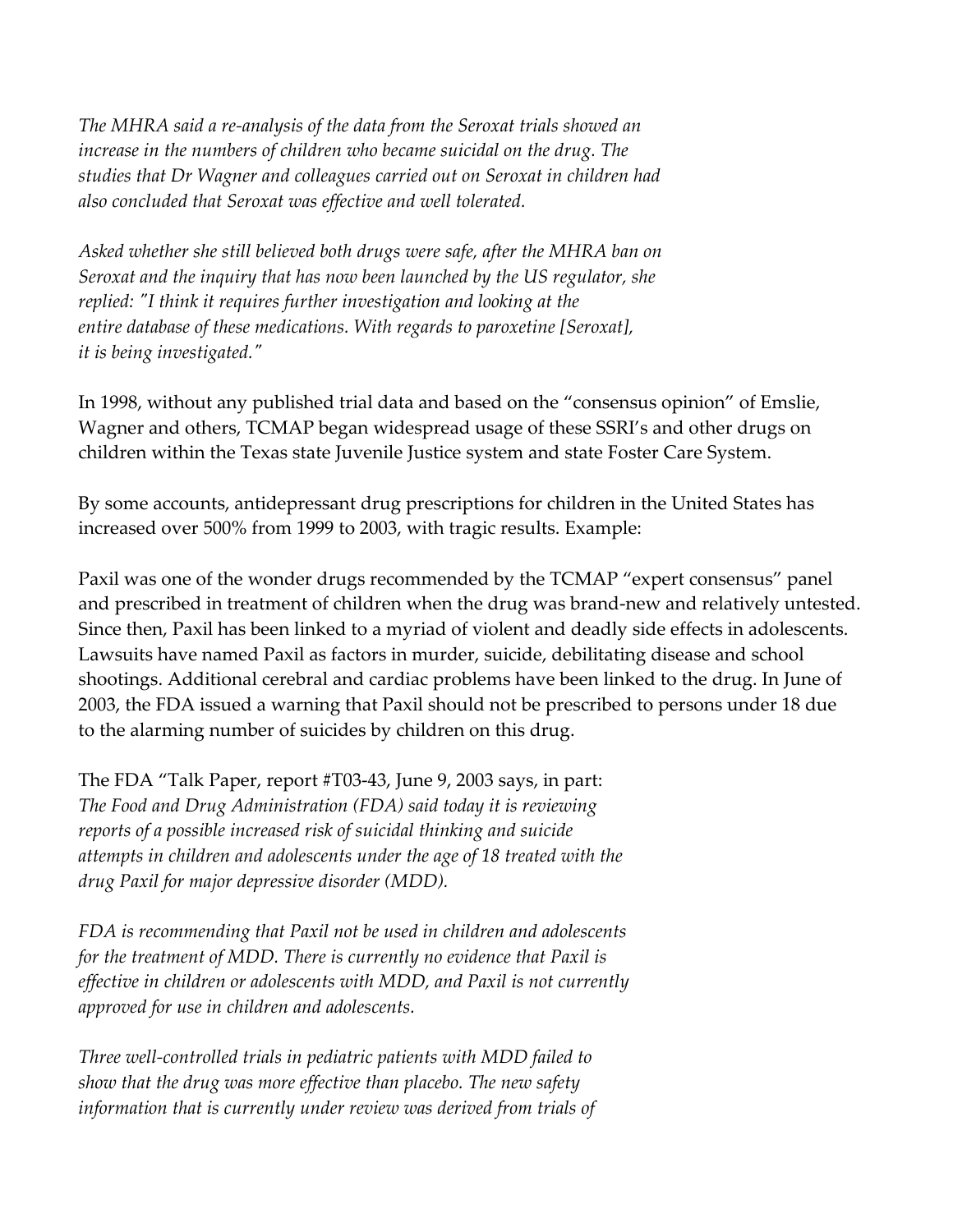#### Paxil in pediatric patients.

Following its review of the same data, the UK Department of Health issued a Press Release on June 10 stating that paroxetine (Paxil)(brand name Seroxat in the UK) must not be used to treat children and teenagers under the age of 18 years for depressive illness because UK authorities have concluded that there is an increase in the rate of self harm and potentially suicidal behavior in this age group, when paroxetine is used for depressive illness.

More information about today's statement is available at http://www.fda.gov/cder/drug/infopage/paxil/default.htm

The TCMAP-recommended drugs Effexor, Prozac and Serzone, and others, likewise accumulated a deadly side-effects profile. These drugs have also been linked to violence and mayhem in young persons. Serzone was withdrawn from European markets and received "black box" warnings in the United States when it was conclusively linked to a high incidence of deaths from liver failure. The use of Effexor in children was banned UN the UK in August of 2003.

On December 10, 2003 the British Medicines and Healthcare Products Regulatory Agency, the British equivalent of the FDA, issued stern warnings against the use of 6 antidepressant drugs in persons under 18 years of age. A December 11, 2003 New York Times article by Erica Goode reports in part:

"British drug regulators yesterday recommended against the use of all but one of a new generation of antidepressants in the treatment of depressed children under 18. In a letter sent to doctors and other health professionals, the government regulators said a review of data on the safety and effectiveness of the drugs, known as S.S.R.I.'s, indicated that their benefits did not outweigh their potential risks.

Their effectiveness in treating depression in children, they said, has not been sufficiently demonstrated, and some drugs have been linked with suicidal thoughts and self-harm in children and adolescents. A summary of the findings was published on the Web site of the British Medicines and Healthcare Products Regulatory Agency www.mhra.gov.uk

The agency recommended against the use of six drugs: Paxil, Zoloft, Effexor, Celexa Lexapro, and Luvox.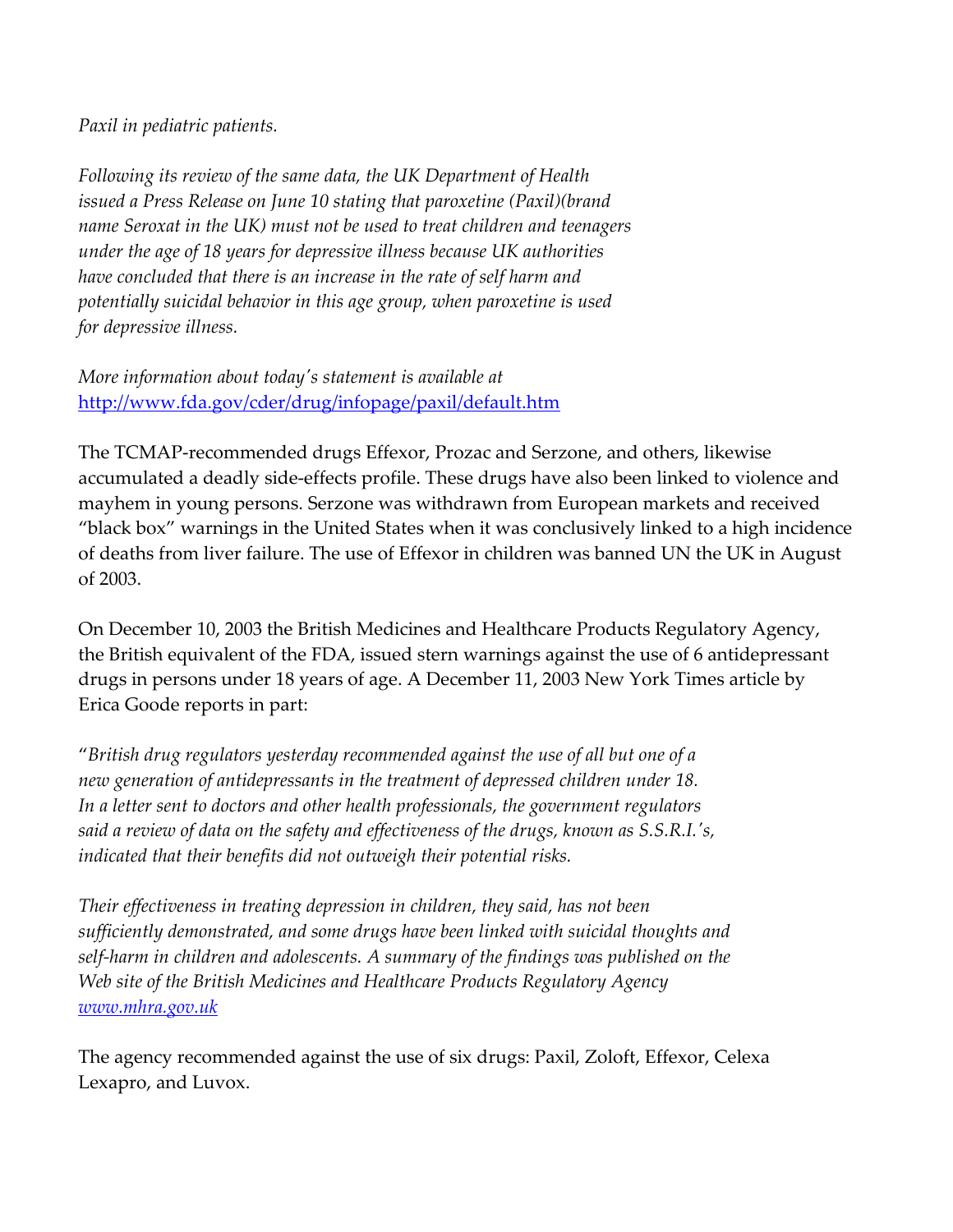Between 1998 and 2003, state doctors following the TCMAP guidelines routinely and regularly prescribed these antidepressant drugs to children in accordance with the TCMAP algorithm requirements.

They continue to prescribe these drugs.

Despite a nearly 500% increase in American children being prescribed mental health drugs during the past 6 years, the New Freedom Commission found that not enough adolescents are benefiting from mental health treatment. The NFC recommendations prominently recommend mandatory mental health screening for all high school students, with follow-up treatment as required.

Will the screening devices and evaluations resemble the prior tools of TMAP, NFC's recommended, "Model program"?

### TMAP Expansion:

With TMAP and TCMAP in place, a Johnson&Johnson foundation provided a \$300,000 grant to fund the implementation of the Texas Implementation of Medication Algorithms Project (TIMAP) for the sole purpose of exporting TMAP and TCMAP to other states. Janssen and those drug companies previously mentioned also funded the expansion. As of 2002, ten states, including Pennsylvania, had implemented TMAP or were in the process of doing so. The pharmaceutical industry influence on the development of TMAP was not limited to political contributions and TMAP, TCMAP and TIMAP funding. Janssen funded efforts of the newly created Research Committee of the National Association of State Mental Health Program Directors (NASMHPD).

One Director of TMAP, himself a State Medical Director, took a prominent role in the organization. Dr. Steven Shon, a co-director of TMAP authored reports and articles under the NASMHPD banner in which he lauded TMAP, the TMAP algorithms and the TMAP medications.

Through NASMHPD, Janssen and other companies had the means of fostering the growth of TMAP in a very concise and effective way. By influencing only fifty key people, the pharmaceutical industry could pave the way for acceptance of TMAP in all fifty of the United **States** 

Janssen's influence of state Mental Health Directors was not limited to NASMHPD funded events. Janssen also formed "Advisory Boards" comprised entirely of State Mental Health Directors and regularly treated these "Advisory Board" members to trips and conferences,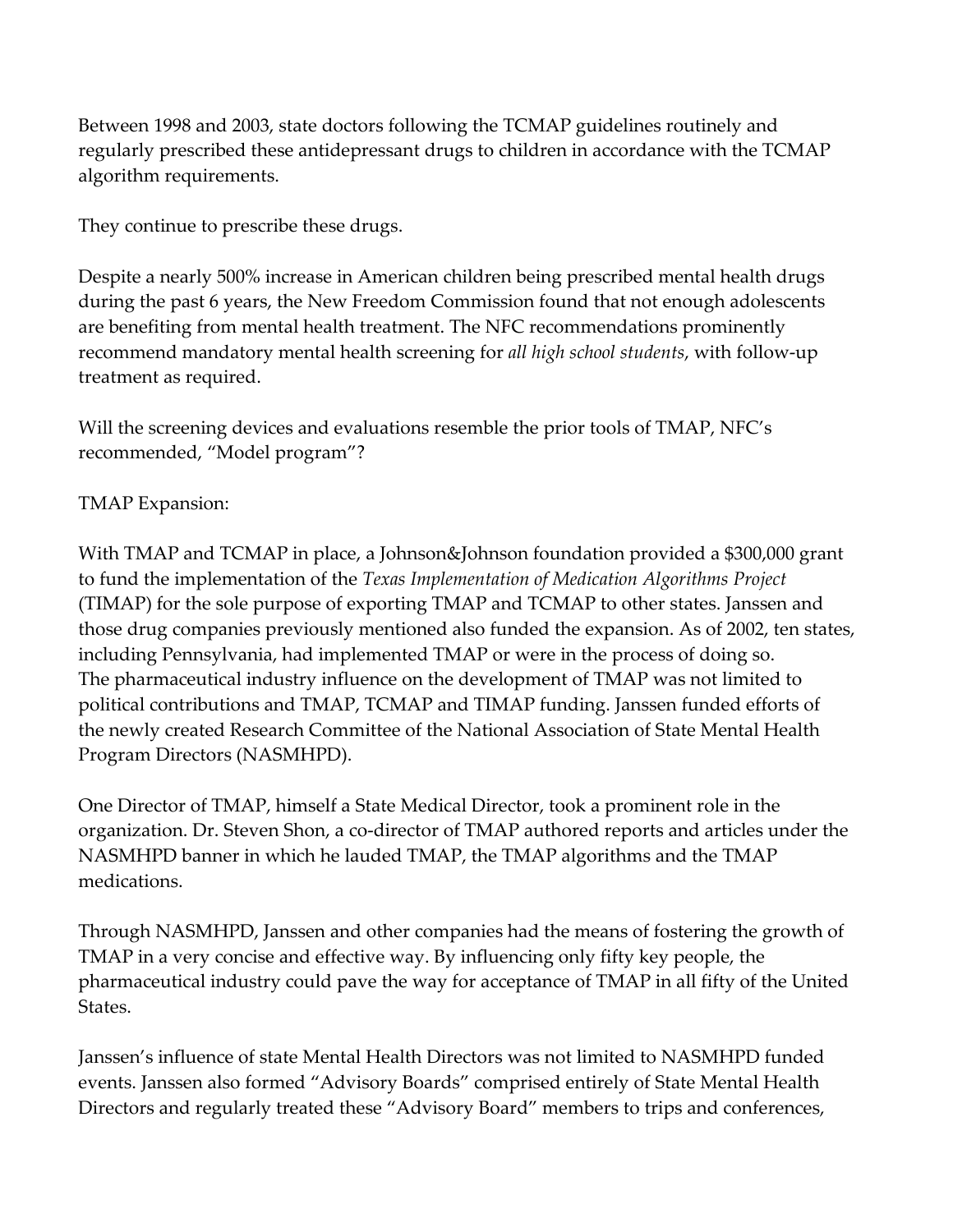with all expenses paid by Janssen.

The Pennsylvania Director who oversaw the implementation of TMAP in Pennsylvania attended multi-day "Advisory Board Meetings" in Tampa, Seattle and Chicago, all during the time when PENNMAP, the Pennsylvania version of TMAP, was being developed. The Ohio state director, Michael Hogan, and the California State Director, Stephen W. Mayberg, who are now New Freedom Commission members, also participated on this Janssen advisory board.

Janssen's influence of State Mental Health systems was not limited to deluxe treatment of state Directors. Janssen also funded trips and, through intermediaries, paid money, to other key state employees who were in a position to implement TMAP. Janssen and Pfizer's influence on individual Pennsylvania Employees is described later. Meanwhile, back in Texas:

By 1998 The Texas MHMR network was in severe financial trouble. An article by Jerry Daniel Reed in the Abilene Reporter News on June 18, 1998 entitled "Medications' costs forces MHMR into rationing" described the Texas MHMR system as "choking on the costs" of "new-generation medications that treat schizophrenia, depression and bi-polar disorder." The article described the need for emergency funding to pay for these drugs and described rationing of MHMR services to the general public. One official noted, "I believe that our (Mental Health) centers are in crisis right now because they're trying to squeeze money out for these new medications". He added, "And they've diverted money from other programs that are also helpful to people with mental illness".

By early 2001, TMAP and TCMAP had bankrupted the Texas Medicaid program and the budgets of the state's mental health and prison systems.

A February 9, 2001 article by Nancy San Martin, in the Dallas Morning News, entitled State Spending More on Mental Illness Drugs reported, in part:

"Texas now spends more money on medication to treat mental illness for low-income residents than on any other type of prescription drug."

'Prescription drugs are the fastest growing expense within the health care system. And the cost for mental disorder treatments is rising faster than any type of prescription drug."

"The costs of treating schizophrenia, bipolar conditions and depression have surpassed expenditures for medications to treat physical ailments, such as bacterial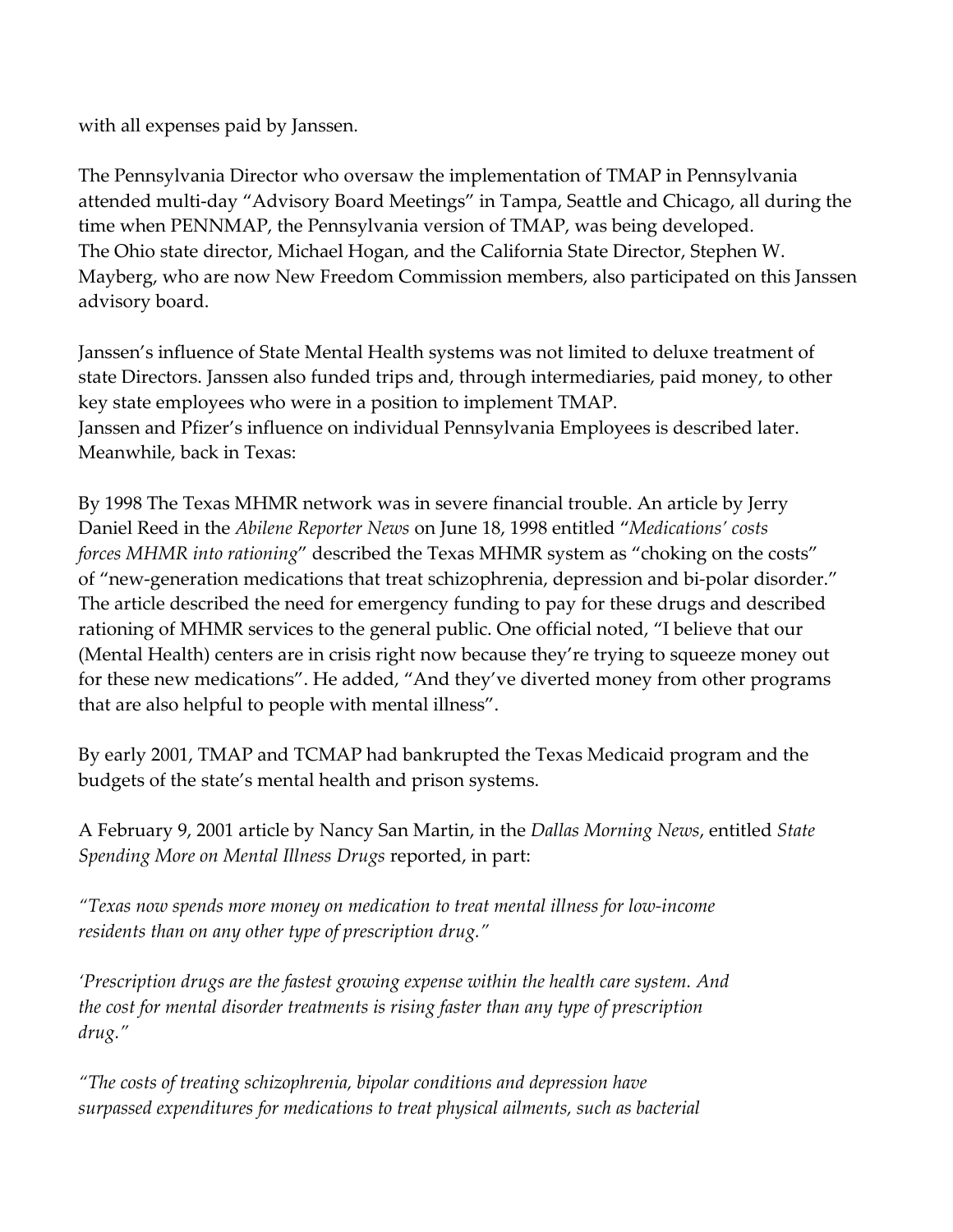infections, high blood pressure, respiratory problems and even chronic disorders, notably diabetes."

"In addition to covering nearly 40 percent of the costs of prescription drugs for Medicaid recipients, the state also spends about another \$60 million annually. Most of that money goes to purchase hundreds of thousands of prescription drugs for other state-funded programs at the Texas Department of Mental Health and Mental Retardation and the Texas Department of Criminal Justice."

'This week, health officials asked for at least \$657 million more to help cover Medicaid costs."

"According to a report on the state's Medicaid Vendor Drug Program, mental health drugs made up the largest category of expenditures among the top 200 drugs in 1999. They accounted for nearly \$148 million. Those costs have more than doubled since 1996."

"For the proposed 2002-2003 budget, lawmakers have increased by \$1 billion the amount of money allocated to health and human services. A significant portion of that will go for medications, officials said."

"While the growing and aging population is a contributing factor to the rise in cost in Texas, there also has been a dramatic increase in the use of "new generation" drugs such as Zyprexa, an anti-psychotic, and Prozac, an anti-depressant."

"Those who make decisions on where money is going have to consider: 'Are we going to give Texans access to newer and more effective medication, or are we going to hold the money and limit access and not provide up-to-date treatment that Texans will benefit from?'" said Dr. Shon of the Department of Mental Health and Mental Retardation. "My advice is to think of these types of medication like you would treatment for diabetes or hypertension".

"It's an investment in the future," he said. "The issue really is to try to get people the best medication as soon as possible. It becomes one of those, 'pay me now or pay me later' situations."

Dr. Steven Shon is a Director of TMAP. He did not mention this in his comments. Prior to leaving for the White House, Texas Governor Bush recommended an additional increase of 67 million dollars in the Texas state budget for FY 2000-01 to pay for additional medications for the Texas Prison and Mental Health Systems. Bush referenced his support of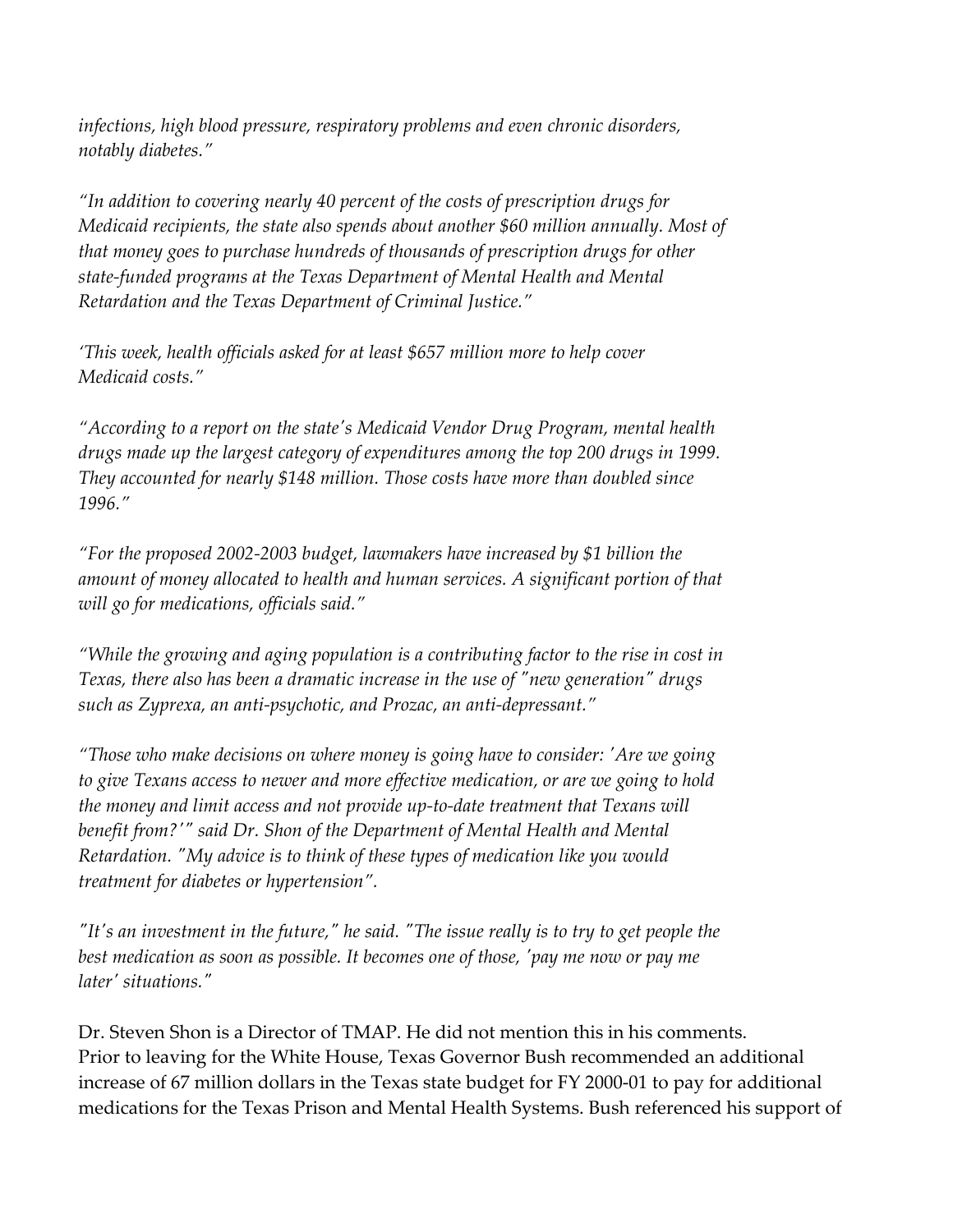TMAP during his presidential campaign and in campaign literature.

Influence continues:

The political/pharmaceutical alliance that generated TMAP is poised, via the New Freedom Commission recommendations, to consolidate the TMAP effort into a comprehensive national policy to treat mental illness with expensive, patented medications of questionable benefit and deadly side effects, and to force private insurers to pick up more of the tab.

TMAP proponents occupy positions in federal organizations that can directly promote and smooth the way for TMAP expansion. The list includes:

Substance Abuse and Mental Health Services Agency - SAMHSA:

Charles Currie, a key official in Pennsylvania when TMAP was adapted there, heads the national Substance Abuse and Mental Health Services Agency. In Pennsylvania Currie endorsed the TMAP agenda and permitted employees to solicit "educational grants" from drug companies who had a vital interest in TMAP. Currie has lauded TMAP in SAMHSA speeches and SAMHSA documents. He had a \$500,000 budget in FY 2002-2003 for the express purpose of expanding TMAP.

# NASMHPD

The National Association of Mental Health Program Directors continues to provide a forum for Janssen, and other drug makers, to recruit state mental health program directors. TMAP has become institutionalized in the NASMHPD agenda. TMAP officials regularly praise TMAP under the guise of NASMHPD.

# The NEW FREEDOM COMMISSION:

This commission was purportedly formed to examine issues and provide guidance to the president relative to mental health treatment. I believe NFC is another "Expert Consensus" panel with a pre-set mission to create an aura of legitimacy for TMAP and to advance administration plans to implement Mental Health Parity legislation requiring private insurers, in addition to Medicaid and Medicare, to pay for expensive mental health drugs.

The NFC currently has 22 members. Simple link analysis ties 14 of these members to TMAP, directly or by close association. They are:

Charles Currie: Pennsylvania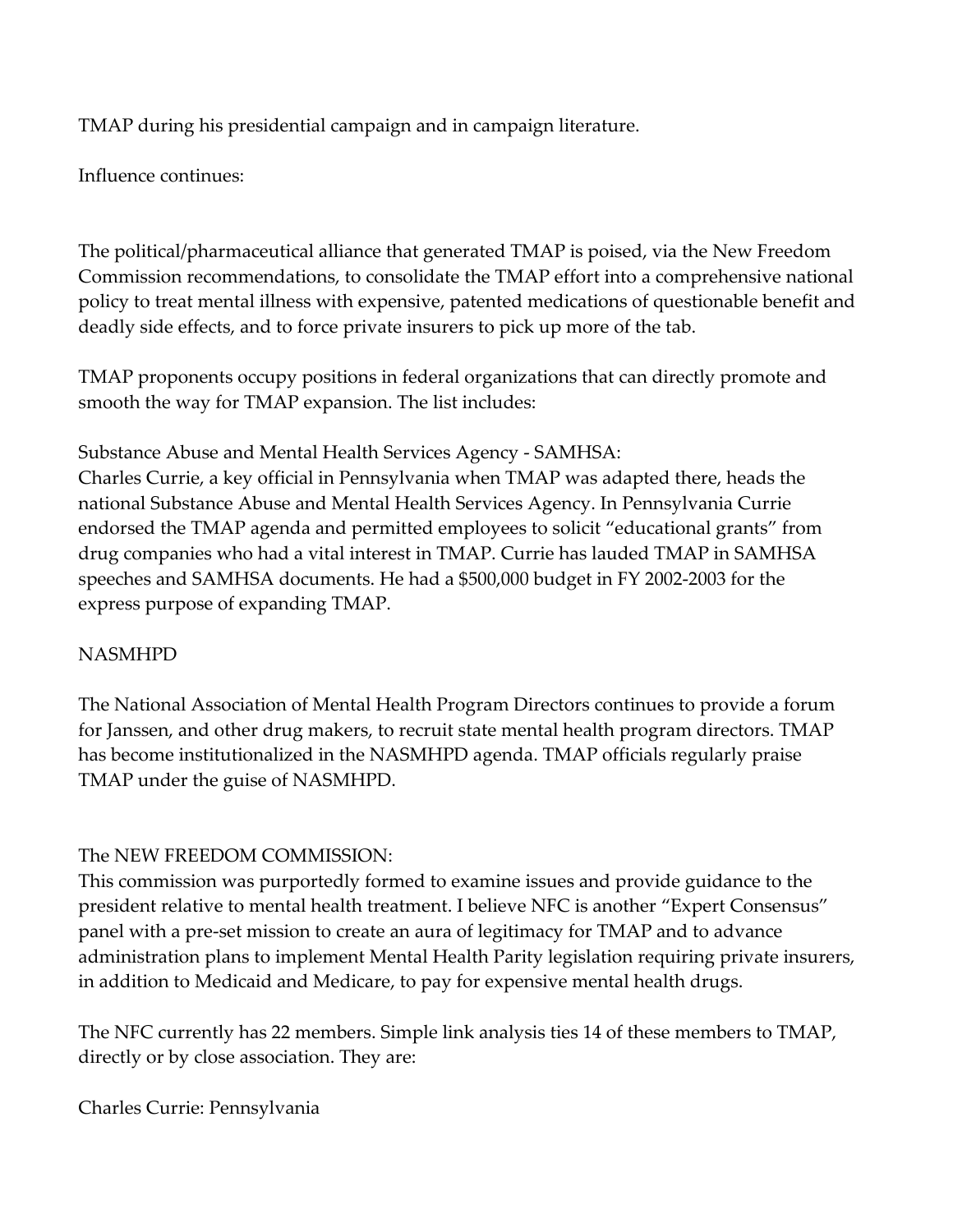As previously mentioned, Currie was the Deputy Secretary for OMHSAS in Pennsylvania when PENNMAP was adopted. He seemed comfortable with a great deal of pharmaceutical company influence in the state mental health system. He is reported to have approved a "slush fund" account into which OMHSAS employees solicited "educational grants" from drug companies.

Internal Janssen documents list Janssen's purpose and goal in providing these "educational grants. These grants were drawn from a promotional account for the Janssen drug Risperdal.

The stated purpose of one grant was to support "TMAP initiative to expand atypical usage and drive Steve Shon's expenses". Another grant lists the purpose of the grant as being "Pennsylvania OMH to meet with TMAP group" (In New Orleans). The expected "deliverable" result was "Successful implementation of PENNMAP".

Currie currently heads the federal SAMHSA agency. SAMHSA literature favors TMAP and Currie has a budget for the express purpose of fostering the growth of TMAP.

Michael F. Hogan. Ohio

Hogan is the president of the NASMHPD Research Institute, an entity heavily supported by Janssen and other pharmaceutical company grants. Hogan was the Mental Health Program Director in Ohio when TMAP was implemented there.

Hogan participated on a Janssen advisory Board along with Steven Karp, the Pennsylvania Director who implemented TMAP. He serves with Steve Shon in NASMHPD.

Rodolfo Arredondo. Texas

Arredondo served on the board of the Texas Department of Mental Health and Mental Retardation during TMAP's development. He was a member of the TMAP steering committee and is currently working with TMAP to develop algorithms for disorders cooccurring

with schizophrenia and depression.

Stephen W. Mayberg. California

Mayberg was the California State Mental Health Program Director when California implemented TMAP. Mayberg is a past president of NAMHPD and the NASMHPD research institute.

Mayberg participated on a Janssen advisory Board along with Michael Hogan and Steven Karp. He serves with Steve Shon in NASMHPD.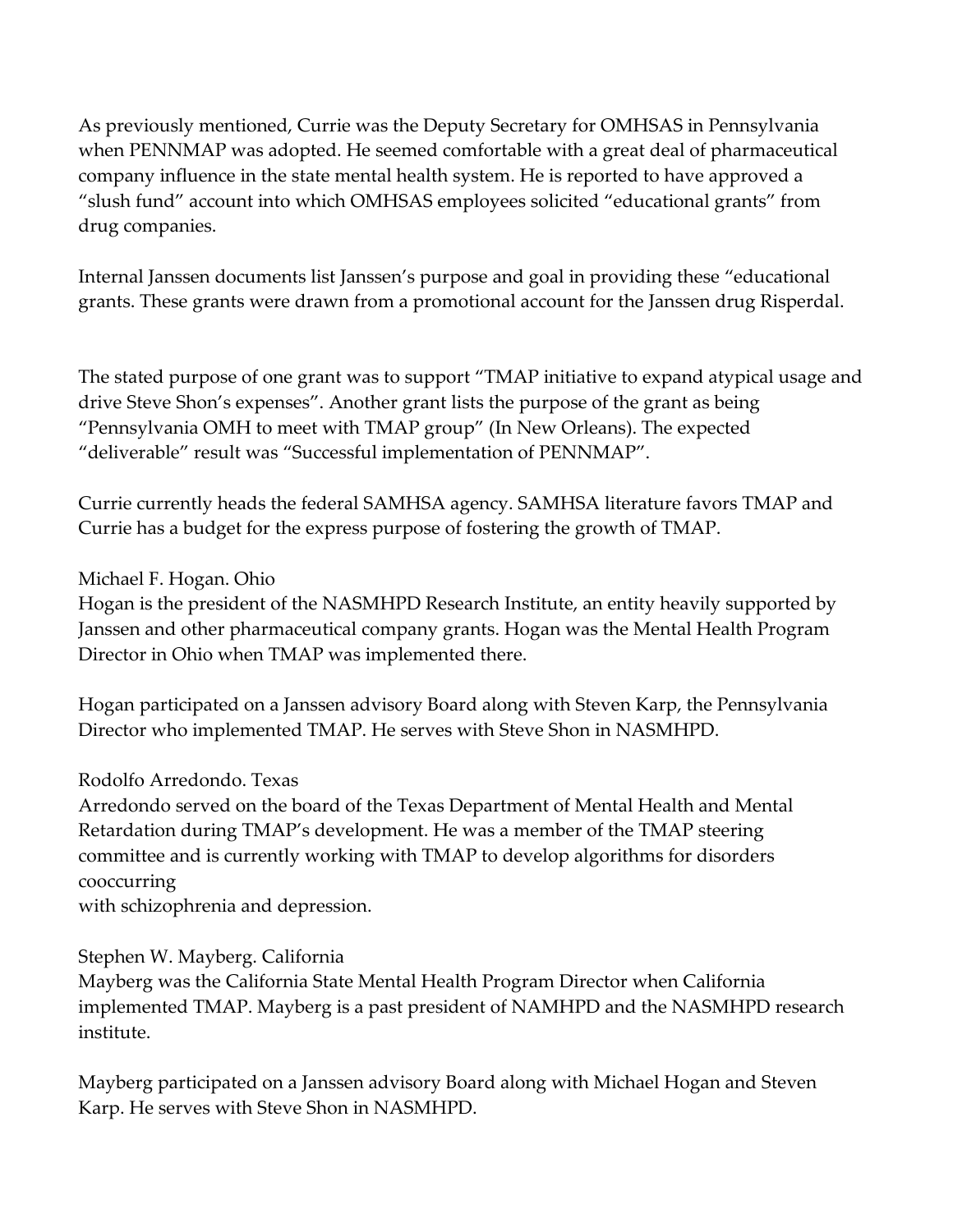#### Henry Harbin. Maryland

Harbin is a past Director of Mental Health Services in Maryland, another state listed in TMAP literature as having adopted TMAP. Harbin is now the CEO of Magellan Health Systems, the world's largest Managed Care Agency. As early as 2001, Pennsylvania officials met with Magellan to pitch TMAP as a model program. Magellan's interest in the administrative structure of TMAP is manifest.

#### Larke Nahme Huang

Huang was involved in the planning and formation of the National Asian American Pacific Islander Mental Health Association (NAAPIMHA). Steven Shon who is a TMAP Director and major TMAP proponent heads this recently-formed group. Haung currently serves under Shon in NAAPIMHA.

#### Randolf Townsend. Nevada

Townsend was a Nevada state Senator when Nevada adopted TMAP. In Nevada, he worked to provide extended state and insurance company funds for mental health services and mental health medications.

Anil Godbole. Illinois

Godbole had a strong partnership with the Illinois State office of Mental Health when Illinois adopted TMAP.

#### Robert Pasternak. New Mexico

Pasternak served as the Assistant Secretary for Special Education and Rehabilitative Services when New Mexico adopted TMAP.

#### Nancy Carter Speck. Texas

Speck was a coordinator at the University of Texas Medical Branch at Galveston while TMAP was being developed at that facility. Speck was also associated with the Texas Department of Mental Health during TMAP's development.

#### Deanna Yates. Texas

Yates was associated with universities and psychological services in both Texas and California during the time in which TMAP was adopted in those states. Yates is an outspoken proponent for legislation allowing Psychologists to prescribe medication for mental illness.

#### Patricia Carlile. Texas

Carlisle is a Texas native who served in HUD under the first President Bush.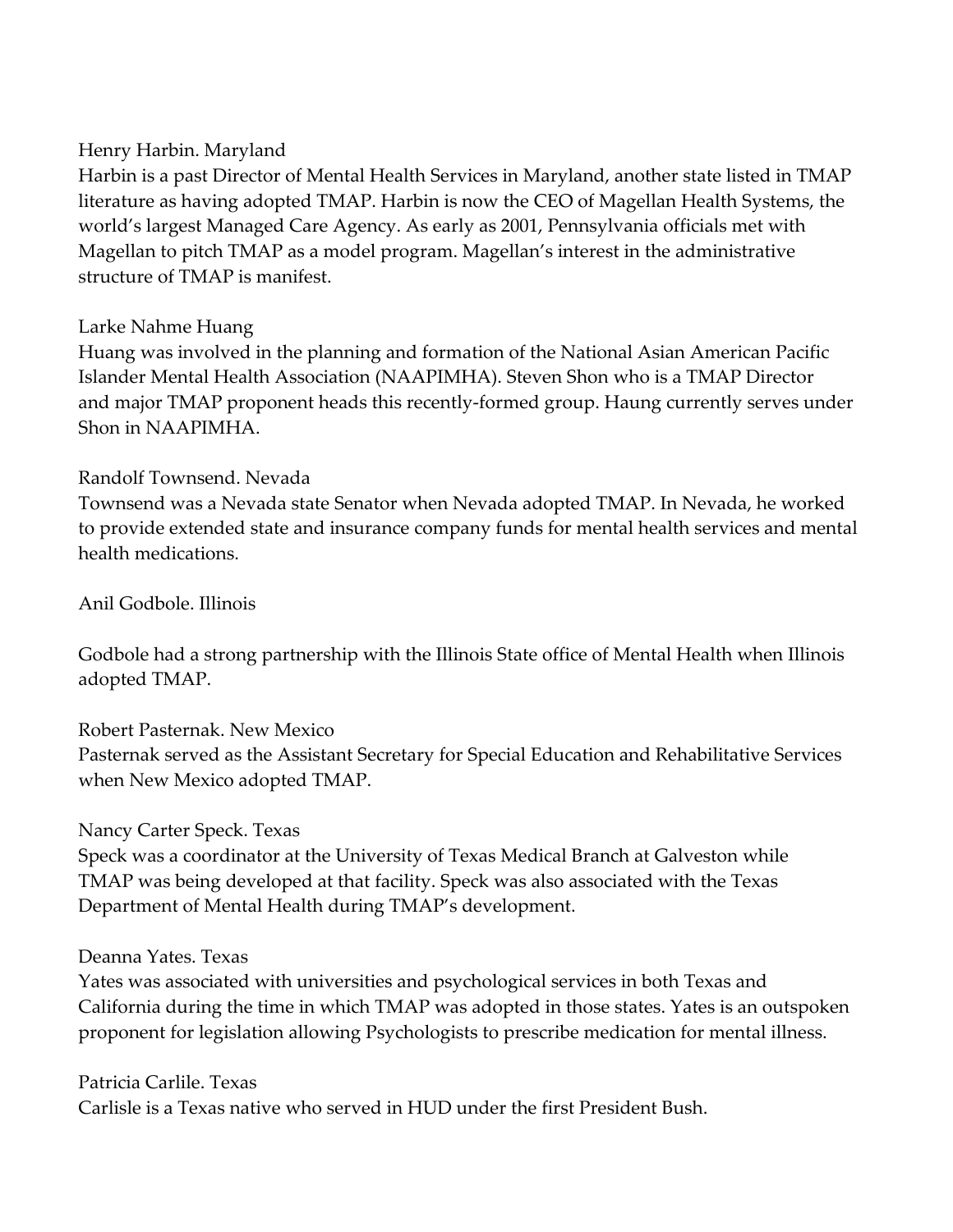### Norwood Knight-Richardson. Texas

Norwood is an associate professor at facilities where TMAP was implemented. Knight-Richardson was a college friend of George W. Bush and was appointed by then-Governor Bush to the Texas drug and alcohol council during TMAP development.

Knight-Richardson is a director and shareholder in Eagle Global Logistics, a transportation company with a specialty pharmaceutical delivery division. Eagle's profits soared in 2003 with multiple contracts to ship goods in conjunction with the war and reconstruction in Iraq. Knight Richardson/Eagle have a manifest interest in pleasing Pharma and the administration.

# Robert Postlehwait, Eli Lilly

Postlehwait was the head of the Neuroscience unit at Eli Lilly during the development and implementation of TMAP. It is unknown if he had any direct contact with TMAP, but Lilly's interest in TMAP is manifest.

TMAP appears prominently in New Freedom Commission publications as an example of a program that really works. I am sure Janssen would agree.

On July 22, 2003 the New Freedom Commission issued its recommendations for redesigning the mental health network in each of our fifty states. Not surprisingly, TMAP is recommended as the model program for all states to follow.

Food and Drug Administration - FDA

President Bush appointed Mark B. McClellan to head the FDA. McClellan is a resident of Austin, Texas and graduated from Texas University at Austin, a facility that played a vital role in TMAP development.

McClellan's Mother, Carole Keeton McClellan Strayhorn, is a three-time mayor of Austin, the current Comptroller of Texas and a long-time Bush family friend. As Comptroller, she has praised and pushed the TMAP program, assisting in the various funding initiatives. Rounding out this very political family is Mark's brother, Scott McClellan, advisor and deputy press secretary to President Bush.

TMAP comes to Pennsylvania:

TMAP was "sold" to Pennsylvania by Janssen Pharmaceutica. Janssen comprised public officials who would have been in a position to raise an alarm about the legitimacy of TMAP. The following account describes what PENNMAP is, and how it got to Pennsylvania.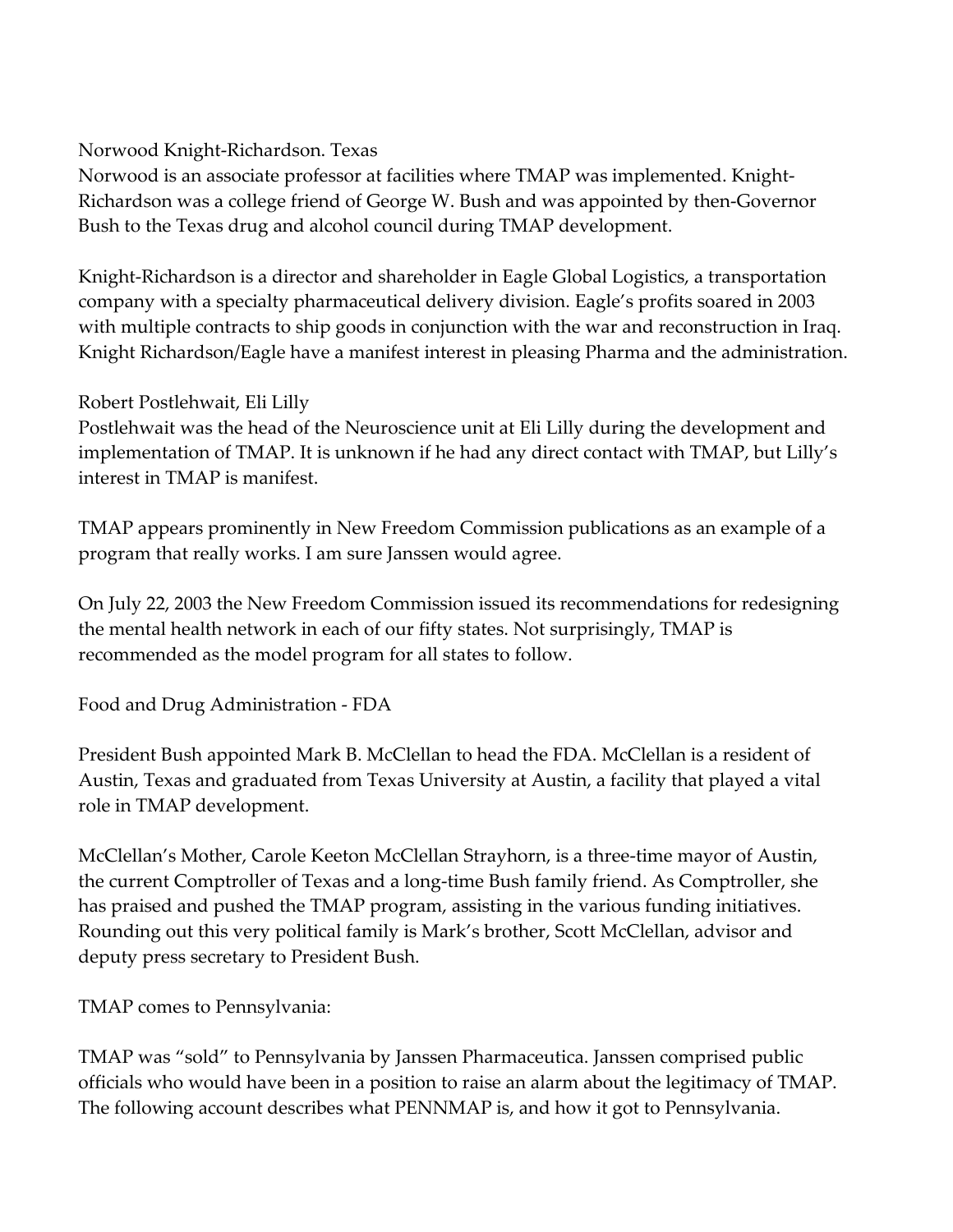#### PENNMAP

The Pennsylvania Medication Algorithm Project (PENNMAP) is a treatment model and regimen for the treatment of schizophrenia. It was adopted by the Pennsylvania Department of Public Welfare (DPW), Office of Mental Health and Substance Abuse Services (OMHSAS) in 2002 and fully implemented in January of 2003.

This model was incorporated into OMHSAS as an administrative decision to accept and implement a self-contained approach to the *medical* treatment of schizophrenia and related conditions.

The centerpiece of this model is a set of algorithms that, together with text guidelines, guide a clinician in prescribing medications to schizophrenic patients and in changing or adjusting medications. Algorithms are basically flow charts, or graphs, that illustrate step-by-step movements in a process. (Attachment # 3 is a sample algorithm) The centerpiece of the algorithms is a formulary of approved and required medications. A formulary is like a menu in a restaurant, but it lists medications instead of food. It is a list of what medications a doctor may choose from. If a drug is not on the menu, it cannot be used. The menu also stipulates the order in which classifications of drugs can be used. To carry the restaurant analogy further, the "appetizer menu" must be used first. In the drug formularies, "the appetizer menu" is that list of drugs that must be used first, second and often third, before moving on.

The PENNMAP schizophrenia formulary has a restrictive, proprietary, "appetizer menu" consisting exclusively of new, patented and very expensive drugs. These drugs are referred to in literature and throughout this report as "Atypical Antipsychotics", or "Atypicals". This refers to a new classification of schizophrenia drugs developed from the early 1990s through the present day. These drugs will occasionally be referred to as "SGAs", or Second 21 Generation Antipsychotics. This report focuses on the Atypicals Risperdal, Zyprexa and Seroqual.

The older drugs, first appearing in the 1960's are referred to as "Typical Antipsychotics", or "Typicals". All of these drugs are available in generic form today. These drugs will occasionally be referred to, in the bibliography section of this report, as "FGAs", or First Generation Antipsychotics.

The designation of PENNMAP by OMHSAS as the required treatment methodology for all schizophrenic patients required that all schizophrenic patients coming in contact with the state hospital system be treated with Atypicals, regardless of patient history and regardless of past or current success with Typical medications.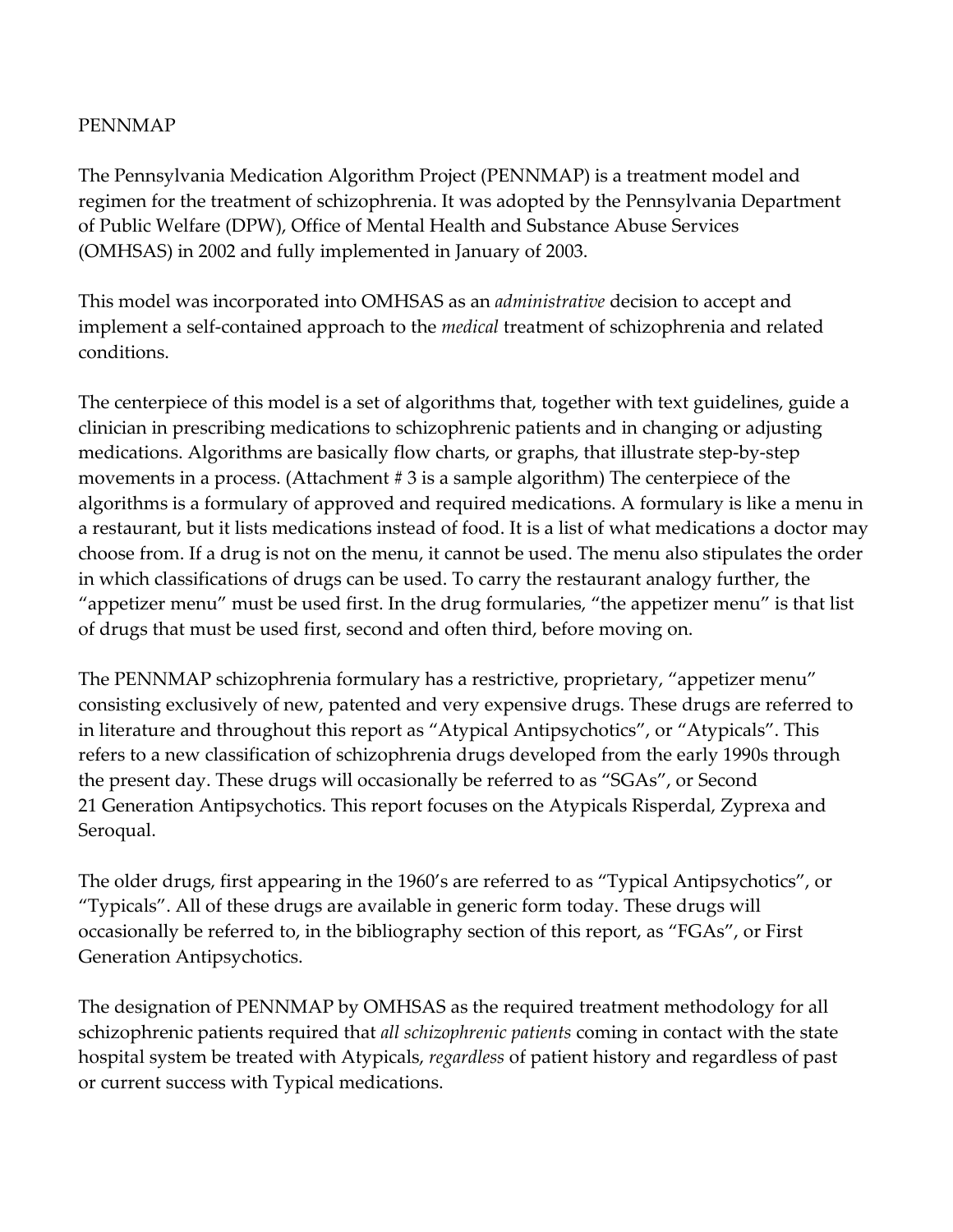During the phase-in of PENNMAP hundreds of mental patients had their medications switched in the absence of medical need or indication to comply with an administrative decision. This was an unethical practice instituted without regard for the rights of patients and in the absence of meaningful consent.

Contrast this with what happened in Massachusetts when state doctors were found to have switched the medication of only four patients for non-medical reasons: A Boston Globe article by Ellen Barry published on November 10, 2003 (Attachment # 4) addresses the issue. Barry found that four patients were switched, without informed consent or medical need, to the Janssen drug Risperdal to make them eligible for a Janssen drug trial. One of the patients nearly died from the experience. When other staff complained about the ethics of the move, a state agency investigated and confirmed the switch. Result?

1. The drug trial was halted.

2. The doctor's conduct is being reviewed by the Massachusetts Board of Registration in Medicine.

3. All Massachusetts state hospital doctors are required to undergo re-certification in the ethics of medical research

4. Dr. Douglas Hughes, the facility medical director resigned on September 29, 2003.

Douglas disclosed having received \$30,000 in speaker's fees from Janssen in 2003.

In Pennsylvania, a wholesale change in medications, which is a clinical matter, was implemented as a result of an *administrative* decision made by a relatively few administrators within OMHSAS.

All of these OMHSAS administrators were subjected to, and willingly accepted, concerted and pervasive influence on their decision-making by the drug manufacturers, including Janssen, who have Atypical medications represented in the algorithms.

The Atypicals were adopted because of drug manufacturers' claims that they were safer, more effective and produced fewer side effects than the Typical Drugs. Claims of greater effectiveness and safety were not supported by the clinical trials leading to FDA approval of the Atypicals.

In reality, the Atypicals entered the market with significant warnings and are evolving a side effect profile that includes serious and life threatening conditions in an alarming number of patients. In fact, the Food and Drug Administration (FDA) data established that one of every 145 persons enrolled in clinical trials for these drugs *died* as a result of adverse reactions to the drugs.

These side effects include, but are not limited to:

Suicide, Diabetes Type 1 and Type 2, Diabetes Mellitus, Hyperlipidemia, Convulsions,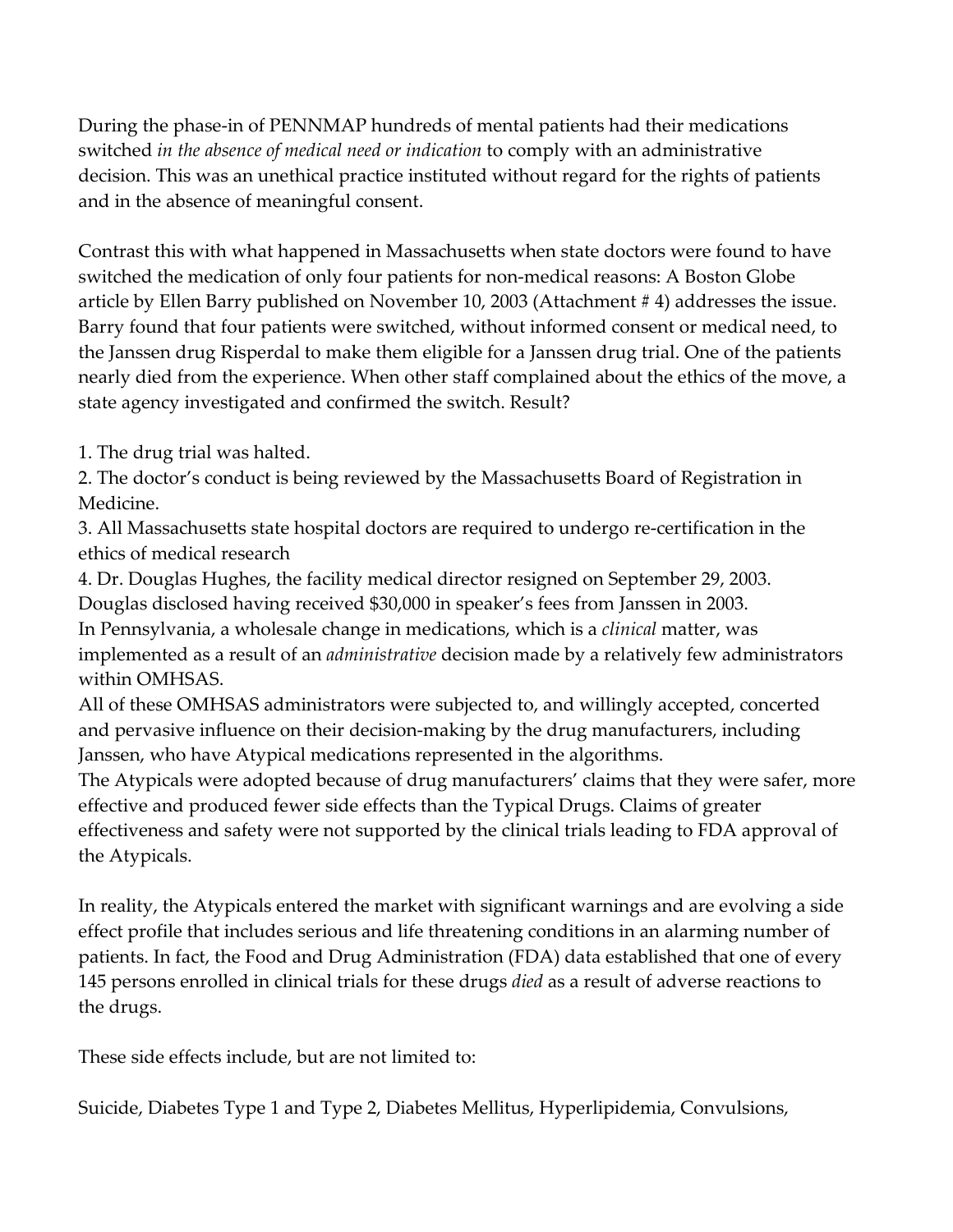Neuroplectic Malignant Syndrome, Pancreatitis, Necrotic pancreas, Hyperglycemia, Tardive Dyskinesia, Stroke, Hypertension, Cardio Arrhythmia, Cardiomyopathy, Hyperlprolactinaemia, Obesity Somnolence and Amenorrhoea.

People are dying of these side effects at alarming rates. The FDA is far behind its European counterparts in issuing strong warnings for Atypicals, but has recently issued warnings regarding suicide, stroke and diabetes.

Persons on Atypicals have been found to commit suicide at rates two to five times more frequently than the schizophrenic population in general. Older persons in particular are victims of stroke when taking Risperdal. Adult onset Diabetes has been found to occur ten years earlier and in far greater frequency in patients treated with Atypicals than in the general population.

There is evidence that drug manufacturers were aware of the emergence of these side effects when PENNMAP was "sold" to Pennsylvania. In fact, drug companies had been sued successfully as a result of some of these effects years prior to PENNMAP. Many of the side effects had in fact been identified in clinical trials prior to the drugs receipt of FDA approval. An independent researcher, Dr. David Healy, studied Federal Drug Administration (FDA) raw data on the Atypical schizophrenia drug Zyprexa and concluded that it was among "the deadliest drugs ever to gain FDA approval".

The Journal of the American Medical Association, Nov 26, 2003 edition pages 290:2693- 2702 reports on a study by Yale researchers who followed 309 schizophrenic patients at 17 Veterans Affairs hospitals nationwide. Of those, 159 received Zyprexa and 150 took Haldol, a generic antipsychotic.

This 12-month double-blind study found no statistically or clinically significant advantages of Zyprexa for schizophrenia on measures of compliance, symptoms, or overall quality of life, nor did it find evidence of reduced inpatient use or total cost."

This study is meaningful in that, unlike drug company controlled clinical trials, this study examined the drugs' effects on patients' lives and functioning: it monitored symptom reduction, adverse effects, and also patient quality of life, patient satisfaction, and maintenance costs.

The study revealed that neither Zyprexa nor Haldol were superior to the other. Zyprexa did NOT reduce hospitalizations as has been claimed. No cost benefit was found to offset the high cost of Zyprexa. Acute weight gain in patients taking Zyprexa puts them at increased risk of diabetes and other health problems. The major difference between the older and newer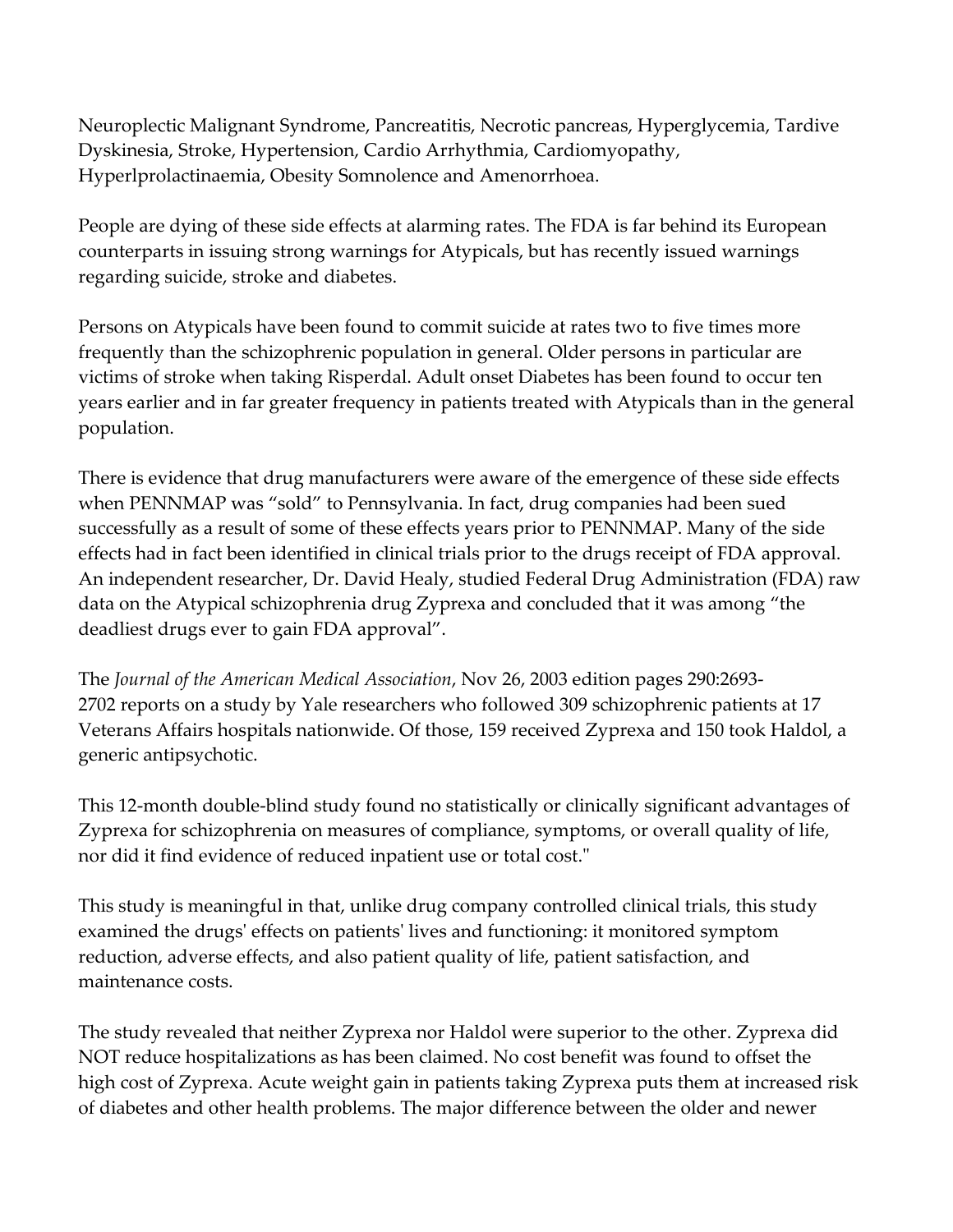antipsychotic drug is the cost. Zyprexa costs \$3,000 to \$9,000 more per patient per year than Haldol.

More than 80 percent of schizophrenics in the VA system now take atypical antipsychotics, with 38 percent on Zyprexa. In fiscal year 2003, the VA spent \$208.5 million on Psychotropic drugs, including \$106.6 million on Zyprexa.

The study results were reported in the Wall Street Journal on November 26, 2003. http://online.wsj.com/article/0,,SB10697854598899400,00.html

Journalist Robert Whitaker, via the Freedom of Information Act gained access to FDA data on the drug trials for the Atypicals Risperdal, Seroqual and Zyprexa. Whitaker found that:

1. One in every 145 patients who entered the trials died, and yet those deaths were never mentioned in the scientific literature.

2. The trials were structured to favor the Atypicals and most of the study reports were discounted by the FDA as being biased.

3. One in every thirty-five patients in Risperdal trials experienced a serious adverse event, defined by the FDA as a life threatening event or one that required hospitalization.

4. Twenty-two percent of patients in Zyprexa trials suffered serious adverse events

5. The Atypicals did not demonstrate superior effectiveness or safety over Typical antipsychotics.

It is important to note that a drug company does not have to prove that a new drug is safer or more effective than an old drug to gain FDA approval. Essentially, the manufacturer has to demonstrate that the drug is proved to yield better results than placebo in a statistically significant number of patients in short-term trials (6-8 weeks).

With these results at their disposal, and in the presence of other independent studies questioning the drug company claims regarding the safety and effectiveness of the Atypicals, Pennsylvania's OMHSAS Administration went resolutely forward with the implementation of PENNMAP.

Why?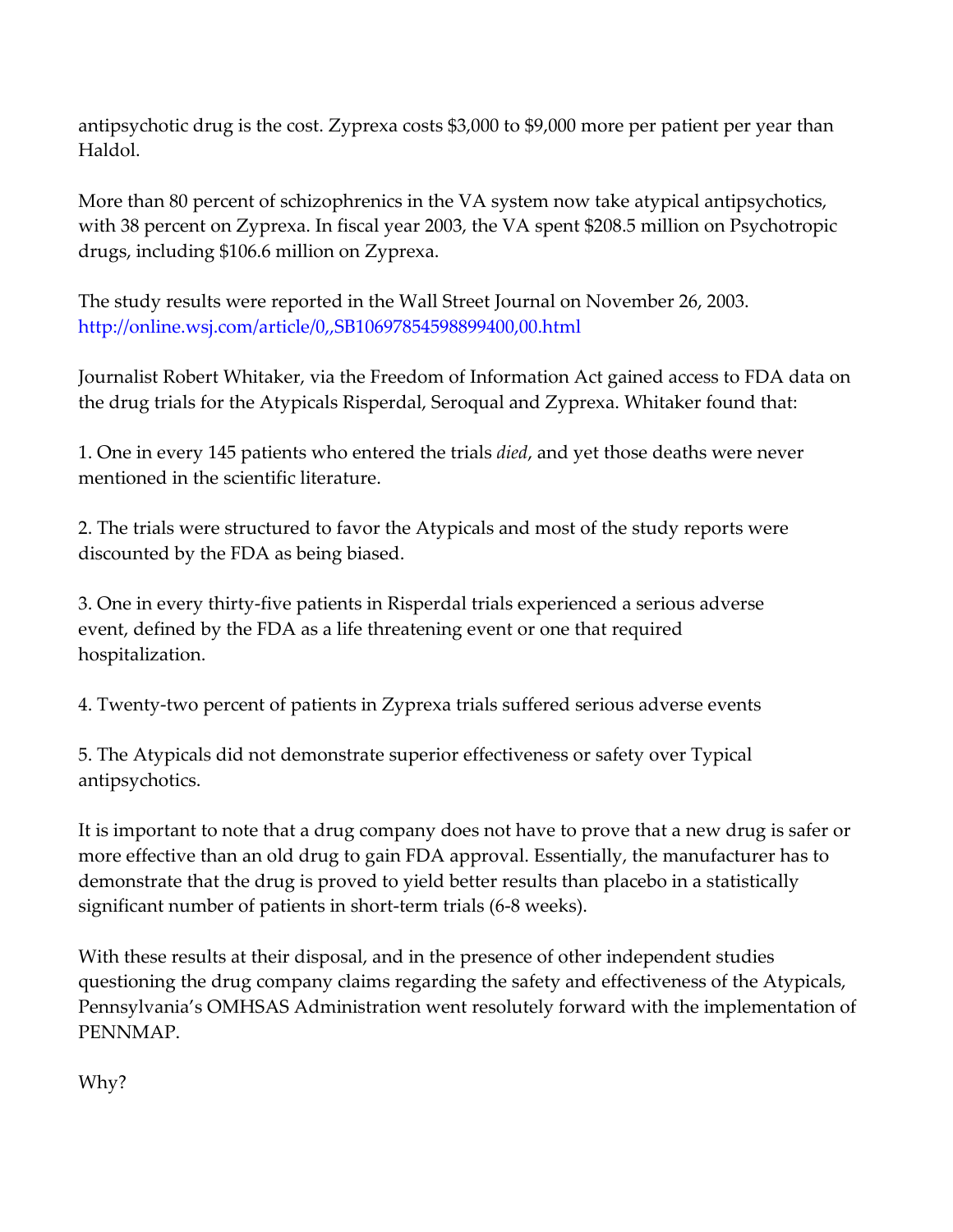The answer leads to the same pattern of drug industry influence and political intervention that created the Texas Medication Algorithm Project. The following is an account of the known drug industry influence on *known* members of the Pennsylvania OMHSAS administration, leading to the adoption of PENNMAP.

### KEY PENNSYLVANIA OMHSAS ADMINISTRATIVE EMPLOYEES AND THEIR ASSOCIATION WITH DRUG MANUFACTURERS

Charles Currie Deputy Secretary Office of Mental Health and Substance Abuse Services

Currie was appointed by Governor Ridge to a key position within the Pennsylvania Mental Health system even though Currie lacked medical credentials. His highest degree is a MSW. Currie did have administrative experience and political connections.

Currie approved a slush fund and an off-the-books account that formed the basis of the initial OIG investigation. Currie approved the receipt of pharmaceutical company "educational grants" intended to promote the TMAP agenda. The OIG received reports that drug company sales reps frequently and openly made gifts of meals and sporting event tickets to officials and state hospitals during Currie's tenure.

Currie seems to have been very tolerant of drug company influence in Pennsylvania. The decision to implement PENNMAP was made during his tenure.

Currie's involvement was discovered at the same time I was being removed from the OIG investigation. I do not know, but seriously doubt, that Currie was interviewed concerning his contacts/affiliations with drug companies.

It seems, however, that Currie was intimately involved with the importation of TMAP into Pennsylvania as PENNMAP.

Following the start of the PENNMAP implementation process in Pennsylvania, Currie was appointed by President Bush to head the national Substance Abuse and Mental Health Services Agency (SAMHSA).

In that capacity, Currie has worked to further the expansion of TMAP, which is listed as one of his prime initiatives. SAMHSA had a \$500,000 budget in FY 2002-03 for the express purpose of aiding TMAP development.

Currie also serves on President Bush's New Freedom Commission, which seeks to expand the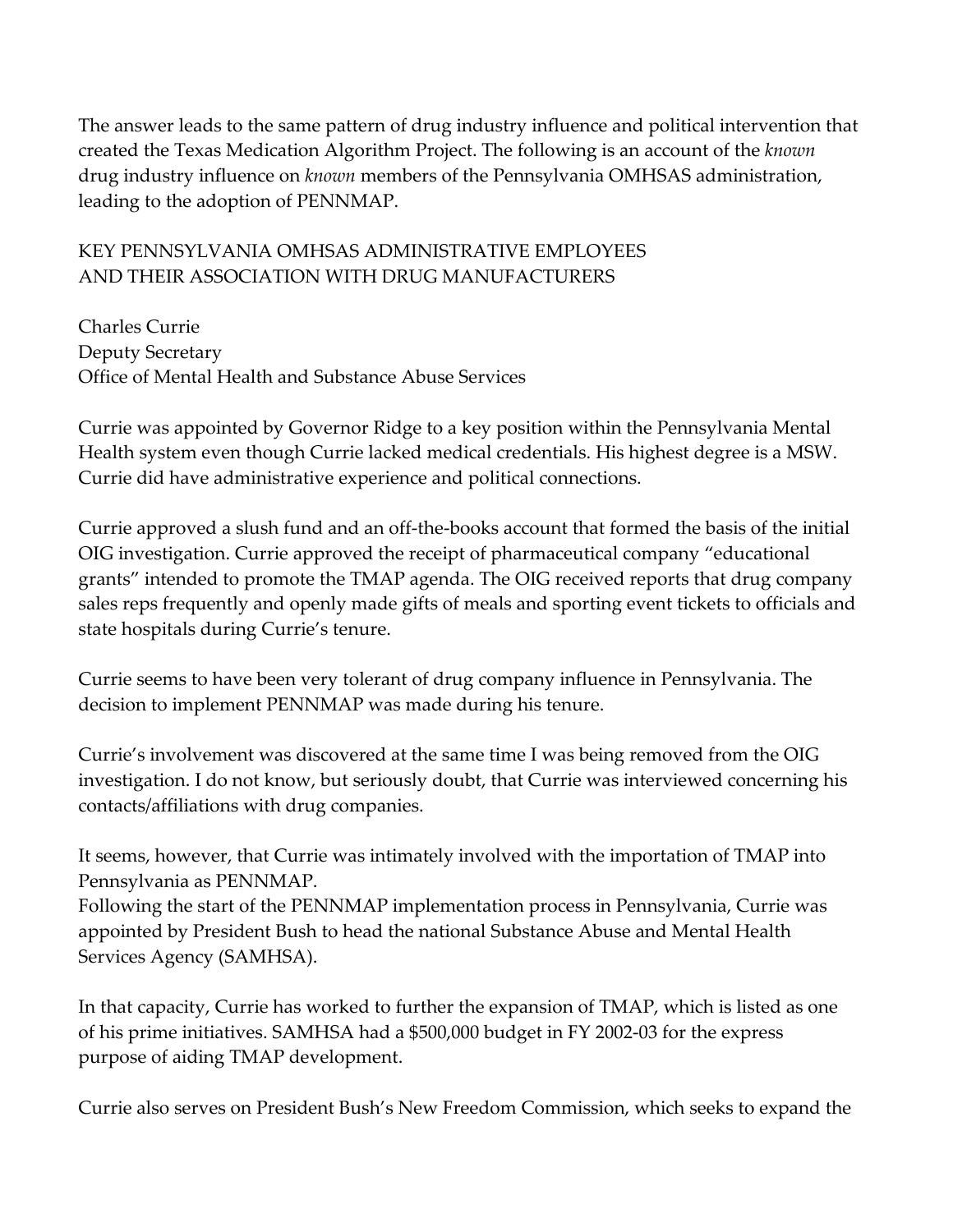role of the insurance industry in more fully funding mental health services, including mental health medications.

Steven J. Fiorello Director of Pharmacy Services Office of Mental Health and Substance Abuse Services

An April 2002 "Faculty Bio" in a Janssen publication describes Fiorello as being "responsible for the formulation of policies and procedures for drug use for ten state hospitals and facilities including the development and implementation of the PENNMAP project".

Fiorello describes himself as the "Point Man" in Pennsylvania for any drug company wishing to have their product placed on the state drug formulary. He is the Chairman of the Pennsylvania Formulary Committee that approves or disapproves drugs for the state "menu".

Known Fiorello interactions with drug companies:

Fiorello solicited "educational grants" from pharmaceutical companies totaling at least \$13,765.

Part of this amount was spent to bring Steven Shon to Pennsylvania to "sell" the TMAP agenda.

Part of this amount was spent on trips to New Orleans for Fiorello and OMHSAS Psychiatric Services Manager; Dr. Robert Davis's to meet with TMAP representatives and marketing representatives of Janssen Pharmaceutica.

While in New Orleans, Fiorello was treated to lavish dinners by the Janssen Sales representatives and attended Janssen entertainment venues.

Along with Dr. Fredrick Maue, Chief, Clinical Services Division, Pennsylvania Department of Corrections, Fiorello did a presentation on PENNMAP at a Janssen sponsored event in Hershey, PA on April 17, 2002. He was paid a \$2,000 honorarium for the presentation, which he delivered in his official state capacity. Fiorello noted that Maue was implementing a similar program in the state prison system.

A Janssen sub-contractor, Comprehensive NeuroSciences, (CNS) arranged the Hershey event for Janssen. A Janssen sales representative attended the event. Documents indicate that CNS, as Janssen's sub-contractor and Janssen personnel themselves, prepared and reviewed Fiorello's presentation materials. CNS sent Fiorello Janssen slides from the previous year to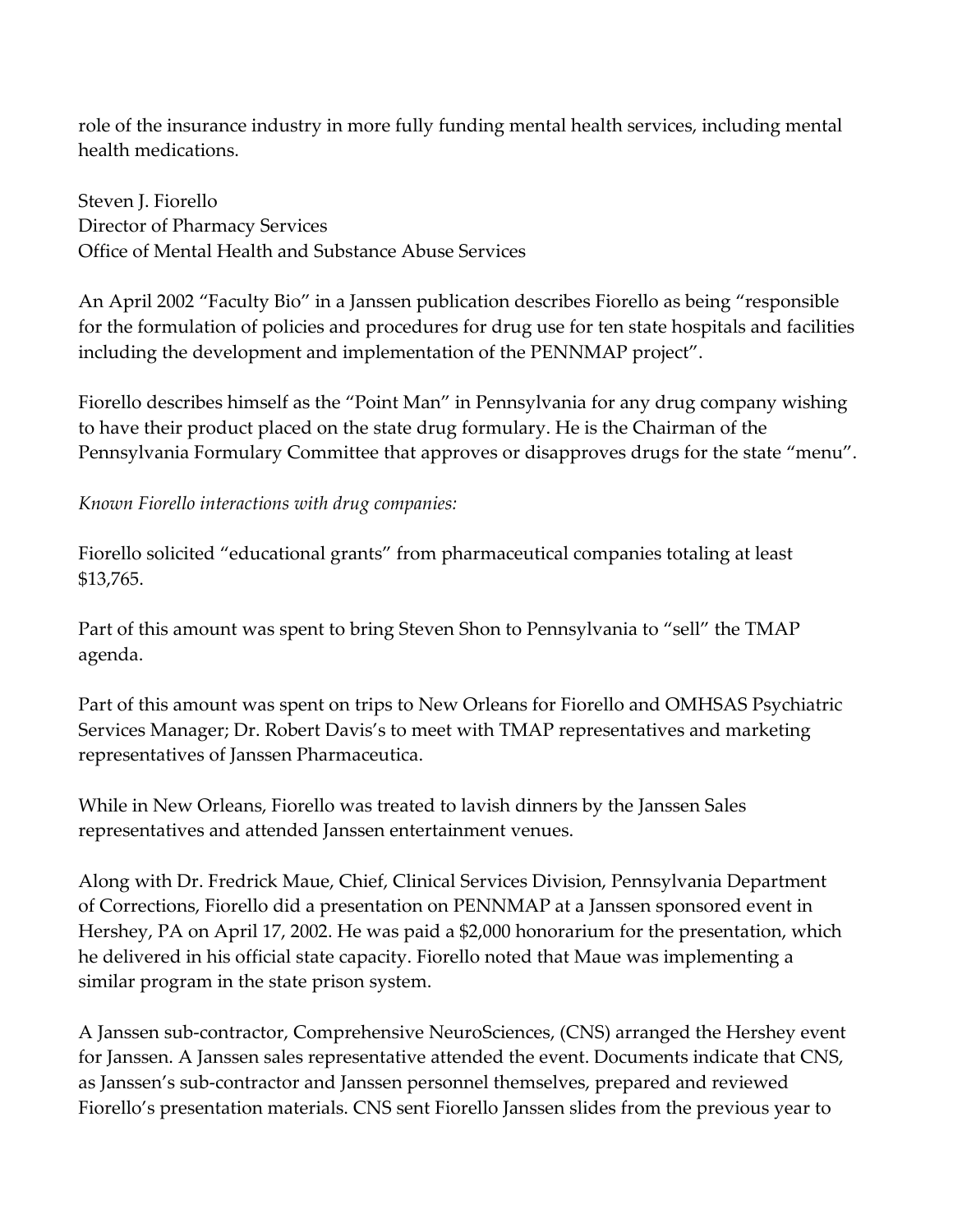use as a model. This Janssen involvement was in direct violation of AMA regulations and FDA Guidelines for Industry.

Comprehensive NerouSciences is a high-sounding name for an events-management company that facilitates educational seminars for pharmaceutical companies. The two CNS employees involved in Janssen Pharmaceutica events in Pennsylvania worked out of their homes and their cars. They work on contract with the companies to do for the pharmaceutical companies what the companies cannot legally do for themselves.

At the request of Pfizer, Fiorello traveled to Maryland with Pfizer Representatives as a consulting pharmacist. There he met with his counterpart in the Maryland Department of Mental Health. The purpose of the meeting was to discuss TMAP and PENNMAP. Fiorello traveled three times to Pfizer World Headquarters in Manhattan, at Pfizer's invitation, to participate on an "advisory counsel" with "an elite group of pharmacists".

Pfizer paid all of Fiorello's expenses including lodging at the Millennium Hotel in Manhattan. Fiorello was paid an honorarium of \$1,000 in addition to expenses for each "advisory council" appearance.

Fiorello traveled to Philadelphia in late 2001, at the request of Janssen to do a PENNMAP presentation to community based managed care service providers to promote PENNMAP outside of the Pennsylvania State Hospital system. Fiorello went to Philadelphia as a pharmacy consultant to Janssen.

At the request of Janssen Pharmaceutica, Fiorello conducted "retrospective analysis" of patient records within the Pennsylvania State Hospital system. He essentially "mined" the patient records for information favorable to Janssen and compiled a "study report". Fiorello was then treated to a trip to New Orleans to present his "report" to pharmacists from across the nation. All expenses were paid by Janssen.

During the implementation phase of TMAP, Fiorello gathered data regarding off-label experimentation with dosages of Atypical medications that were higher and/or lower than the FDA approved dosages listed in the Physician's Desk Reference (PDR), which is the authoritative prescribing guide for doctors. He also gathered data on usages of the medications for symptoms for which the drugs were not approved for usage. Fiorello gathered this information into a computerized data collection system that was provided, at least in part, by pharmaceutical companies. Fiorello relayed, to the drug companies, the medication data and results drawn from the affected patient's records. The Pennsylvania OIG limited its investigation to Fiorello's honorariums. The matter was treated as an issue of possible employee misconduct related to non-reporting of outside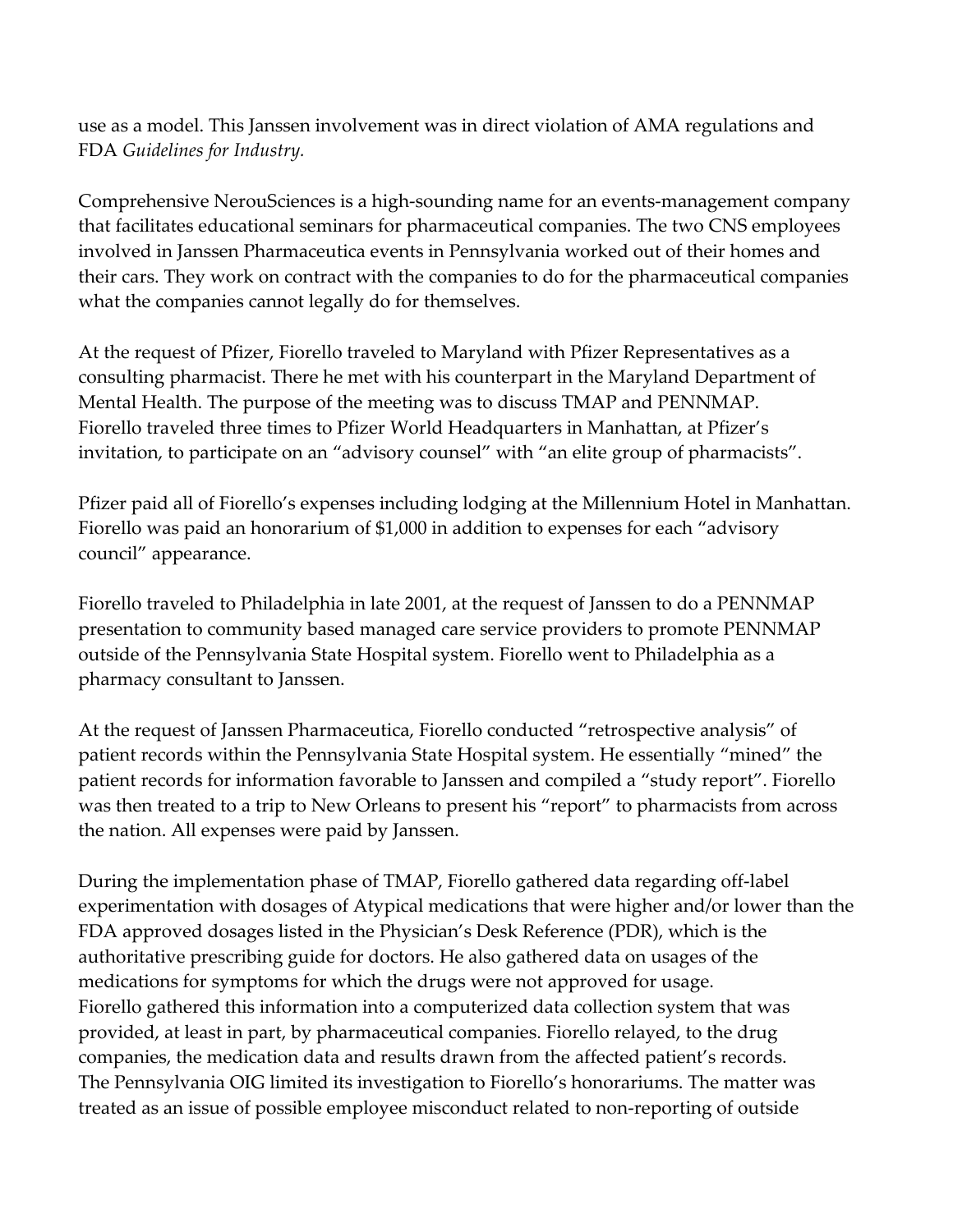employment income on code of conduct forms. Steven J. Karp DO Medical Director. Office of Mental Health and Substance Abuse Services DPW

Karp was recruited from private industry by Charles Currie to fill the position of Medical Director in OMHSAS.

Karp is a supervisory level above Fiorello and, according to Fiorello, authorized the slush fund account and approved expenditures.

Karp was aware of Fiorello's association with Janssen.

Karp was aware of the gathering of patient information and the dissemination of that information to the drug companies.

Known Karp affiliations with drug companies:

Prior to state service, Karp frequently gave presentations for drug companies for which he received honorariums and expenses.

In December of 2000 Karp was appointed to the advisory board of Mental Health Issues Today, (MHIT) a Janssen publication. Janssen contracts with Parexel International Corporation to produce MHIT. Janssen funds the project, but Parexel writes the checks. New Freedom Commissioner Michael Hogan served on this same "advisory board" As a result, Karp was invited, at Parexel's expense to attend periodic " advisory board meetings". In 2001 Karp attended a meeting at the Mayflower Park Hotel in Seattle Washington on June 23-25. Janssen, via Parexel, provided airfare, lodging and sustenance in Seattle and reimbursed Karp for his expenses in getting to the BWI airport. Karp also attended a meeting at the Hyatt Regency Westshore in Tampa, Florida on November 17-19, 2001. Again, Janssen, via Parexel, covered his expenses. In June or July of 2002 Karp again attended an Advisory Board Meeting in Chicago with all expenses paid by Janssen, via Parexel.

As a result of Karp's participation in these meetings, he was quoted in Mental Health Issues Today articles and achieved a degree of notice in his profession. Janssen, via Parexel, funded the publication and distribution of the articles.

A list of attendees at these functions indicates the membership is exclusively comprised of state mental health directors.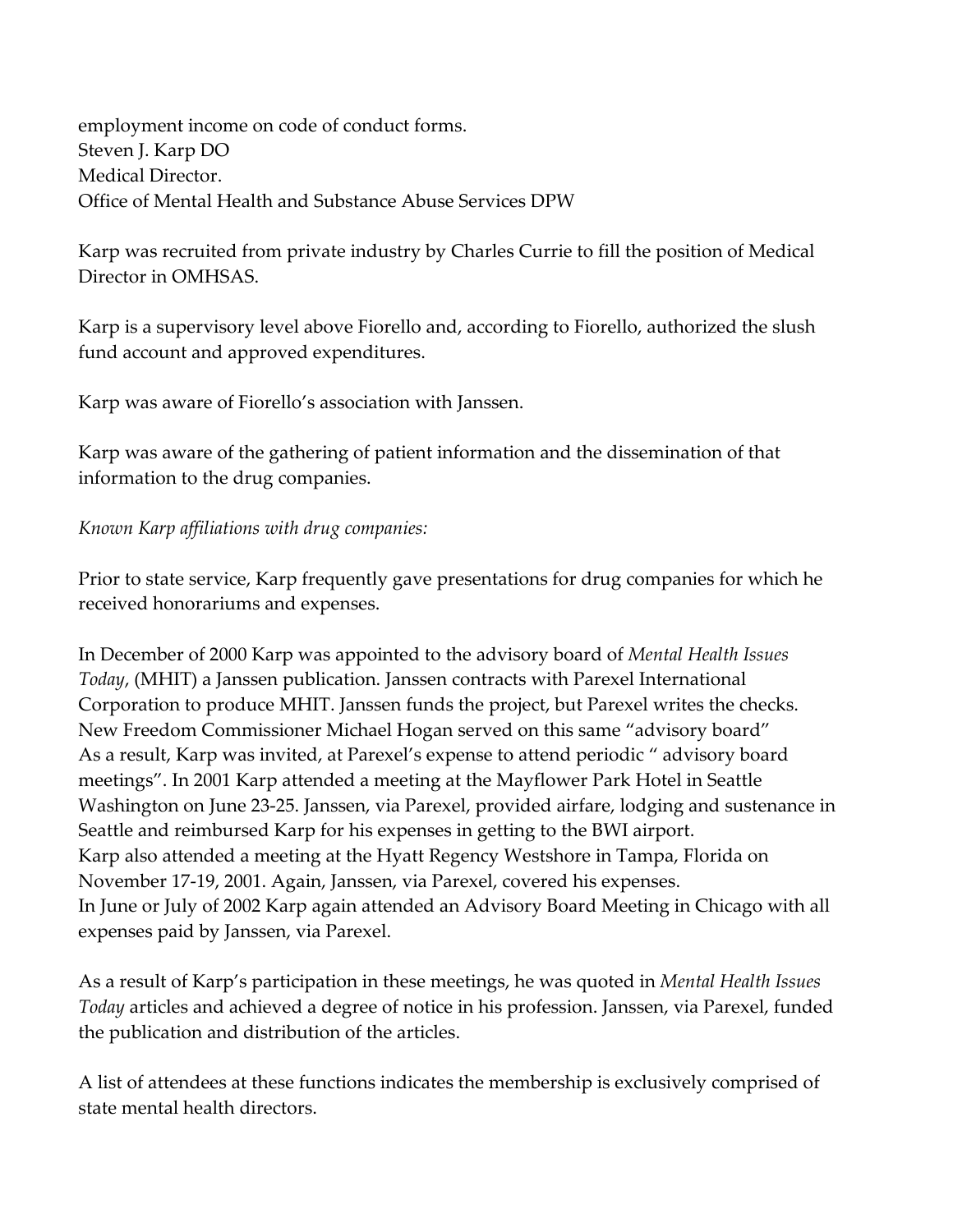Karp also belongs to the National Association of State Mental Health Program Directors (NASMHPD) along with Steven Shon and NFC commissioner Michael Hogan. The growth of this organization paralleled the development of TMAP and was likewise heavily subsidized by Janssen. The group has actively sought, and accepted grants from other drug companies to fund their conferences and publications.

Members of this organization are directors of all of the states that have implemented TMAP. The OIG management tightly restricted the scope and depth of questions I was permitted to ask Karp.

I was forbidden to interview Karp regarding his knowledge of the treatment of schizophrenia in the PA corrections system or his knowledge of drug company involvement of commonwealth employees other than Fiorello.

Robert H. Davis, MD Psychiatric Physician Manager Medical Services Division **OMHSAS** 

Davis works under Karp in the Medical Services Division.

#### Known Davis affiliations with Drug Companies:

Davis attended two functions in New Orleans with Fiorello. Expenses were paid with Janssen funds. Davis attended the dinner meetings with Fiorello and the Janssen Representative. Davis participated in Fiorello's above-described retrospective analysis of patient data, the formulation of a "study report" and the dissemination of information to drug companies. Davis was not interviewed by the OIG, as the focus of the inquiry was strictly limited to Fiorello. I was not permitted to question Davis concerning any other drug company affiliations or his role in data gathering and data transmission to drug companies.

Fredrick Maue Chief, Clinical Services Division Pennsylvania Department of Corrections Maue is Karp's counterpart in the Department of Corrections.

#### Known Maue affiliations with Drug Companies:

In April of 2002 Maue did three presentations at Janssen-funded events sponsored by Janssen's contractor Comprehensive NeuroSciences. They included the one with Fiorello described above.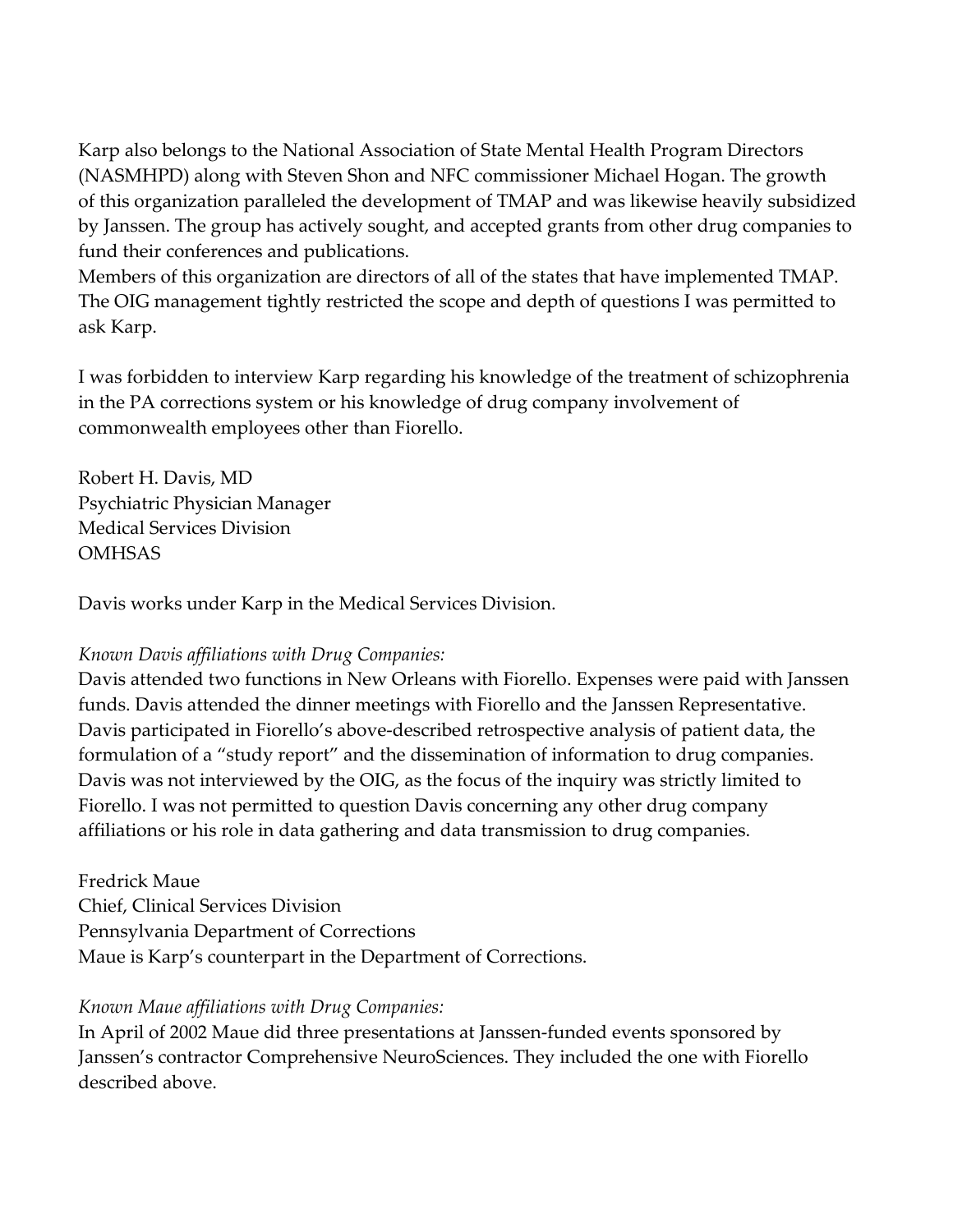The other two were held in Sacramento California and Orlando Florida. According to CNS, Maue received a \$2,000 honorarium plus all expenses for each of the presentations. There is abundant anecdotal evidence that Maue and the Department of Corrections were involved with the receipt of drug company funds and the implementation of a medication algorithm long before the OMHSAS. Maue in fact introduced some of the state employees and pharmaceutical company representatives.

I was expressly forbidden from pursuing this lead and was not permitted to request documentation on Maue that would have been easily obtainable from existing sources. I was not even permitted to determine if PENNMAP or a similar project was in use within the Department of Corrections.

The Pennsylvania Office of Inspector General Turns it's Back

The vast majority of the information in this report is the product of my individual investigative efforts as a private citizen.

However: the entirety of the information contained in the "Key Employee" section was part of the OIG record when I was removed from the case. If not destroyed, the evidence remains in the OIG file.

In the face of pervasive evidence of corruption and improper influence, the OIG limited its investigation to a single employee who was the lowest ranking employee identified as being involved in the matter.

I was removed from the investigation when I refused to hide or ignore clear fact and compelling evidence that would impact on the pharmaceutical industry and that industry's political contributions.

In the words of the OIG manager who curtailed my investigation and participated in overt threats against me: "Drug companies write checks to politicians –they write checks to politicians on both sides of the aisle".

I was forbidden to contribute to the final OIG report on and was forbidden to review a copy. The report was silent on the issue of drug company misconduct. The drug companies were not cited for wrongdoing and no further investigation into the drug companies or the legitimacy of PENNMAP was done.

Here are some of the issues the OIG chose to overlook:

Janssen Pharmaceutica may have violated AMA Guidelines, FDA Guidelines, Federal Health and Human Services OIG guidelines and federal anti-kickback laws in that: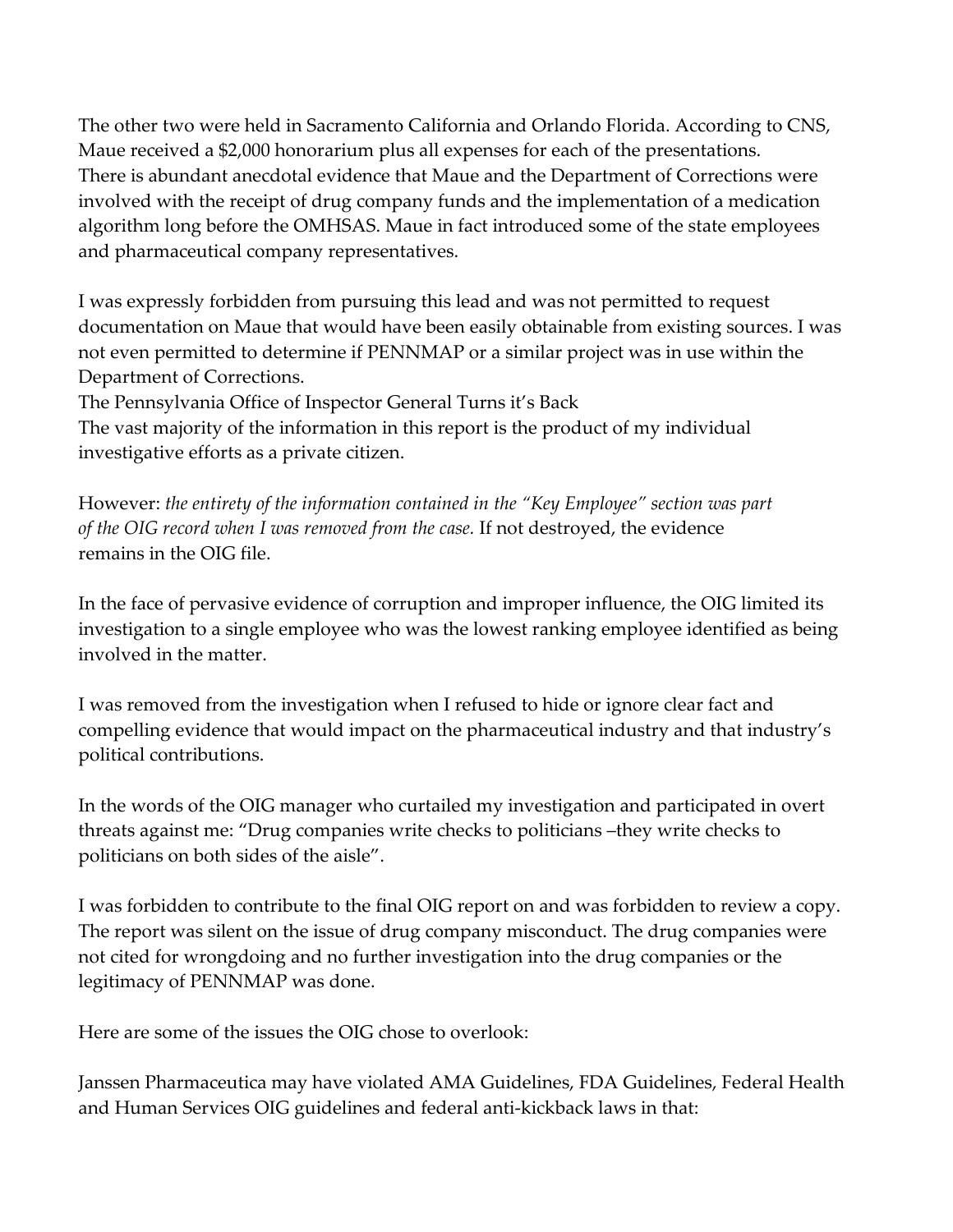1. Janssen made direct payments of money to state officials for representing Janssen products. The remuneration was far in excess of "reasonable value" (\$2,000 for ½ day presentations) and was made to officials who were in a position to influence the state drug formulary.

2. Janssen provided trips, entertainment and meals directly to the persons who were in key positions to accept or reject Janssen's product in the state formulary.

3. Janssen influenced, to the point of control, the content and materials in which Janssen had provided "educational grant" funding.

4. Janssen selected speakers for "educational grant" funded symposiums and paid travel expenses and honorariums to these speakers.

5. Janssen, through these symposiums and through direct contact with Pennsylvania officials, encouraged doctors to prescribe drugs in dosages that were not FDA approved.

6. Janssen, through these symposiums and through direct contact with Pennsylvania officials, encouraged doctors to prescribe medications for non-FDA approved indications.

7. Janssen conspired with commonwealth employees to obtain data generated from the non-FDA approved activities.

8. Janssen funded travel and expenses for commonwealth employees to represent Janssen in the employee's official state capacities.

9. Janssen's cooperation with other drug manufacturers in the advancement of TMAP has clear Anti-Trust and Racketeering implications.

In addition to the drug company impropriety, the OIG had solid evidence that employees in addition to Fiorello had engaged in the same conduct. Yet Fiorello was the only one investigated and recommended for prosecution.

Information provided to the OIG clearly established that state employees were experimenting on mental health patients and reporting the results to drug companies, yet this was not even mentioned in their report.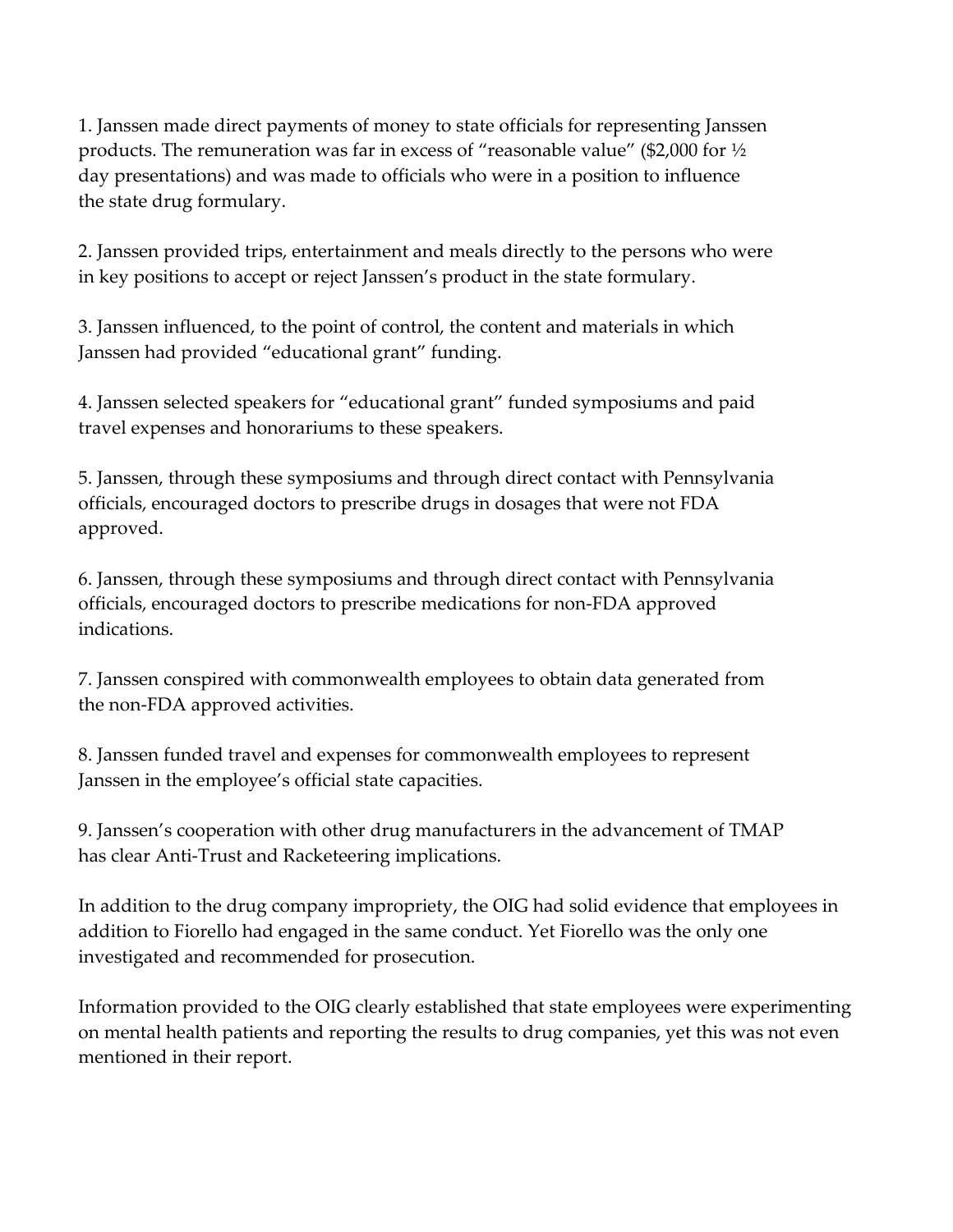### Additional Costs

I was not permitted to obtain census data from the state mental hospitals or the Department of Corrections regarding the numbers of schizophrenics being served in Pennsylvania. My best estimate based on tangential data is that there are approximately 9,000 schizophrenics in the state's prisons and mental hospitals at any given time.

Based on average length of stays, it is believed that at minimum, an additional 4,000 persons will cycle through the systems in any given year, taking their prescriptions for Atypicals with them, resulting in an estimated 13,000 persons affected.

At an average cost of \$6,000 per patient, Pennsylvania could spend 78 million dollars, for the medication of institutionalized schizophrenics alone in 2003.

It is important to note that state mental hospitals and prisons have a flow-through population. Patients treated at these facilities will leave the facilities with prescriptions for the medications they were treated with while institutionalized. Most will rely on Medicaid or Medicare to pay for the drugs. This is "patient recruitment and retention" in pharmaceutical industry terms.

The costs to Pennsylvania government will grow annually, and exponentially, as patients are "recruited" through the prisons and state hospitals.

Ohio, with a population of 11.5 million, one million fewer residents than Pennsylvania, implemented TMAP in 1999. In 2002 Ohio spent 145 million Medicaid dollars on the TMAP atypical Schizophrenia medications alone.

I have not been able to determine how much in non-Medicaid dollars was spent on these medications.

Missouri, which embraced an algorithm program even earlier, has less than ½ of the population of Pennsylvania, approx. 5.5 million. In 2002, Missouri spent 104 million Medicaid dollars for three of the TMAP schizophrenia drugs alone. The three drugs topped the list of all drugs covered by the state Medicaid program, including cancer, HIV and heart medications.

In short, two small to medium sized states alone generated an annual Medicaid expenditure of a quarter of a billion dollars on three new schizophrenia drugs within three years of adopting the TMAP program.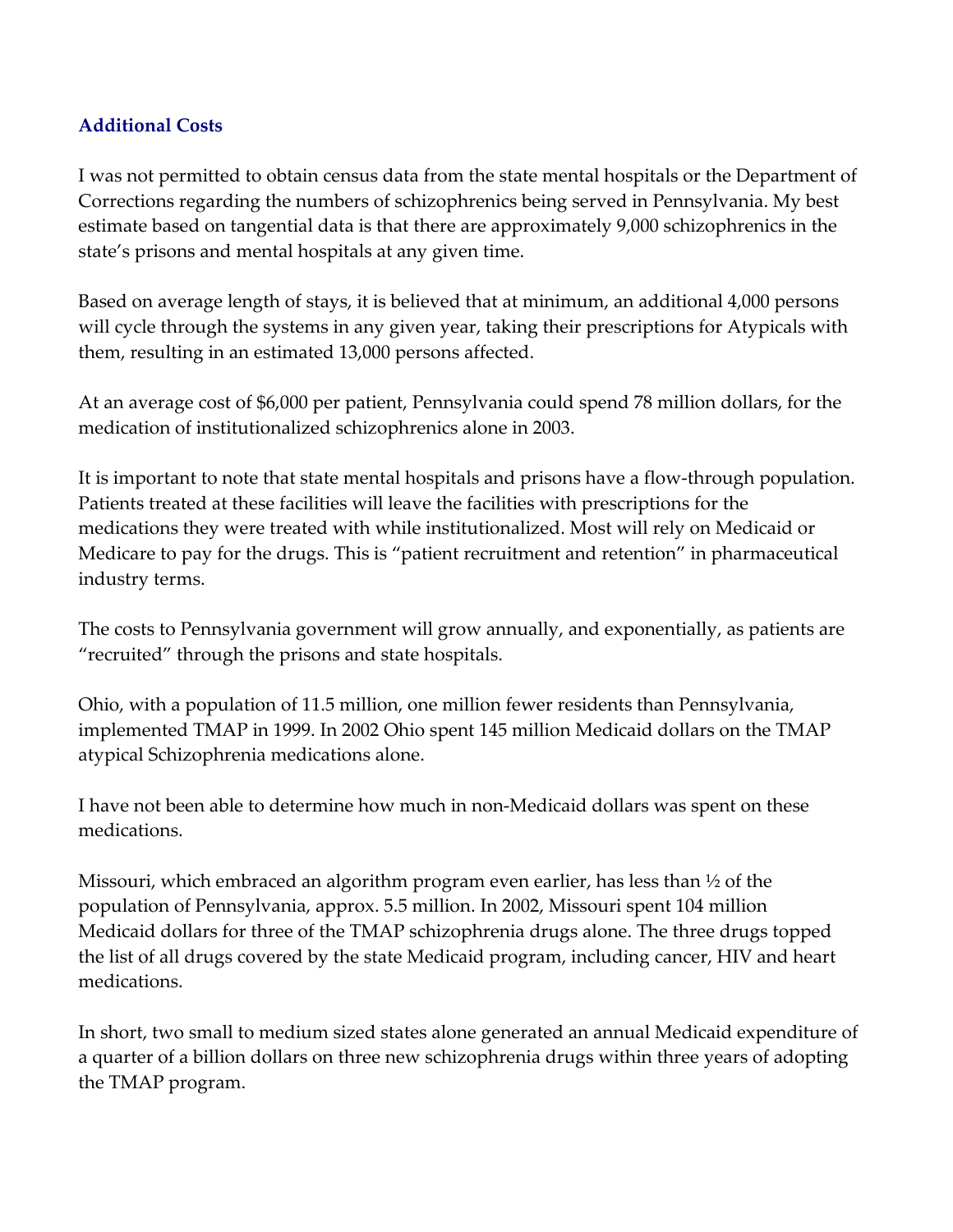California, now in the process of implementing TMAP spent over 500 million Medicaid dollars on the Atypicals Risperdal, Zyprexa and Seroqual alone in 2003.

TMAP literature, at various times between 1996 and the present, lists TMAP programs in the following states: Texas, California, Colorado, Nevada, Illinois, Kentucky, New Mexico, New York, Ohio, Pennsylvania, South Carolina, Maryland, Missouri, and Washington D.C. The discussion of TMAP in the New Freedom Commission report presents a smaller list. Several states have adopted the depression and bi-polar algorithms as well as algorithms for children. The Texas Medication Algorithm Project has already generated many billions of dollars in sales in the United States.

If we extrapolate the Ohio and Missouri costs for a 17 million population, based on a national population of 250 million Americans, the annual costs to the Medicaid programs would be approximately 3.7 billion dollars per year to treat schizophrenia alone. That is over ten million dollars per day just in *Medicaid* expenditures for schizophrenia drugs.

The costs of TMAP algorithm drugs for depression and bipolar disorder are likely to be at least double that figure, possibly far more.

Thirty million dollars per day can buy a lot of political and professional influence. Ironically, in 2003 the Texas Legislature voted to cut \$22 million from its budget for medications for prisoners who were released from the Texas state prison system. The costs were simply growing out of control.

# Human Toll

My best effort at correlating dollars spent with deaths from drug side effects suggests that people may be dying from side effects from the schizophrenia drugs alone at the rate of at least one death for each one million dollars spent on these drugs. The actual numbers may reflect a much higher death rate.

FDA data indicates that one of every 145 patients enrolled in clinical trials of the schizophrenia drugs died of side effects. In some trials, 22% of participants were hospitalized with severe adverse reactions. At that rate alone, Pennsylvania can expect a minimum of 90 unnecessary deaths in 2003. This figure will grow steadily.

It is statistically possible that thousands of persons in the United States will die from side effects of Atypical antipsychotics in 2003.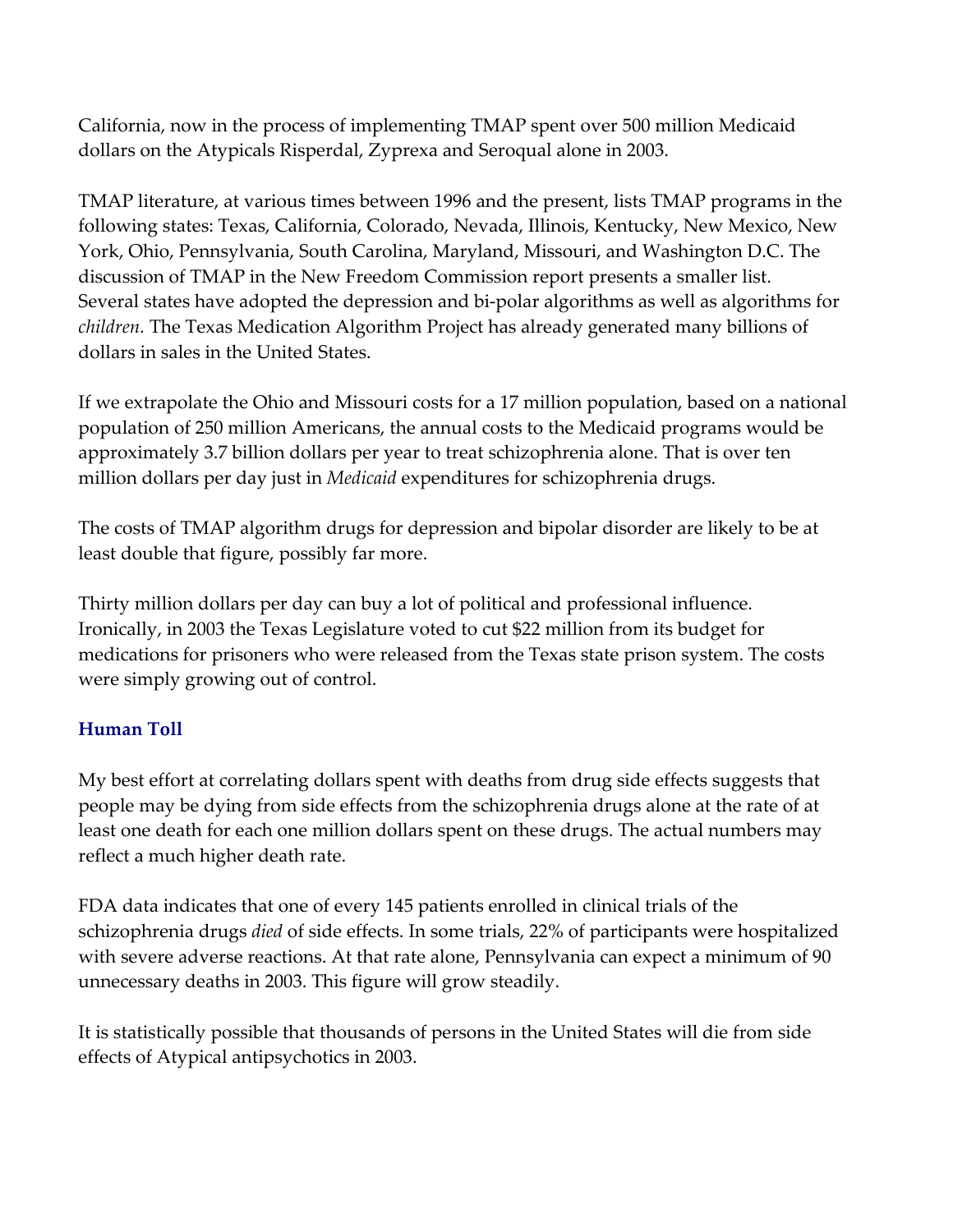# Political Reality

According to a Wall Street Journal article on 5/21/02 by Andrew Caffrey, entitled States Go to Court to Rein in Price of Medicine, legal action by states against pharmaceutical companies is becoming common. The States of Colorado and Nevada initiated lawsuits accusing seventeen drug companies of defrauding consumers. The Nevada suit alleges "deceptive practices" that constitute consumer fraud and says, "The drug makers, through a pattern of behavior, operated a "racketeering enterprise".

According to Caffrey, Attorney Generals in thirty-five states are looking at pharmaceutical marketing practices and the states of New York, California and Texas have also filed suits alleging improprieties in Medicaid pricing practices.

The state of Pennsylvania has been silent on the issue.

Two Investigators in the Pennsylvania Office of Inspector General are involved in a federal suit alleging cover-up of investigations into matters that are "politically sensitive", including the matters outlined in this report. The suit names the former Inspector General, his Chief Deputy and former Governor Ridge's Chief Counsel as defendants, among other high-ranking officials.

The suit is a matter of public record - Dwight McKee and Allen Jones v Henry Hart, Sydni Guido, Wesly Rish, Albert Masland, James Sheehan and Daniel P. Sattele, CIVIL ACTION No: 4:CV-02-1910, in the United States District Court for the Middle District of Pennsylvania.

The Pennsylvania OMHSAS employees listed earlier in this report are still in their jobs. Absent external pressure, it is likely that Pennsylvania elected and appointed officials will remain silent on the issue of pharmaceutical industry fraud.

#### Conclusions:

Pennsylvania citizens and taxpayers are saddled with an expensive treatment model for the treatment of schizophrenics and other mentally ill persons who are in the care of the Commonwealth. This model is part of a large pharmaceutical marketing scheme designed to infiltrate public institutions and influence treatment practices. Pennsylvania is paying tens of millions of dollars for patented drugs that have no proven advantage over cheaper generic drugs.

The Pennsylvania administrators who approved the model were all receiving improper and/or illegal gratuities and perks from the pharmaceutical companies involved. The officials acted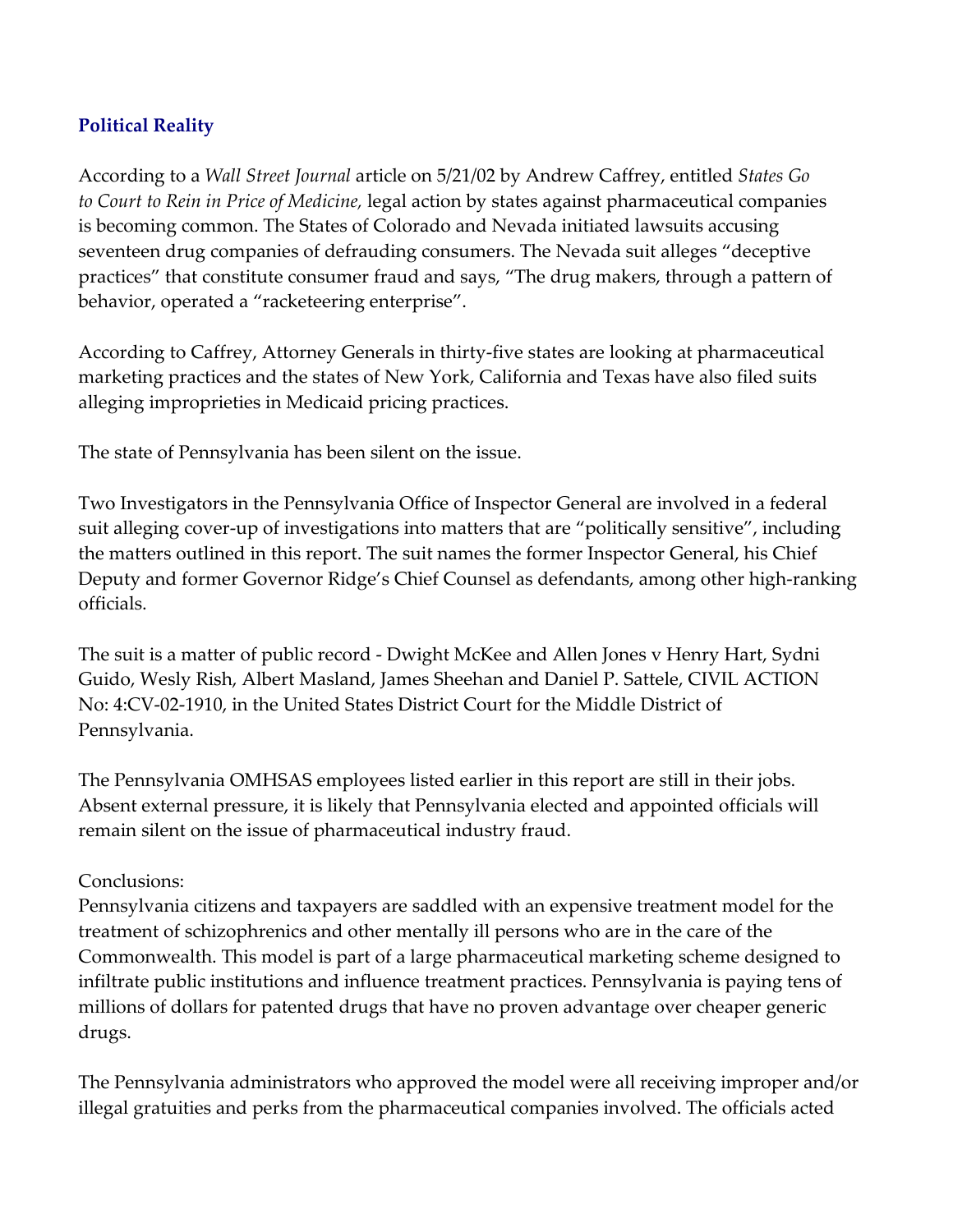in an administrative and political atmosphere that openly allowed improper drug company influence.

Pennsylvania taxpayers may pay nearly 100 million dollars in the unnecessary purchase of patented medications in 2003 alone. This figure will grow dramatically with each passing year.

It is a statistical certainty that some of Pennsylvania's most vulnerable citizens have died as a result of this program. Deaths can be expected to continue.

Allen Jones yoniben9@aol.com. Revised January 20, 2004

# POSTSCRIPT

The pharmaceutical industry has methodically compromised our political system at all levels and has systematically infiltrated the mental health service delivery system of this nation. They are poised to consolidate their grip via the New Freedom Commission and the Texas Medication Algorithm Project. The pervasive manipulation of clinical trials, the nonreporting of negative trials and the cover-up of debilitating and deadly side effects render meaningful informed consent impossible by persons being treated with these drugs. Doctors and patients alike have been betrayed by the governmental entities and officials who are supposed to protect them. To the millions of doctors, parents and patients who are affected: PLEASE: suspend disbelief and realize you are on your own. Educate yourselves. The Internet has many sites that will help you. The Alliance for Human Research Protection, www.ahrp.org would be a good place to start.

The above report tells what I fear to be only a small part of a much larger story. But it is a beginning. The fuller story will require the efforts of persons with investigative resources, political authority, legal standing - and the will to use them. AJ

# OTHER GUIDELINES

The Schizophrenia Patient Outcomes Research Team (PORT) Treatment Recommendations published 1997

In 1992 the Agency for Health Care Policy and Research (AHCPR) and the National Institute of Mental Health established a Patient Outcomes Research Team (PORT) for Schizophrenia at the University of Maryland School of Medicine and the Johns Hopkins University School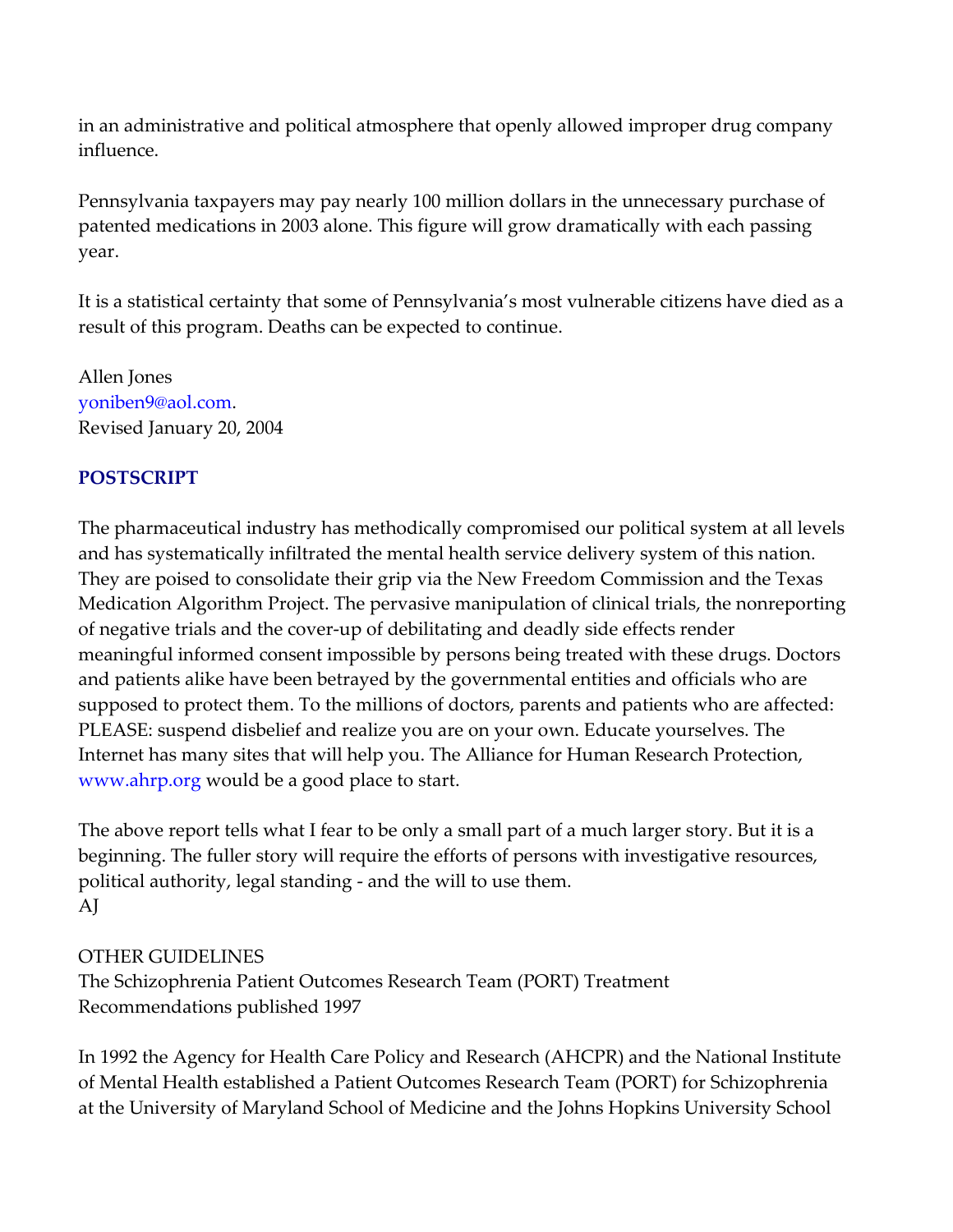of Public Health.

This PORT combined the expertise of three major research centers at two universities: the Center for Research on Services for Severe Mental Illness (Johns Hopkins University and the University of Maryland), the University of Maryland Center for Mental Health Services Research, and the Maryland Psychiatric Research Center (at the University of Maryland). The prime objective of the PORT was to develop recommendations for the treatment of persons with schizophrenia based on a synthesis of the best scientific evidence, with the ultimate goal of improving the quality and cost-effectiveness of care for persons with this diagnosis.

In writing the recommendations, the PORT investigators graded the reliability levels of evidence used for development of Guidelines, as follows:

Level A: Good research-based evidence, with some expert opinion, to support the recommendation

Level B: Fair research-based evidence, with substantial expert opinion, to support the recommendation

Level C: Recommendation based primarily on expert opinion, with minimal research-based evidence, but significant clinical experience.

The PORT recommendation regarding the usage of antipsychotic medications, published in 1997, noted:

"Since studies have found no superior efficacy of any antipsychotic medication over another in the treatment of positive symptoms, except for Clozapine in treatment-refractory patients, choice of antipsychotic medication should be made on the basis of patient acceptability, prior individual drug response, individual side-effect profile, and long-term treatment planning." This research-based conclusion differs dramatically from the TMAP "Expert Consensus Guidelines" recommendations.

PORT did not receive funding from pharmaceutical companies.

The American Psychiatric Association Practice Guidelines for the Treatment of Patients With Schizophrenia: Published in 1997

The APA developed its guidelines in a process of broad and comprehensive review of scientific research into the treatment of Schizophrenia. It was headed by a work group of clinical experts who subjected their findings to widespread peer review prior to publishing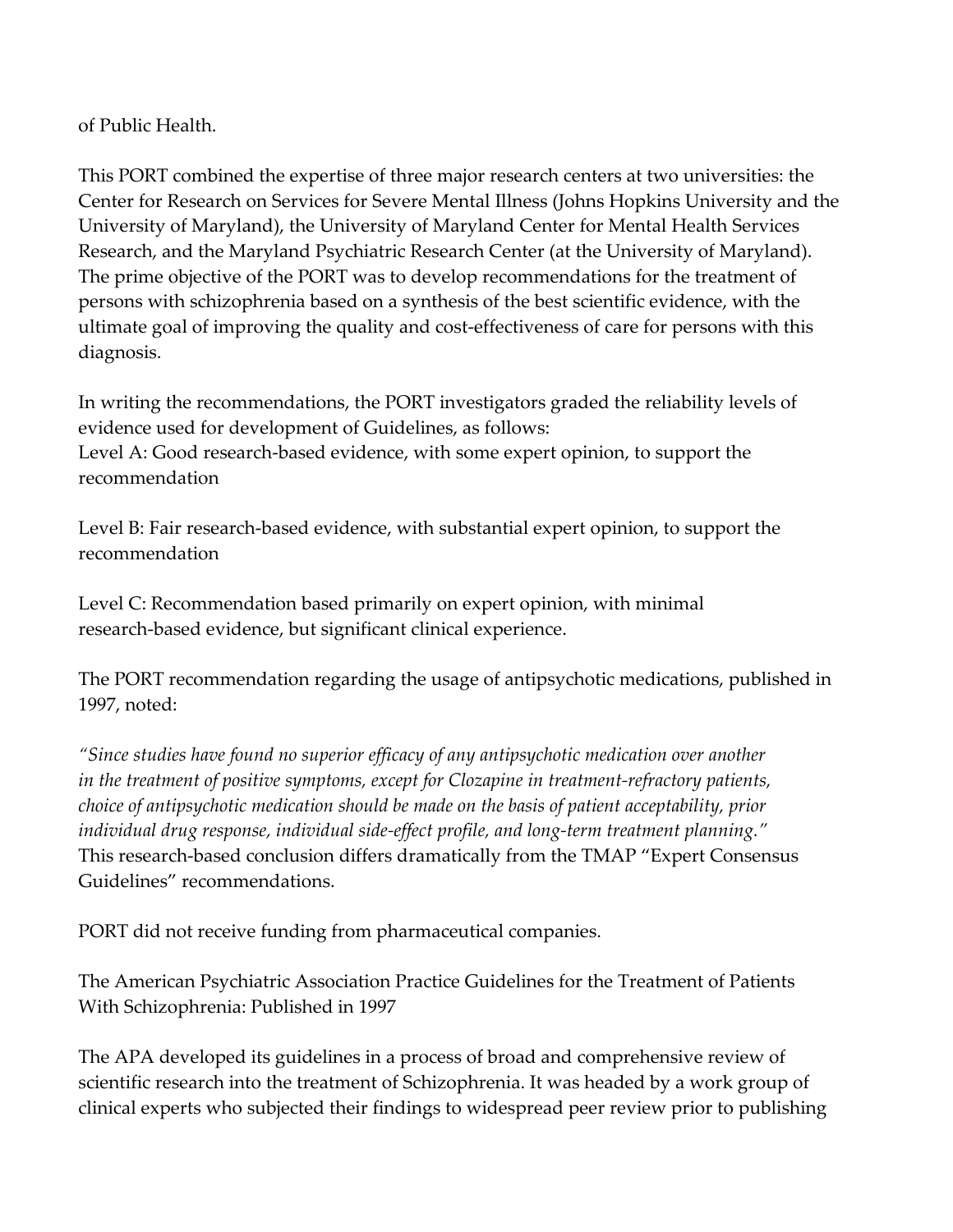their guidelines.

The psychopharmacologic recommendations of the APA Guidelines do not weight the atypical antipsychotics above the typical antipsychotics. The guidelines recommended cautious usage of the atypicals until clear efficacy and side effect profiles emerged.

The ASA Guidelines were developed without funding from the pharmaceutical industry. The Harvard Medication Algorithm Project (HMAP):

The Harvard School of Medicine developed a Psychopharmacology Algorithm program at the Harvard South Shore Department of Psychiatry. This project began in 1997 with the goals of formulating evidence-based treatment guidelines for the treatment of mental disorders and making these guidelines available to clinicians on-line.

HMAP algorithms were created on the basis of high quality empirical studies, field trials, expert opinion, peer review and review of other guidelines. HMAP offers a free web site where any physician or psychiatrist can consult the Harvard algorithms regarding specific patients and clinical situations.

HMAP solicits continuous feed back from clinicians around the world who use the on-line algorithms. This continuous input from actual results is utilized to refine the treatment guidelines.

The current HMAP schizophrenia algorithm allows for the usage of atypical antipsychotics, but, unlike TMAP, does not require their usage. Atypicals are usually recommended for first episode psychosis where there has been no history of success on typical antipsychotics. Persons with a history of success with typicals are not discouraged from using them. Unlike TMAP, the HMAP algorithms provide options for usage of typical antipsychotics after the failure of a single atypical.

HMAP was developed without funding from the pharmaceutical industry. HMAP is available on-line at http--mhc.com-Algorithms-AlgoMain

Attachment # 2 CONFLICTS OF INTEREST Presented by Vera Hassner Sharav 14th TRI-SERVICE CLINICAL INVESTIGATION SYMPOSIUM Sponsored By THE U.S. ARMY MEDICAL DEPARTMENT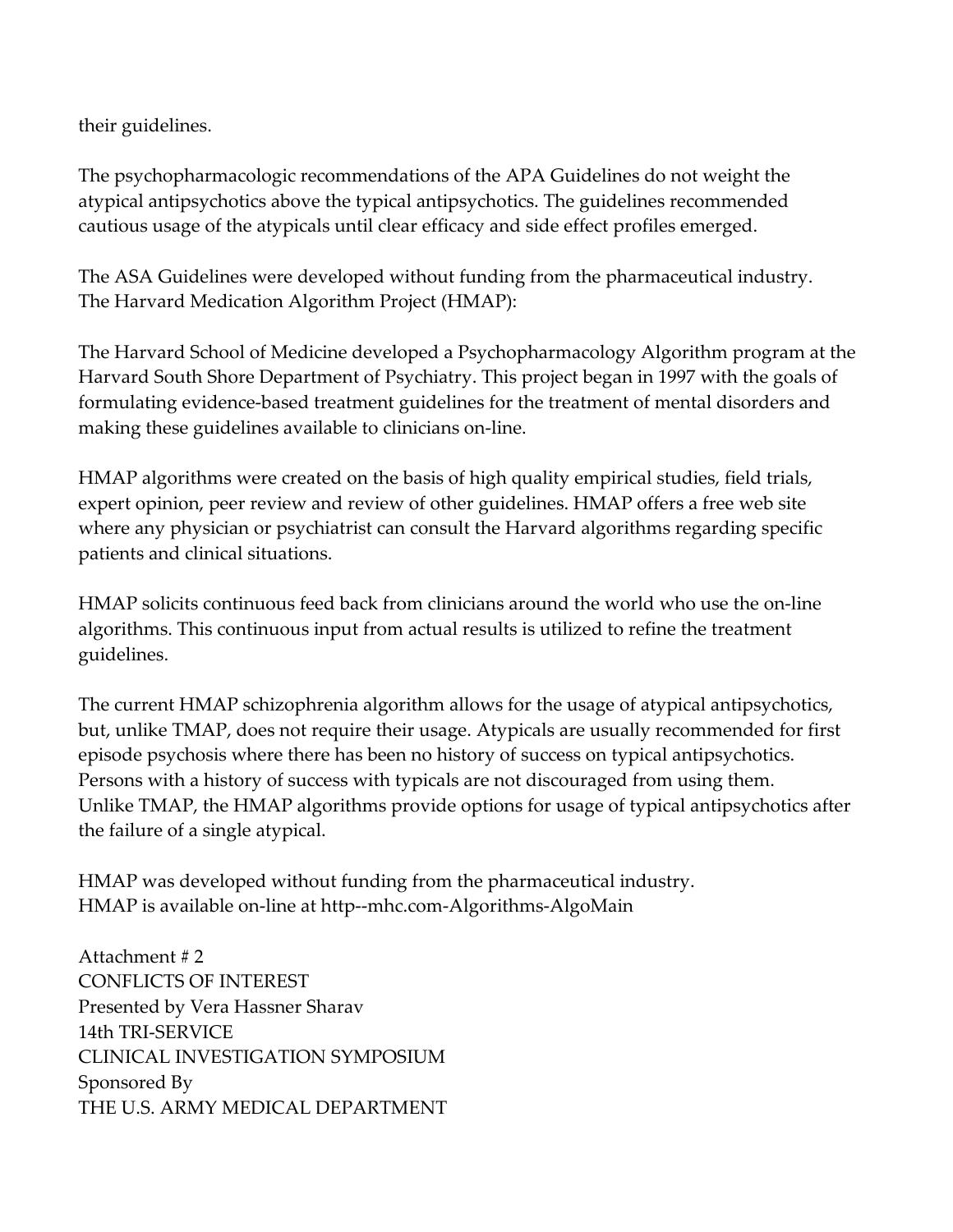#### And

# THE HENRY M. JACKSON FOUNDATION FOR THE ADVANCEMENT OF MILITARY MEDICINE May 6-8, 2002

The cornerstone of public trust in medical research is the integrity of academic institutions and the expectation that universities—which rely on public funding--have a responsibility to serve the public good. Financial conflicts of interest affect millions of American people those who are subjects of clinical trials testing new drugs and those who are prescribed drugs after their approval. Yet, the leadership paid little attention to the issue until a stream of tragic and unseemly public revelations has shaken public trust in academic research.

In January 2002, the Association of American Medical Colleges (AAMC) approved a report by its task force stating: "Financial conflicts of interest of clinical investigators---- [is] the single issue that poses the greatest threat to maintaining public trust in biomedical research." i The report did not address institutional conflicts of interest which create a culture that collides with the humanist tradition.

Physicians reading the current issue of JAMAii will be startled to learn that a team of Harvard University professors are advising physicians NOT to prescribe new drugs to their patients because their safety has not been established—despite FDA approval. Adverse drug reactions,iii they acknowledge, is the leading cause of death in the U.S. They analyzed the 25 year record of drug label changes (between 1975 to 1999) as they appeared in the Physician's Desk Reference and found that 548 new drugs were approved during that period. Of these 20% required subsequent black box warnings about life threatening drug reactions, half of these adverse effects were detected within 2 years others took much longer. Sixteen drugs had to be withdrawn from the market because they were lethal.

The JAMA report provides a basis for evaluating the value and relevance of clinical trial findings for clinical care. It also provides a basis for measuring FDA's performance as gatekeeper in preventing hazardous drugs from reaching the market. They found that clinical trials are underpowered to detect uncommon, but potentially lethal drug reactions. Their design, biased selection, short duration, and accelerated approval process almost ensures that severe risks go undetected during clinical trials. The JAMA report validates the findings of a Pulitzer Prize winning investigative report in the Los Angeles Times by David Willman.iv Willman uncovered evidence demonstrating the adverse consequences of the 1992 Prescription Drug User Fee Act (PDUFA), the law that brought industry money and industry influence to the FDA. The approval process for new drugs was accelerated and the percentage of drugs approved by the FDA increased from 60% approval at the beginning of the decade to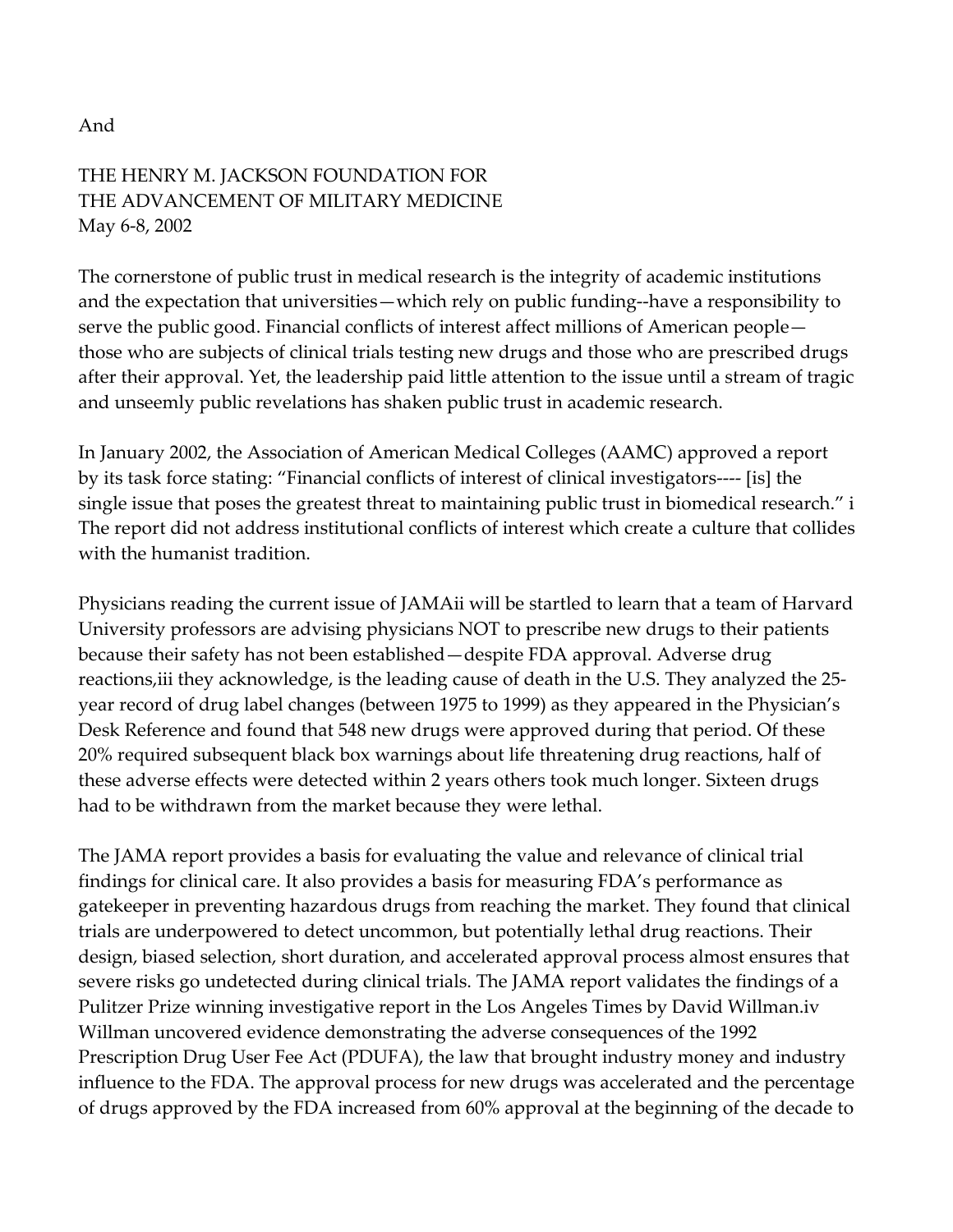80% approval by the end of the 1990s. Willman reported that the FDA was the last to withdraw several drugs that had been banned by European health agencies. There was a concomitant precipitous rise in the approval of lethal drugs: between Januray 1993 and December 2000, seven deadly drugs were brought to market only to be withdrawn after they had been linked to at least 1,002 deaths.v In a follow up article, August 2001, vi Willman reported that the list of lethal drugs withdrawn since Sept 1997 had jumped to a dozen--9 had been approved after 1993.

None of the drugs were for life-threatening conditions, one was a diet pill, another for heartburn, another an antibiotic that proved more dangerous than existing antibiotics. The approval of these drugs illustrates the collision between corporate interests and the public interest. Corporate interests revolve around maximizing profits through the marketing of new, expensive drugs, but corporate interests collide with public safety interests. FDA's "expert advisory panels" demonstrate FDA's loss of independence. Most advisory panel members have undisclosed financial ties to the manufacturer whose drugs they recommend for FDA approval.iv

#### Corporate influence in academia:vii

Until 1980 a firewall existed separating industry and academia to ensure that academic pursuits were independent of commercial influence. When the Bayh-Dole Act of 1980 encouraged "technology transfer," that firewall was removed, allowing federally funded universities to patent and license inventions developed by faculty members. Researchers and institutions were free to enter into ventures and partnerships with biotechnology and pharmaceutical companies—and they did. It is estimated that of the \$55 billion to \$60 billion spent by the biomedical industry on research and development, large companies spend one fifth at universities, small companies spend one-half.viii With the flow of corporate money, came corporate influence and control. The culture within academic institutions changed: business ethics swept aside the moral framework within which academia had functioned. Gone were such niceties as intellectual freedom and a free and open exchange of ideas, so was full disclosure of research findings. Gone was the culture of social responsibility, or a social conscience. Finally, the absence of independent, third party review has put the integrity of the process and the quality of the products in jeopardy.

The investigative series in the Seattle Timesix provides insight into that changed culture at the Fred Hutchinson Cancer Center during the mid 1980s. The copiously documented series examined the conduct of research and patient care in two cancer trials. It illustrates how a new entrepreneurial culture in medicine encouraged doctors to push the limits beyond what can be considered, ethical research, by subjecting patients to unjustifiable risks and increased suffering. At the Hutch a physician with a conscience who clearly did not embrace the new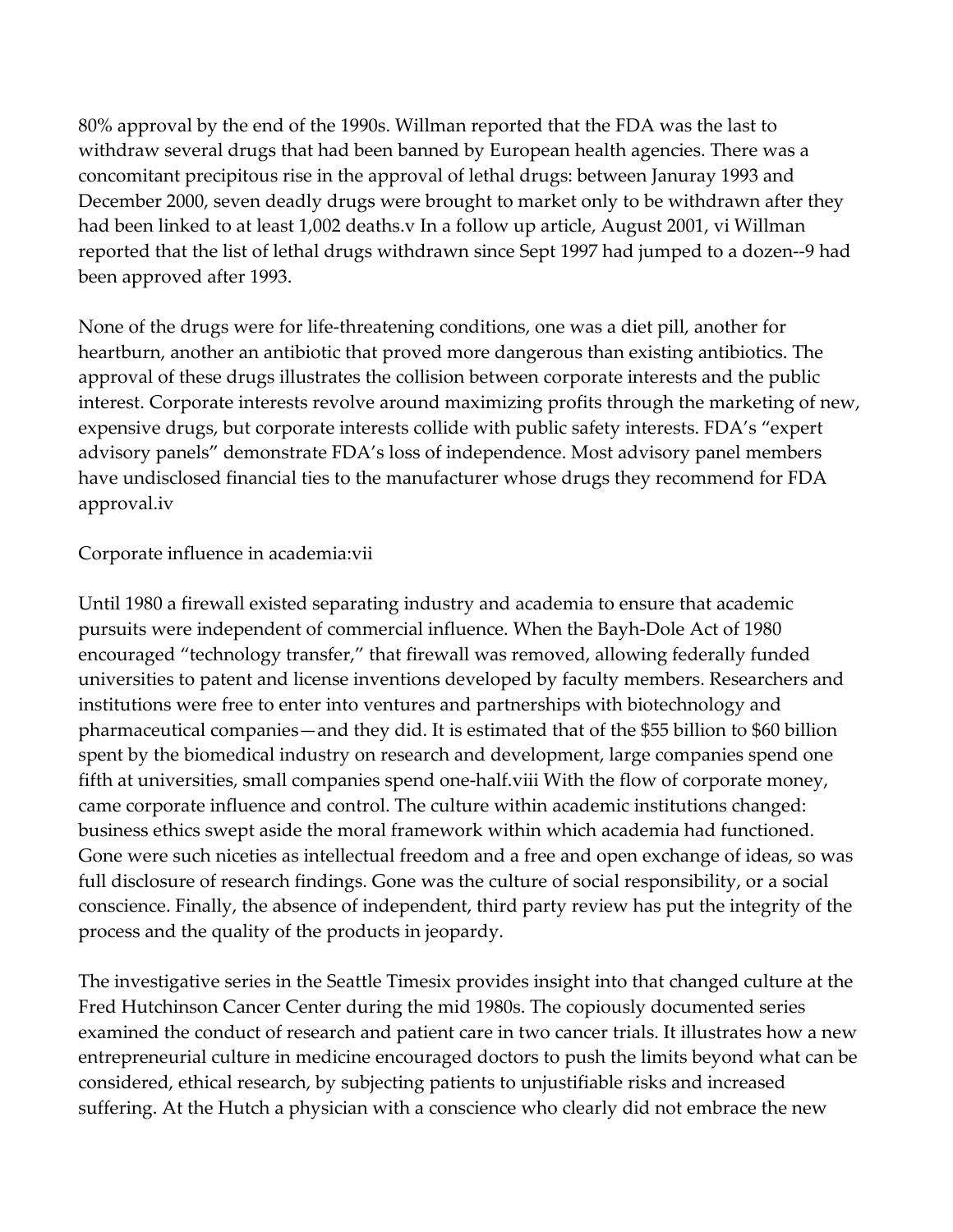entrepreneurial ethos blew the whistle.

It has been said, "Doctors fear drug companies like bookies fear the mob."x

Researchers, whose findings collide with corporate interests, are finding out that academic freedom is no longer operational. Two high profile examples from our Canadian neighbors illustrate that researchers can face intimidation by both corporate sponsors and university administrators. In 1996 Dr. Nancy Olivierixi found that a generic drug for thalassemia, manufactured by Apotex, the sponsor of the trials, failed to sustain long-term efficacy. Dr. Olivieri informed Apotex and the chair of the institution's research ethics board (REB) and moved to inform patients in the clinical trials of the risk—as is her ethical obligation. Apotex terminated the two trials and warned Olivieri of legal consequences if she informed patients or anyone else. Apotex, meanwhile had reportedly contributed \$13 million to The University of Toronto.

When Olivieri attempted to publish her findings, Apotex threatened to sue her for breach of confidentiality. The University failed to defend Olivieri and the principles of research ethics or academic freedom. The University threatened to dismiss her, initiating a biased inquiry and knowingly relied on false accusations by company- funded investigators—all of which were later discredited by an independent investigation by the Canadian Association of University Teachers.xi Olivieri's publication of her negative findings was delayed for two years. The case is a dramatic illustration of conflicts of interest and the collision between corporate interests and the right of research subjects to be informed of any identified risks—as required by the principle of informed consent.

Another example of the clash between academic freedom and corporate interests, again involving retribution by the University of Toronto, involves Dr. David Healy,xii a prominent psychopharmacologist and historian of psychiatry at the University of Wales. Healy had been hired to head the Mood Disorder Program at the University's Center for Addiction and Mental Health. The program is reported to get 52% of its funding from corporate sources, and the Center received \$1.5 million from Eli Lilly. After Healy criticized the drug industry in an article published by The Hastings Center, Eli Lilly withdrew its \$25,000 contribution to Hastings. When Healy delivered a paper expressing his concern about the risk of suicide in some patients taking antidepressant drugs—such as Prozac-- the University rescinded his appointment. Academic freedom is but one casualty of corporate influence.

As Marcia Angell correctly observed xiii in her last editorial in the NEJM, corporate influence in medicine is ubiquitous, extending far beyond individual physician-researchers: its influence determines what research is conducted, how it is done, and the way it is reported. Short-term corporate goals take priority over society's long-term needs. Under corporate influence, more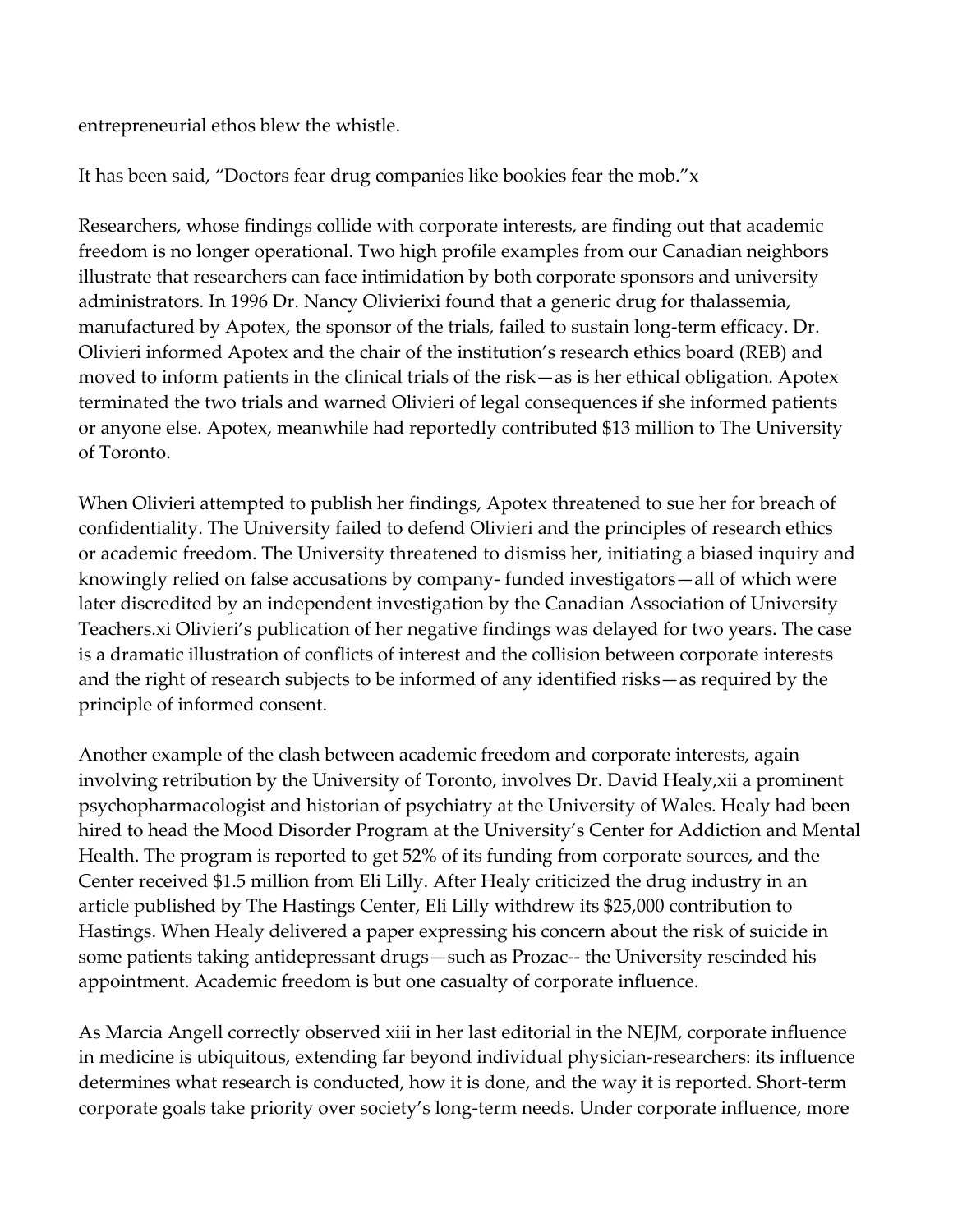research is done comparing trivial differences between one drug and another, less research is done to gain knowledge about the causes of disease.

The pharmaceutical industry spends \$15 billionxiv to buy loyalty of health care providers and allied professionals-- educators, investigators, and non-profit organizations. Drug companies shower physicians with gifts, honoraria, global junkets, and provides fees for patient referrals for clinical trials. They endow academic chairs and programs, provides grants, stock equity, patent royalty fees to researchers and institutions--even publication attribution is controlled by sponsoring companies. They make contributions to professional associations and patient advocacy groups, and sponsor their conferences.

The American Medical Association sells the rights to its "physicians' master file" with its detailed personal and professional information on every doctor practicing in the United States, to dozens of pharmaceutical companies for \$20 million. xv That database provides drug marketers with invaluable information. Journals and the media profit from drug advertising income. Such financial inducements assure industry a fraternity of loyal allies, among them journal editors, who protect their own interests and those of their corporate benefactors. For example, the British journal, The Lancet, reported that the editor of the British Journal of Psychiatry had published a favorable review of a drug while he was receiving an annual fee of 2,000 (British pounds) from the drug's manufacturer.xvi Although clinical research is highly competitive, the interdependent collaborative network of stakeholders tightly controls a selfadministered opaque oversight system.

The pharmaceutical industry also buys political influence in Congress and the administration. Public Citizenxvii reported that there are 625 pharmaceutical industry paid lobbyists in Washington, one for every congressman. Industry spent \$262 million on political influence in the 1999-2000 election. That's more than any other industry. This influence ensures the industry profit enhancing legislation and reduced regulation. Since the 1992 Drug User Fee Act (PDUFA) which precipitated fast-track drug approval, congress passed the 1997 FDA Modernization Act providing industry with huge financial incentives—a six- month patent extension for drugs tested in children. These legislative initiatives are a financial bonanza for the drug industry, translating into billions of dollars in revenues—a six month patent extension can generate as much as \$900 million for a single drug.xviii.

However, the accelerated pace in research and in the drug approval process has had an enormous toll in human casualties. Adverse drug reactions are the leading cause of death in the United States—women and the elderly are at special risk.xix The LA Times revealed that between Sept. 1997 and Sept. 1998, nearly 20 million Americans took at least one of the harmful drugs the FDA had been forced to withdraw.iv A comparison of FDA's 25 year drug approval-withdrawal record analyzed by Lasser, et al,ii in JAMA, and the LA Times analysis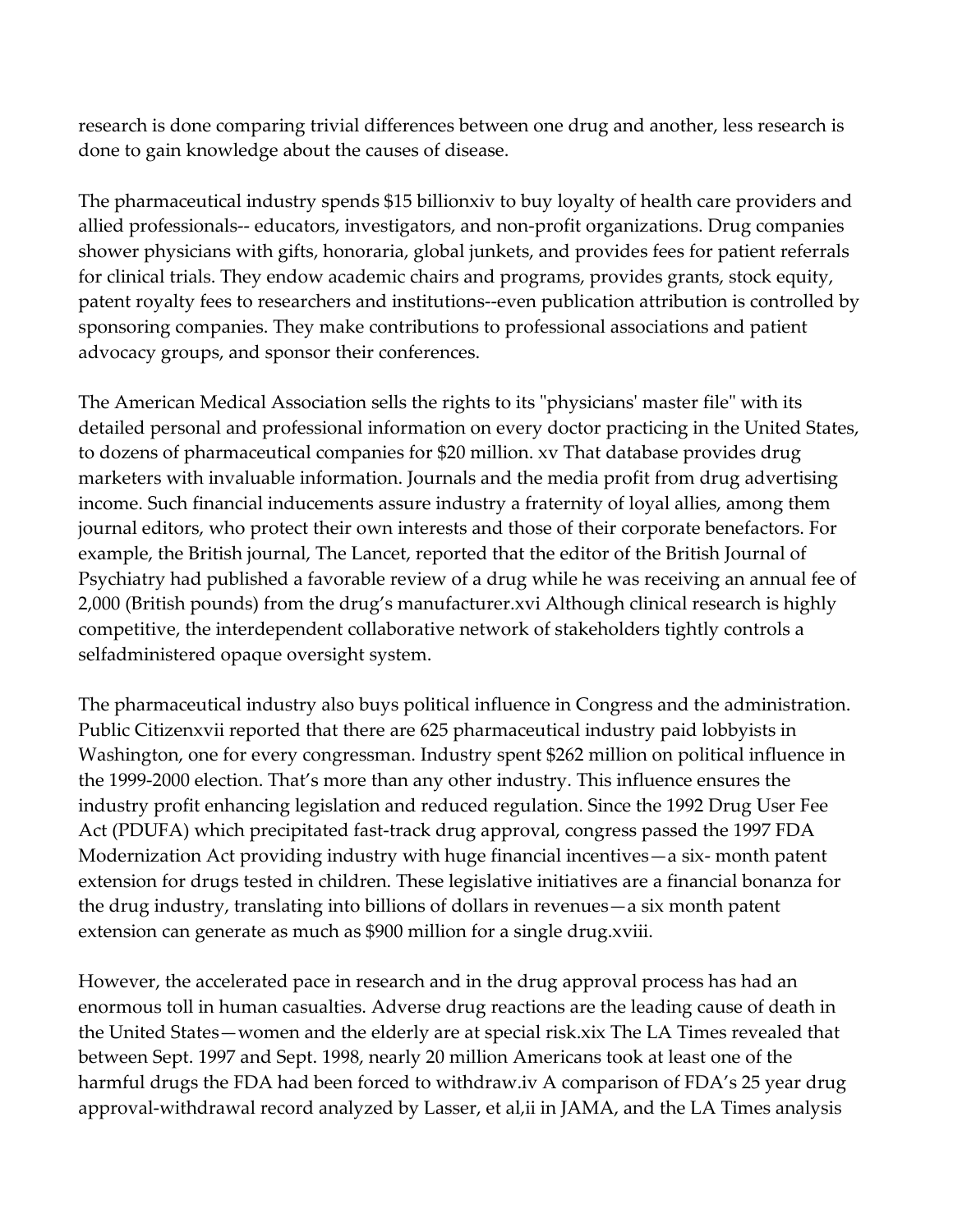of FDA's recent five year record raises alarms: 16 drugs withdrawn within 25 years, 12 within five. Most of those withdrawn drugs had been approved after 1993. The LA Times noted, "never before has the FDA overseen the withdrawals of so many drugs in such a short time."

Since 1994, reports in the press described ethical violations that undermined the safety of subjects in clinical trials, causing some to die when they might have lived.xx The violations occurred because a culture of expediency had replaced a culture of personal moral responsibility. Systemic ethical violations were revealed at the nation's leading research centersxxi—including, Duke, University of Pennsylvania, New York Cornell Medical Center, Johns Hopkins, Fred Hutchinson, NIMH, University of Maryland, and Harvard in China. The evidence demonstrates that the problem is not merely a few rogue investigators-- the problem is an entrenched insular system and weak federal oversight.xxii The federal Office of Protection from Research Risks (now, OHRP) was forced (temporarily) to shut down clinical trials at some of the nation's most prestigious institutions.xxii

In September 2000, near the end of her term as Secretary of HHS, Donna Shalala acknowledged in NEJM, "I did not expect, or want, to complete my tenure . . . by raising questions about the safety of patients in clinical research. However, recent developments leave me little choice. . ."xxiv Unfortunately, the only initiative taken was to reorganize the federal oversight agency (now OHRP) under a new director who believes that education and a collaborative system of voluntary accreditation will repair the damage.xxv I disagree. Ethical violations such as failure to disclose risks and to protect the welfare of patient-subjects are the result of conflicts of interest—not poor education.

An example of complicity by government officials who provide a shield of secrecy, while claiming "transparency:" On February 7, 2002, the Alliance for Human Research Protectionxxvi requested a copy of current proposals that have been received by the Secretary of HHS in accordance with Section 407 of federal regulations (45 CFR 46. Subpart D). Subpart D protects children—who are incapable of exercising the right to informed consent- from experiments involving greater than minimal risk if there is no potential benefit to them. However, section 407 provides an appeal process to the Secretary. The regulation stipulates that nontherapeutic research with no potential direct benefit to the child, may be permitted if the Secretary, after consultation with "a panel of experts in pertinent disciplines…and following an opportunity for public review and comment" finds "the research presents a reasonable opportunity to further the understanding, prevention or alleviation of a serious problem affecting the health or welfare of children."

Our request was denied with the following statement:xxvii "Release of information would interfere with the agency's deliberative and decision-making processes. Further, each researcher has a commercial and privacy interest in the release of any information…." A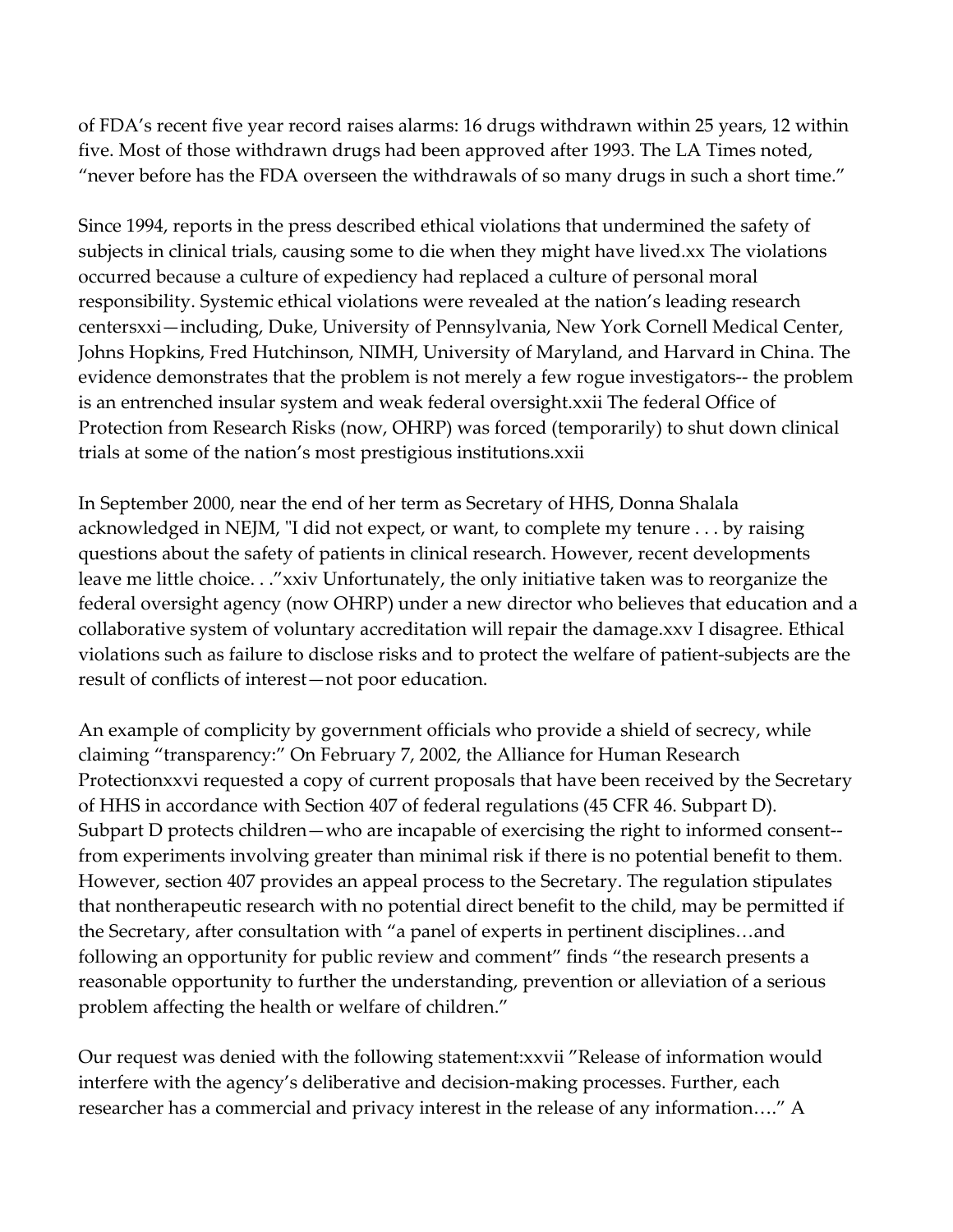similar reason was given for denying disclosure of the list of experts: "Release of expert identities associated with the review of individual protocols would interfere with the agency's deliberative and decision-making process and have a chilling effect on the ability of the agency to obtain frank and candid opinions from its reviewers." This is an example of federal officials attempting to block public access to information guaranteed under federal regulation.

The role IRBs and bioethicists have in this enterprise:

Ostensibly, IRBs were established to serve as gatekeepers to protect human subjects. But lacking independence, they actually function as facilitators for the accrual of grant monies by their parent institutions. It is not surprising, therefore, that IRBs have failed to protect research subjects from harmful experiments or to weed out research that fails to meet scientific justification. Specifically, what conclusion is one to draw from the fact that 90% of the protocols approved by the IRB at the NIMH, apparently failed to meet either ethical and / or scientific justification? Following an investigative series in The Boston Globe,xxviii in 1998, the director of NIMH ordered an independent evaluation of all 89 clinical trials at the Institute. The result: 29 were suspended at once, and an additional 50 protocols were put on probation for lack of scientific justification—that's 79 out of 89.xxix

In "Pharma Buys a Conscience," Dr. Carl Elliott,xxx director of the Bioethics Center, Minnesota, (who happens to be a physician) is an insightful critical examination of bioethics. Elliott criticizes his colleagues who have been seduced by corporate financial incentives. He points out how conflicts of interest have undermined the professional integrity of bioethics. He lists ethics consultants and their corporate benefactors,xxxi as well as what he calls, "corporate-academic dating services" that match academic "experts" with businesses seeking expertise. He notes that corporate money and corporate influence is so entrenched at university medical centers that overt threats need not be explicitly made, everyone knows what's expected. Bioethicists are in demand because they lend the appearance of legitimacy to corporate ventures. Therefore, corporations funnel money to bioethics centers, and pay bioethicists retainers to serve on their advisory boards. But, as Elliott points out, "The problem with ethics consultants is that they look like watchdogs but can be used like show dogs."

Indeed, bioethicists have lent the seal of legitimacy to highly questionable, if not outright unethical research. Their corporate affiliations are not publicly disclosed when they render opinions in the media or on IRBs, or on government advisory panels. An institutionalized veil of secrecy shields academics who sit on government appointed advisory panels. While their recommendations affect public policy, those recommendations may also serve the financial interests of the corporations that pay them.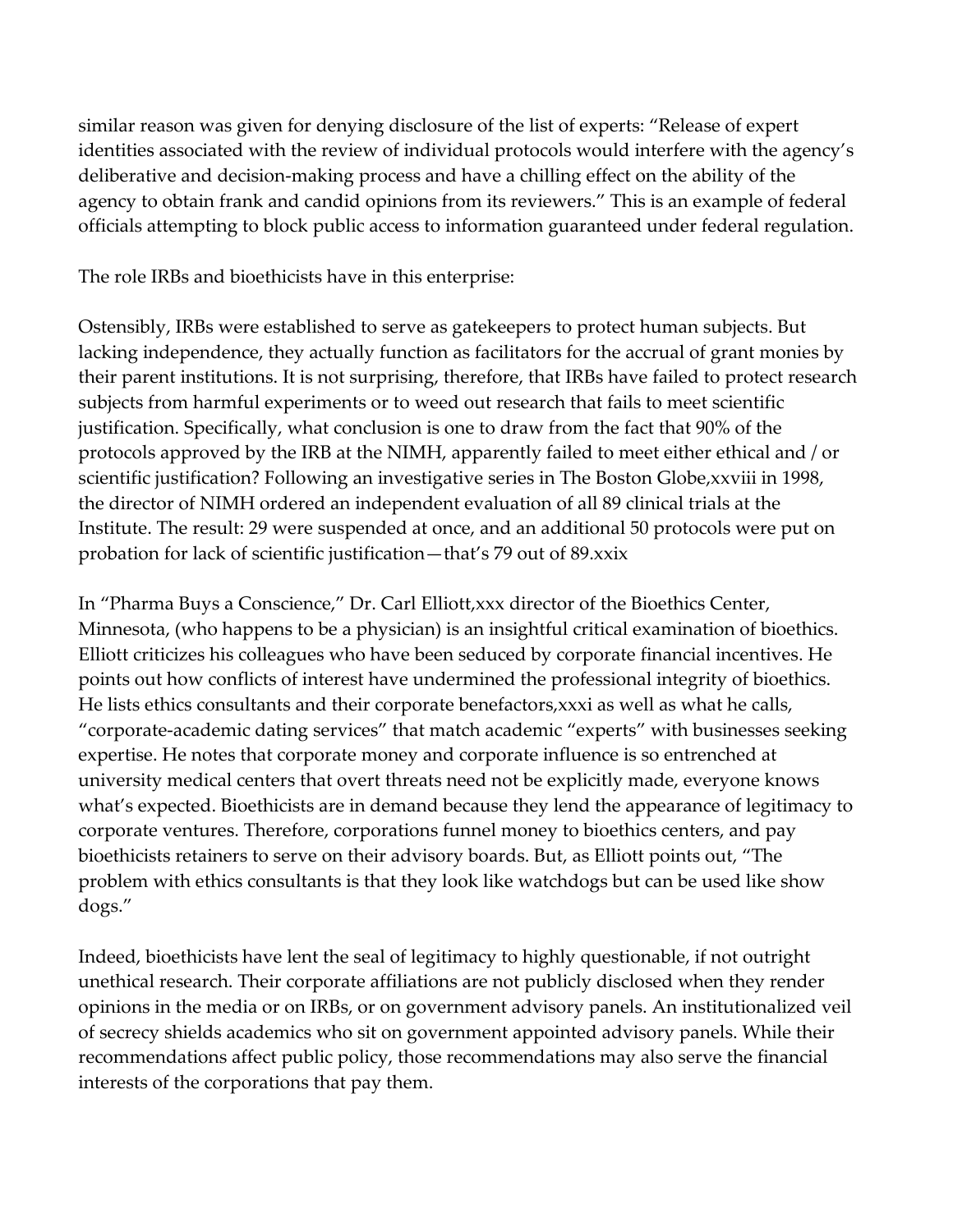In 1997, I testified before the National Bioethics Advisory Commission (NBAC) about financial conflicts of interest, betrayal of trust, and the undue influence of drug companies in medicine. I pointed out that physicians who accept large payments to refer patients for clinical trials testing the safety and efficacy of new products are breaching medical ethics. The Wall Street Journal, for example, reported that doctors with academic affiliations have been paid as much as \$30,000 per patient per drug trialxxxii in schizophrenia and Alzheimer's studies. Following the testimonies, Dr. Harold Shapiro, chair of the NBAC and President of Princeton, indicated that the NBAC would not focus on financial arrangements of research investigators because, "after all, this is a capitalist country." Dr. Shapiro neglected to mention that he was drawing a salary from Dow Chemical Company, on whose advisory board he sat.xxx Such publicly undisclosed personal financial arrangements by academics who sit on public policy advisory boards are not at all unusual. The public is under the illusion that so-called "expert advisory panels" are independent, and render objective, disinterested recommendations. The public does not suspect that these panelists from academia have financial ties to biochemical companies, and therefore, conflicts of interest. No one is held accountable for formulating public policy recommendations that serve an undisclosed self-interest.

What chance does a vulnerable individual patient have as an outsider confronting a fraternity of insiders—all of whom have something to gain from his participation as a subject? The system serves its stakeholders. Revelations about the system's failure to protect human subjects from preventable harm have come to light, not because of any internal safety mechanisms, but as a result of information provided by conscientious whistle blowers and investigative press reports.

Following are my "dirty dozen" corrupt research review practices that undermine both the safety of human subjects and the integrity of research findings:

- 1. Efficacy by design: washout / placebo; unequal dose comparison = bias.
- 2. Subject selection bias: younger, healthier subjects than those likely to be prescribed treatment; randomization criteria; recruitment coercion.
- 3. Assessment of risk / benefit: entirely subjective, it depends who is assessing.
- 4. IRB evaluation and approval process: vote without examination of protocol; intimidation; IRB shopping.
- 5. Misleading disclosure documents = Uninformed Consent.
- 6. Non-disclosure: there's no benefit; newly identified risks = Uninformed Consent.
- 7. Suppressing adverse event reports: "don't ask, don't tell"
- 8. Interpretation of findings--"efficacy in expert hands is not the same as clinical effectiveness"xxxiii
- 9. Biased advisory panels: FDA panels recommend drugs that kill.
- i. Bioethics ethics: conscience for hire;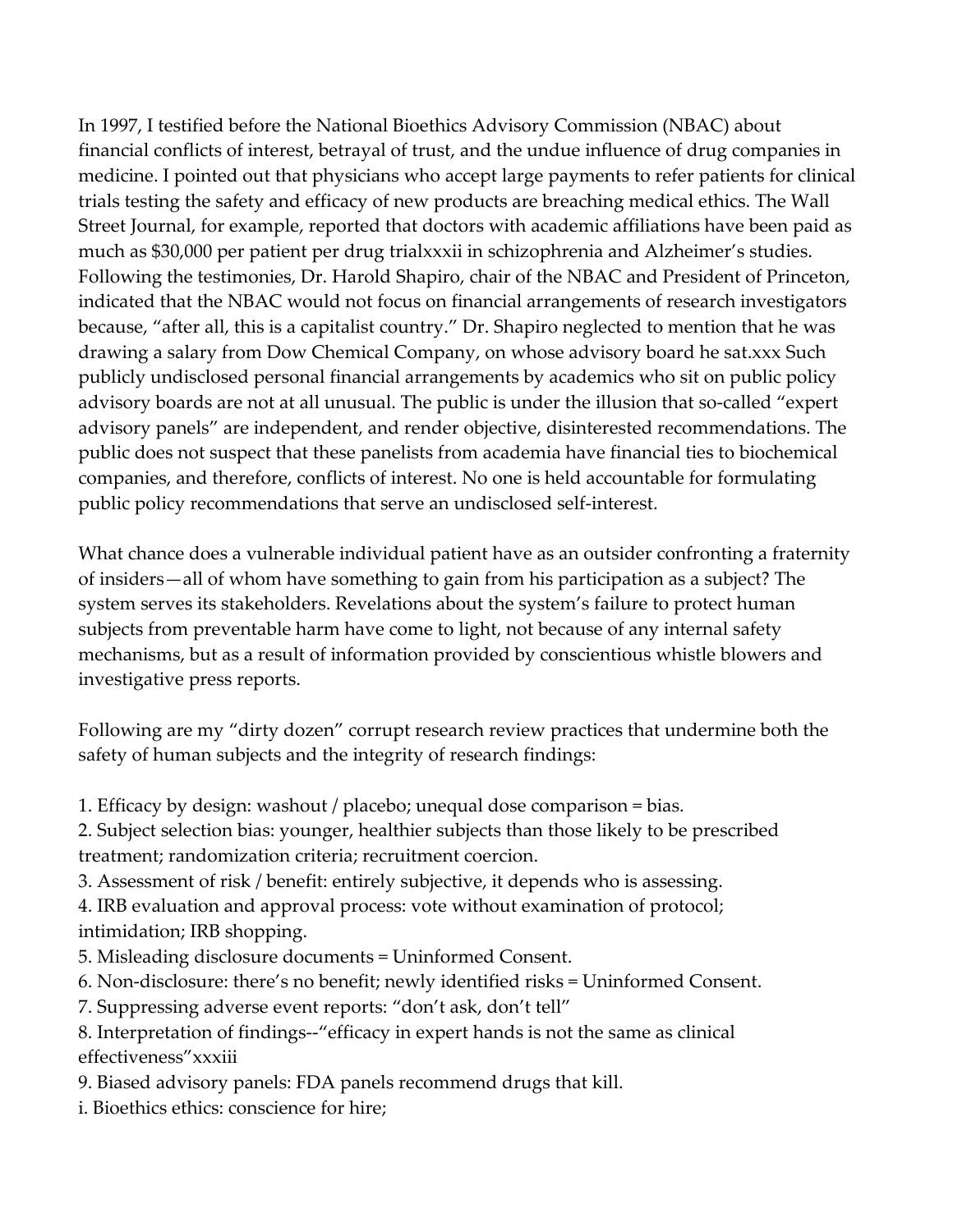ii. Professional guidelines, recommendations.

10. Corrupted published data: suppression of negative findings; ghost authorship.

11. Complicit government oversight officials fail to enforce, preferring to redefine the standards: Who is a human subject? What's a condition? Can children's assent be called consent?

12. Using patients as laboratory animals in symptom provocation, relapse inducing experiments.

Case 1: Placebo design: ethics vs financial stakes

Corporate influence begins with the protocol design and subject selection. For example, unequal dosage comparisons will elicit different side effects that may skew the results. Selective inclusion criteria can effectively hide adverse side effects that will later be reveled in clinical practice. Drug "washout' followed by placebo allows sponsors to manipulate the condition under which a new drug is tested. Specifically, by making patients very sick during washout, the efficacy of the new drug is likely to be inflated. Such manipulations may explain the reason that a drug's efficacy in clinical trials is not usually matched under normal clinical conditions.

The use of placebo control trials in patients for whose condition an effective treatment exists has been the subject of heated debate. The FDA has been severely criticized for its placebo control policy because it undermines patient's best interest in violation of the Declaration of Helsinki. Of particular concern is the risk of suicide in severely depressed or psychotic patients who are at increased risk when their condition is destabilized by drug "washout" and placebo. They are at risk whether the drugs are an effective treatment or not because psychotropic drugs are associated with severe withdrawal symptoms. Carl Elliott described his battle with the university's IRB when he challenged placebo control trials: "Tables were pounded. Faces turned scarlet. Blood pressures soared. Yet the IRB continued to approve many of the trials, over my objections and those of other members of the committee. The hospital administration eventually dissolved the IRB and reconstituted it with new membership."xxx Elliott explains that the reason for the explosive reaction was that "everyone's interests were involved" –not just the sponsoring drug company. These trials generated huge income for the hospital and investigators alike, some earning between

\$500,000 and \$1 million a year.

Case 2: Biased Clinical Guidelines:

An investigative report by Jeanne Lenzerxxxiii in the British Medical Journal (March 2002) sheds light on the underlying factors that led the American Heart Association to "definitely recommend" a treatment that could cost more lives thanthe disease itself. In August 2000 the Heart Association promoted alteplase (tPA), manufactured by Genetech, as a treatment for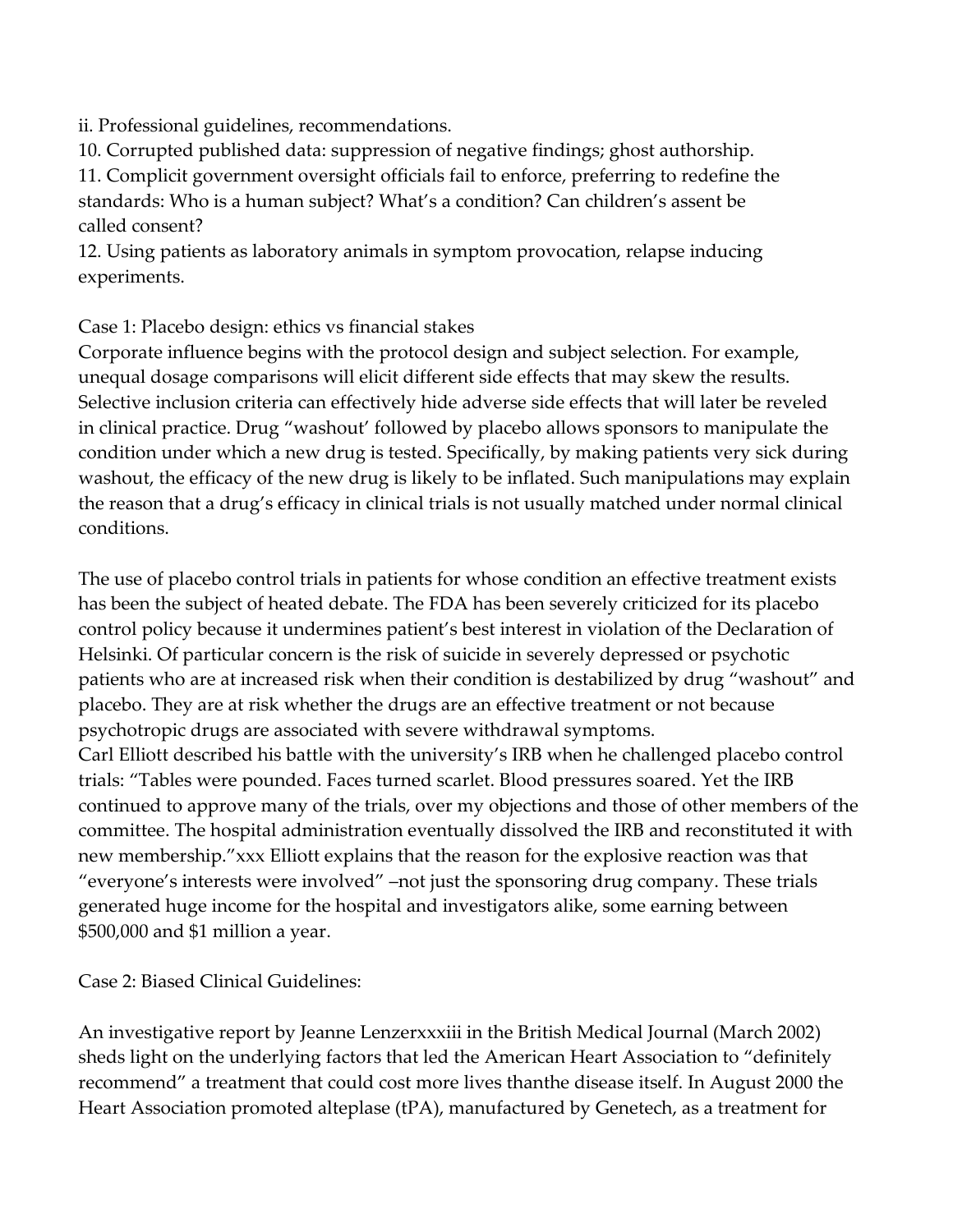"brain attack." The Association upgraded its recommendation of tPA for stroke, placing it in the class I category. It did so despite the fact that most controlled trials showed that such thrombolytics increase mortality rates in acute ischemic stroke. In it's annual report it described tPA as follows: "A clot-busting drug that helped revolutionize heart attack treatment, tPA holds enormous potential for the treatment of ischemic stroke, which accounts for 70 to 80 percent of all strokes. It is estimated that tPA could be used in 400,000 stroke case per year to save lives, reduce disability and reverse paralysis."xxxiii

The Heart Association made its bold recommendation on the basis of a single controlled clinical trial conducted by the National Institute of Neurological Diseases and Stroke (NINDS). Six other randomized studies reached the opposite conclusion. Lenzer reported the following: the NINDS study design ensured a favorable finding for tPA because the patients selected to get tPA had mild stroke scores at baseline compared with patients selected for the placebo arm who had worse strokes. Furthermore, only one fifth of those initially diagnosed were found to have stroke. This, of course put those non-stroke patients at increased risk of harm with no potential benefit. There were two observational studies reaching opposite conclusions. The Cleveland study found that twice as many patients given tPA died compared with those that did not.

Most suspicious of all, however, is the refusal by NINDS to reveal the raw data for that single trial. Lenzer's request under the Freedom of Information Act was rejected. Furthermore, the company vigorously opposes a head to head study comparing alteplase to streptokinase for myocardial infarction. Dr. Elliott Grossbard, a Genetch scientist, provided the company's position: "We don't know how another trial would turn out…[another study] may be good for America, but it wasn't going to be a good thing for us."xxxiv

The panel of experts who wrote the Heart Association's Clinical Practice Guideline recommending tPA failed to mention the catastrophic results from the Cleveland study. According to the BMJ article, eight of the nine expert panel members had financial ties to the manufacturer, Genetech. Dr. Jerome Hoffman, the single panel member who did not have ties to Genetech wrote a dissenting opinion that was not even acknowledged by the panel. Hoffman questioned the tPA endorsement in a BMJ article, charging that the NINDS findings were artificially manipulated to exclude 95% of stroke patients.xxxv

Lenzer reported that Genetech had contributed over \$11 million to the Heart Association and also paid \$2.5 million to build the Heart Association a new headquarters. Only after the these financial conflicts of interest became public knowledge, did the Heart Association revise its class I recommendation and withdraw statements that tPA "saves lives."

The Heart Association is hardly unique: a recent report in JAMAxxxvi (2002) found that 87%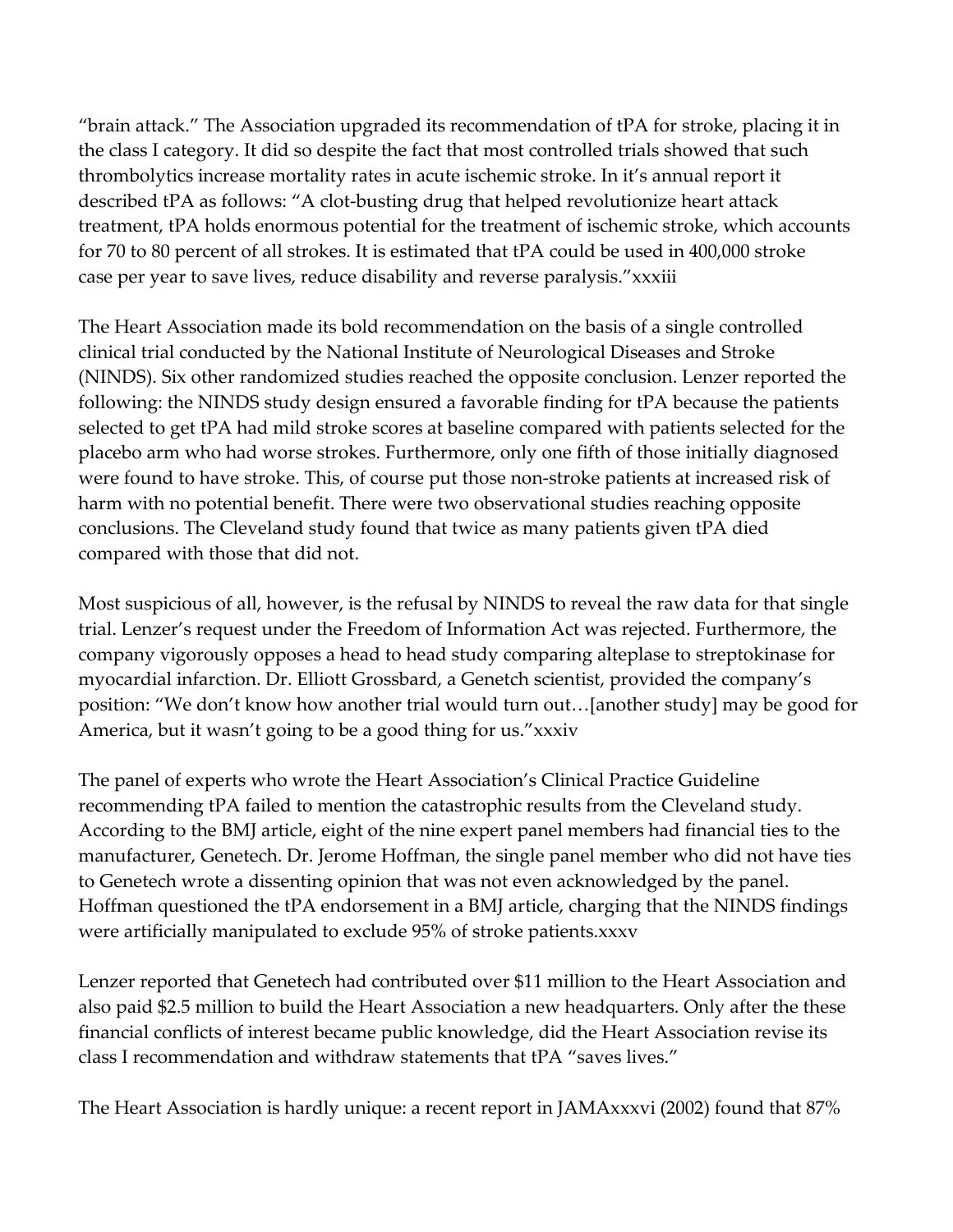of the authors who wrote treatment practice guidelines in all fields of medicine had financial ties with the pharmaceutical industry. In 1998 the NEJM found that 96% of medical journal authors whose findings were favorable to a product had financial ties to the manufacturer.xxxvii

As questions have been raised about the value of mammography and other cancer screening recommendations, one grows suspicious that most highly publicized screening campaigns are launched by stakeholders with financial interests in the business. Their recommendations may turn out to be hazardous to public health.

Case 3: Subject selection bias--antidepressant drug trials:

Dr. Thomas Laughren, head of the FDA's psychiatric drug division made the following concessions at a Houston conference (2000): "there is a certain amount of myth" in the claimed efficacy of psychotropic drugs which have shown only marginal effect above placebo. "We don't know how effective they are, only that in clinical trials, they demonstrated somewhat greater efficacy than placebo." He then acknowledged: "there isn't any standard for what effect size is required to get a psychotropic drug on the market….we have never, in my experience, not approved a drug because of a finding that the effect size is too marginal."xxxviii

To obtain even a marginal effect above placebo, 60% to 85% of patients who are most likely to be prescribed antidepressant drugs are excluded by the eligibility criteria. That's the finding of a Brown University analysisxxxix of 31 antidepressant trials published from 1994 to 1998. Only 15 percent of 346 depressed patients who were evaluated in a Rhode Island hospital psychiatric clinic would have met the eligibility requirements of a standard drug trial. Such a selection process inevitably skews the results, thereby invalidating the published findings and claims about the efficacy of antidepressants. Zimmerman expressed concern: "If antidepressants are, in fact, not effective for some of these large subgroups of depressed individuals, their prescription incurs an unjustifiable exposure of risks and side effects, and alternative treatments need to be considered."

I would also argue that if the patients in clinical trials don't resemble the patients who are later prescribed these drugs—what relevance do the trials have for clinical care?

Case 4: Antidepressant drug efficacy hype:

A report in the April 10, 2002 issue of JAMA by prominent psychopharmacologists who conducted a major government sponsored, xl 12 -site, controlled clinical trial comparing sertraline (Zoloft), Hyperricum perforatum (St. John's wort) and placebo. The investigators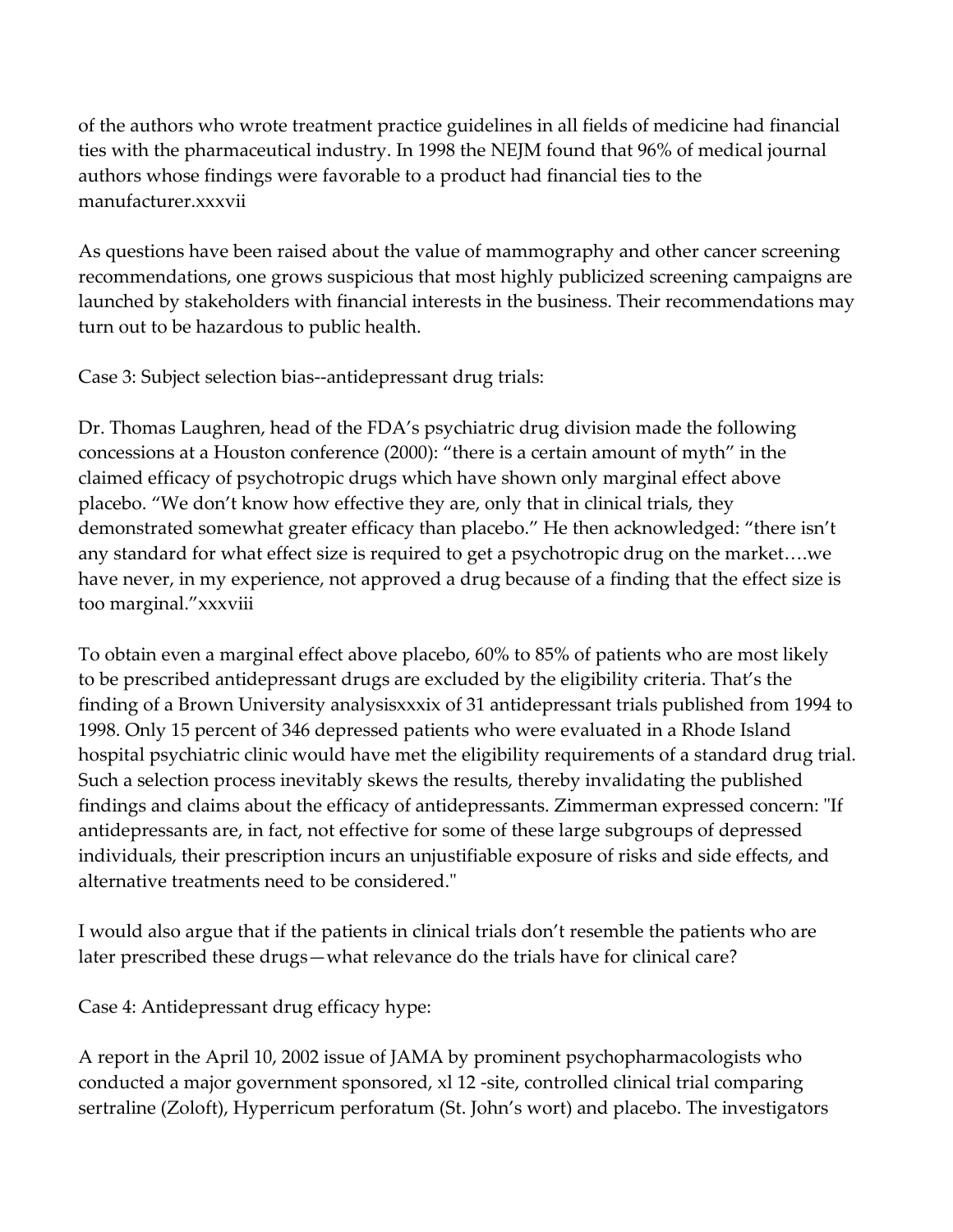acknowledged:

"An increasing number of studies have failed to show a difference between active antidepressants and placebo. Many of the presumed factors underlying this phenomenon were carefully attended to in this study, e.g, adherence to quality control by rater training, treatment adherence monitoring, inclusion of experienced investigators, and carefully defined entry criteria. Despite all of this, sertraline failed to separate from placebo on the two primary outcome measures"

Between December 1998 and June 2000, 340 Adult outpatients with major depression and a baseline total score on the Hamilton Depression Scale (HAM-D) of at least 20 were recruited and randomly assigned to receive (900 to 1500 mg) St. John's wort, (50 to 100 mg) Zoloft, or placebo for 8 weeks. Responders at week 8 could continue blinded treatment for another 18 weeks. The results of this trial states: "on the 2 primary outcome measures, neither [Zoloft] nor [St. John's wort] was significantly different from placebo."Full response occurred in 31.9% of the placebo-treated patients vs 23.9% of the [St John's]–treated patients and 24.8% of [Zoloft]-treated patients."

Clearly a dual dilemma faces those who are invested in promoting psychopharmacolgy: if they admit that the drugs don't really work, then placebo-controlled trials are ethically justified. However, absent a demonstrable benefit of the drugs, it is unethical to expose patients to the known side effects and the potential long-term risks of harm. But such an acknowledgement would undercut the financial interests of the pharmaceutical industry and all of the stakeholders who depend on corporate largesse. The prominent psychiatrists, whose names are too numerous to be listed at the head of the JAMA article, found a way to spin the negative results of the trial. In their conclusion they ignore their own findings, namely, that neither the antidepressant drug, Zoloft, nor St. John's wort were more effective than placebo. Indeed, placebo may have an edge. In their conclusion the investigators pretend that Zoloft was not part of the 3-arm trial: "This study fails to support the efficacy of H perforatum in moderately severe major depression."

An accompanying JAMA editorial by Dr. David Kupfer,xli past president of the American College of Neuropsychopharmacology, also puts a spin on the findings: "The current study on the use of St John's wort in the treatment of MDD is the second one within a year to conclude that St John's wort is not effective. These trials were conducted because, even though St John's wort is widely used for the treatment of major depression and depressive symptoms, its efficacy has not been clearly established…" How could these prominent leaders of psychiatry draw a conclusion that contradicts the study findings? In compliance with JAMA's conflict of interest disclosure policy, a long list appends the article disclosing some of the authors' financial ties to industry —it speaks for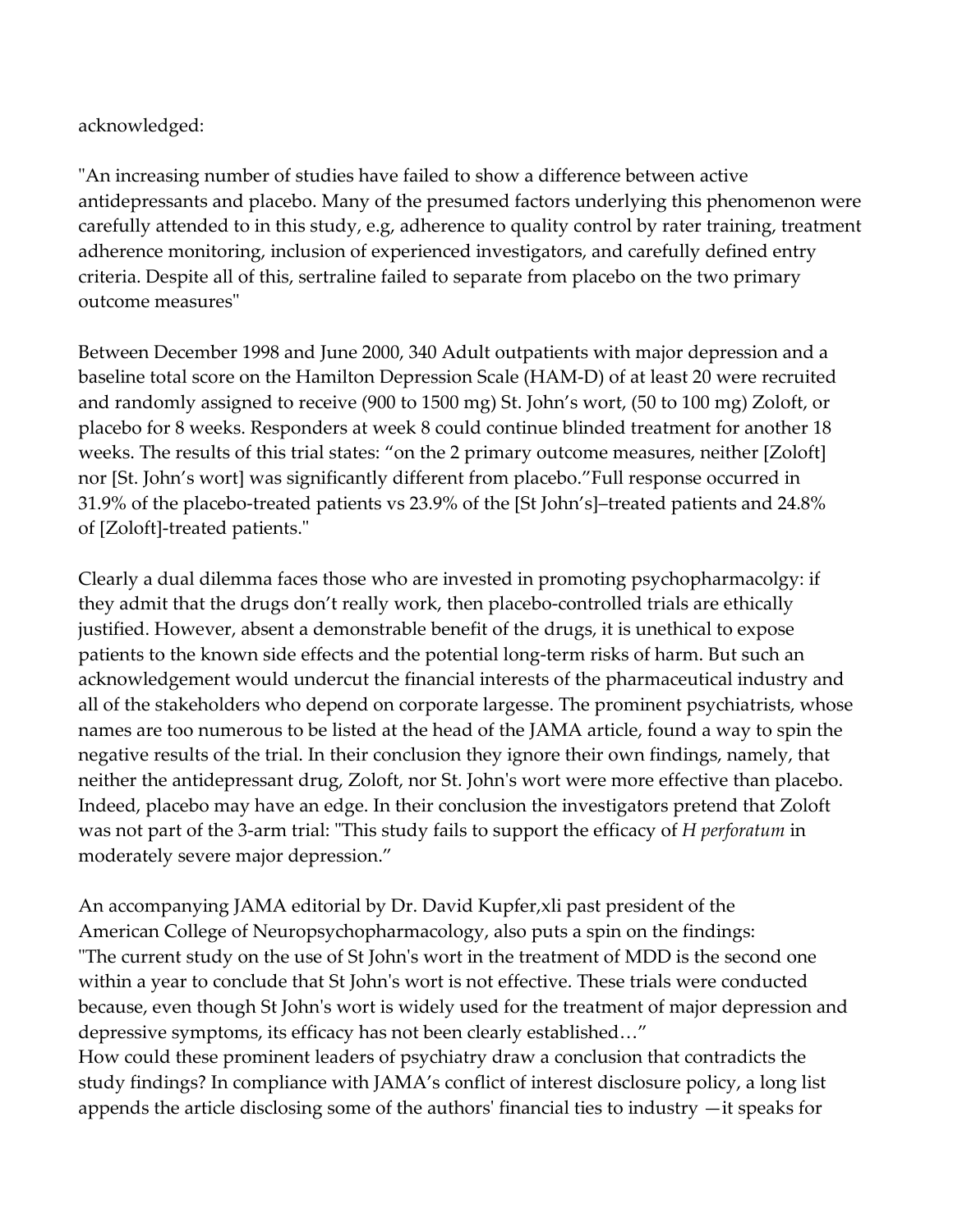itself.

A troubling question arises: Why did the editors of JAMA fail to seek an independent evaluation of the research findings? Why did JAMA select a psychiatrist whose financial ties include membership on the advisory board of Pfizer, the drug company whose product was being reviewed? xlii

Case 5: Undisclosed negative data:

An editorial in the British Medical Journal by Richard Smith, "Maintaining the Integrity of the Scientific Record,"xliii stated: "We editors of medical journals worry that we sometimes publish studies where the declared authors have not participated in the design of the study, had no access to the raw data, and had little to do with the interpretation of the data. Instead the sponsors of the study –often pharmaceutical companies—have designed the study and analyzed and interpreted the data. Readers and editors are thus being deceived."

Even when a legitimate physician who does not have financial conflicts of interest reviews a study, there is no assurance that the process has not been corrupted. Here is an example: in 2001, Dr. Michael Wolfe was asked to write an editorial in JAMA about the findings of a six month study testing the arthritis drug, Celebrex, on more than 8,000 patients. xliv The editors sent him the manuscript reporting indicating they were anxious "to rush the findings into print." Based on the data reported in the manuscript, Wolfe wrote a favorable review. When he later saw the complete data—as a member of an FDA advisory panel-- he was "flabbergasted." To his embarrassment he discovered that the study had actually been a year long, and when all the data was evaluated, Celebrex offered no proven safety advantage over two older drugs in reducing the risk of ulcers. He also learned that the study's 16 authors included faculty members of eight medical schools—they were all employees of the manufacturer, Pharmcia, or paid consultants. JAMA's editor, Catherine DeAngelis, is quoted in the Washington Post, saying: "We are functioning on a level of trust that was, perhaps, broken."xliv Peer review and the integrity of medical guidelines and the scientific literature have all been corrupted by the corrosive influence of industry.

Case 6: The 1997 "pediatric rule" puts children's lives at risk:

Children are being sought to serve as "risk bearing subjects" to risk their lives to test drugs. For example, the FDA approved a pediatric trial exposing 100 children to Janssen Pharmaceutica's heartburn drug, Propulsid.xlv FDA approved the trial and allowed babies to be enrolled even after the drug had been linked to sudden deaths. The babies who were recruited were diagnosed with gastroesophageal reflux—a condition hardly considered lifethreatening.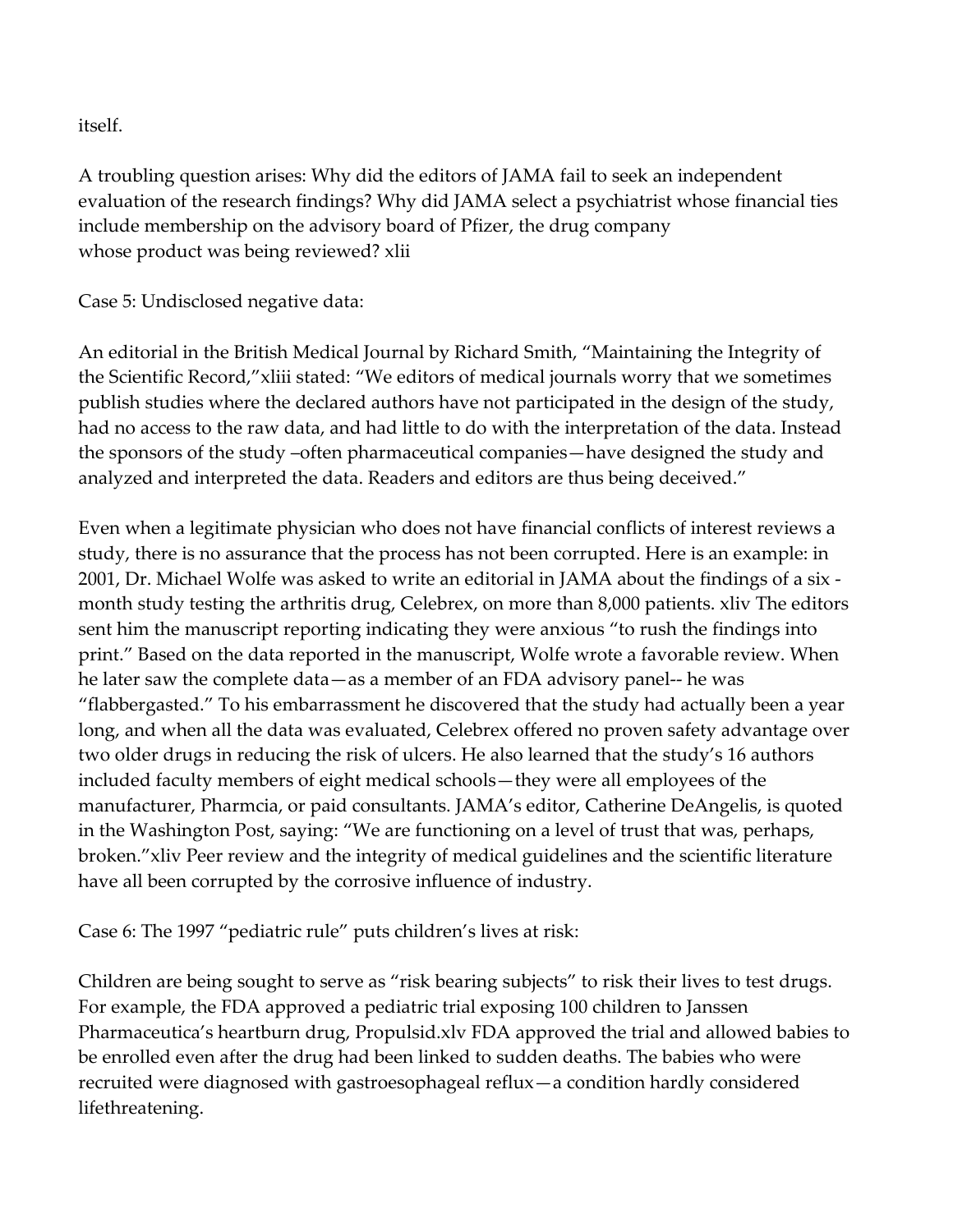Doctors say that most babies outgrow the problem by their first birthday.

Among the casualties was a 9-month old infant, Gage Stevens. He was recruited by researchers at the University of Pittsburgh. According to press reports the parents only learned about the risks associated with Propulsid from an Associated Press report AFTER their baby was dead.

The LA Times reported that Propulsid's danger to the heart was identified as early as January 1995, when FDA's senior gastrointestinal expert informed Janssen executives that recent adverse-reaction reports showed their drug was prolonging the QT interval, perhaps resulting in deaths. The British Medicines Control Agency (BMCA) had warned against any use of Propulsid in infants since 1998, and cautioned against prescribing it to children up to age 12. The consent form given to the parents falsely indicated that the FDA had approved Propulsid for children. The parents said the doctor conducting the clinical trial was adamant that Propulsid was the best treatment for their child. The parents said they would never have consented, had they known of the previous deaths. The mother was quoted by CBS News, exclaiming: "It's like giving you chemotherapy for a toothache…the benefits just don't outweigh the risks. I mean, it's reflux! It's not something that's (going to kill him)."xlvi The final blow was delivered when the baby's parents learned from the autopsy report that Gage's esophagus did not show any signs of "significant inflammation or other hallmarks of gastroesophageal reflux."xlvii In other words, the baby didn't have the condition for which he was entered as a subject into a fatal clinical trial.

A spokesman for Janssen (a Johnson & Johnson subsidiary) indicated that the company did not promote Propulsid for use by children. However, the LA Times reported, the company acknowledged that it did make two "educational grants" to the North American Society for Pediatric Gastroenterology and Nutrition. The society's literature advised doctors that Propulsid could be used safely and effectively in children.

FDA did not pull the drug off the market even as the death toll rose. In December 2000, the LA Times reported that overall Propulsid has been cited as a suspect in 302 deaths. FDA administrators now concede that the agency failed to contain Propulsid's fatal risk. In comments to an FDA advisory committee in June 2000, FDA's Dr. Florence Houn said: "The labeling probably was not effective." In the end, it was not government intervention that forced Janssen to stop marketing Propulsid in the U.S., it was litigation. I question the wisdom of a policy that encourages the use of children in drug trials BEFORE the safety and efficacy of the drugs have even been established in adults.

Case 7: Children exposed to risks in psychotropic drug trials: Psychotropic drugs are being tested in children despite the acknowledged risks of harm.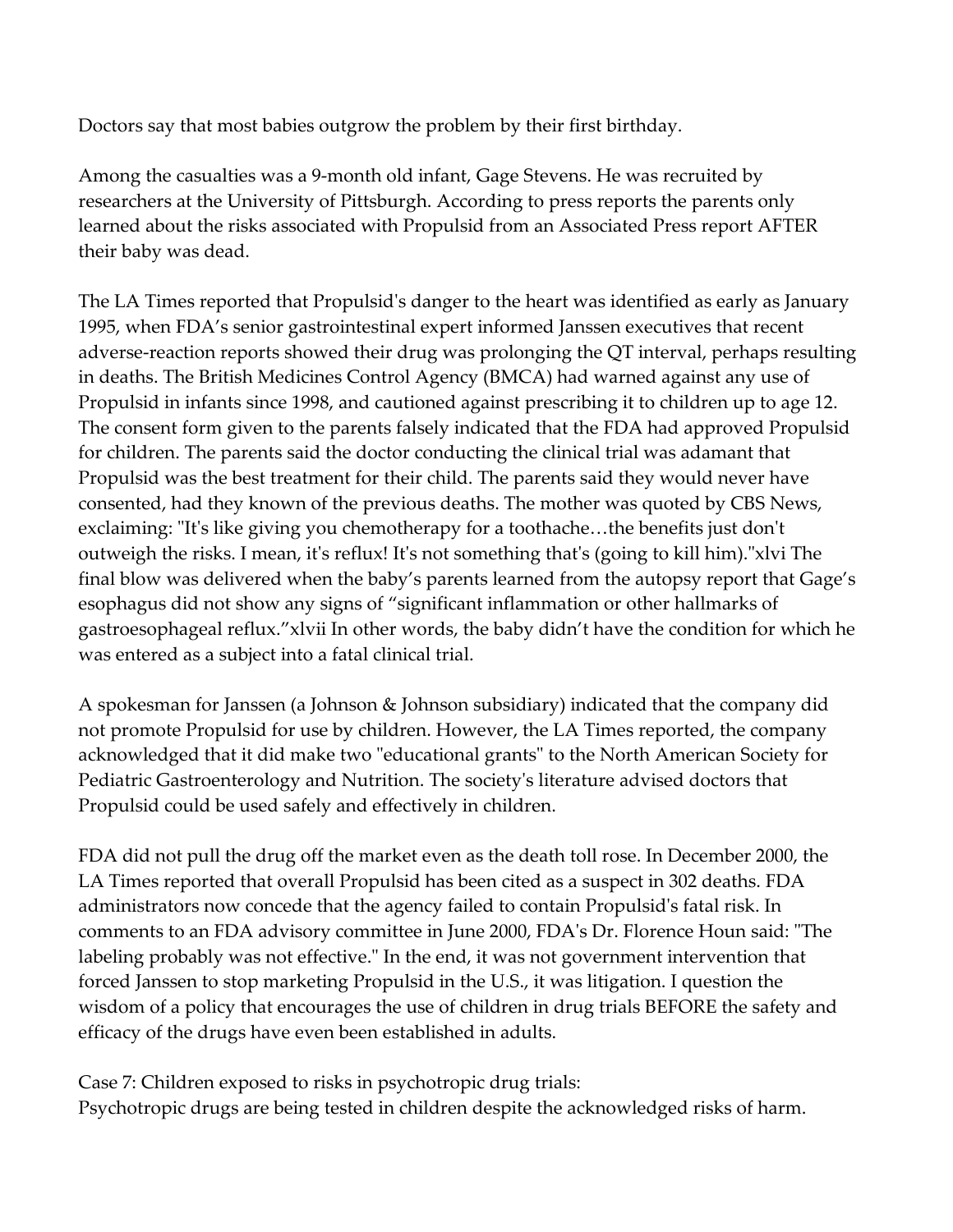Psychotropic drugs are advertised as normalizing a "chemical imbalance" in the brain. In fact, they do the opposite: they induce profound changes in the central nervous system with demonstrable physical and neurological impairments.xlviii Dr. Steven Hyman, former director of NIMH, an expert on the mechanisms by which psychoactive drugs work, explained that, whether abused or prescribed, the mechanisms by which psychoactive drugs work are the same.xlix Hyman stated that antidepressants, psychostimulants, and anti-psychotics created "perturbations in neurotransmitter function."l The drugs'severe adverse side effects are symptoms of the drugs' disruptive effect on the neurotransmitter system and on brain function.

In 2001 Dr. Benedetto Vitiello, NIMH's director of Child and Adolescent Treatment and Preventive Interventions Branch acknowledged the impact of FDAMA: "pediatric psychopharmacology has recently seen an unprecedented expansion…clinical trials in youths has more than doubled in the last few years."li Indeed, children as young as three are being recruited to test mind-altering drugs that may affect their developing brain. Parents are being offered financial inducements to volunteer their children for drug trials. The foremost problem with prescribing or testing psychotropic drugs for children is the absence of any objective criteria for diagnosing children with pathological behavioral problems to justify pharmacologic intervention. Vitiello acknowledged "diagnostic uncertainty surrounding most manifestations of psychopathology in early childhood."lii Vitiello also acknowledged the possibility of long-term harm: "Theimpact of psychotropics on the developing brain is largely unknown, and possible long-term effects of early exposure to these drugs have not been investigated."

Eli Lilly's highly touted new anti-psychotic, Zyprexa,liii reveals much about the collision between corporate interests and the health and safety of children. In clinical trials averaging 6 weeks, Zyprexa was tested in 2,500 adults. The drug was linked to serious, in some cases life-threatening side effects requiring hospitalization in 22% of those tested.xxviiiAcute weight gain of 50 to 70 lbs is usual, and with it the increased risk of diabetes. FDA data (under FOIA) reveals a 65% drop out rate, and only 26% favorable response. During those 6 week clinical trials there were 20 deaths, of which 12 were suicides.liv David Healy, who found a suicidal link to antidepressants (Selective Serotonin Reuptake Inhibitors) in his research says, as far as he can establish, the data from these trials "demonstrate… a higher death rate on Zyprexa than on any other antipsychotic ever recorded." lv In 2000, FDA approved Zyprexa for short- term use only, in bi-polar patients.lvi

Yet, children aged six to eleven were recruited for clinical trials to test the drug. According to their published report, UCLA investigators tested Zyprexa on children who were not even diagnosed as having schizophrenia. The children were diagnosed as having a variety of questionable psychiatric disorders, including ADHD.lvii According to the published report, all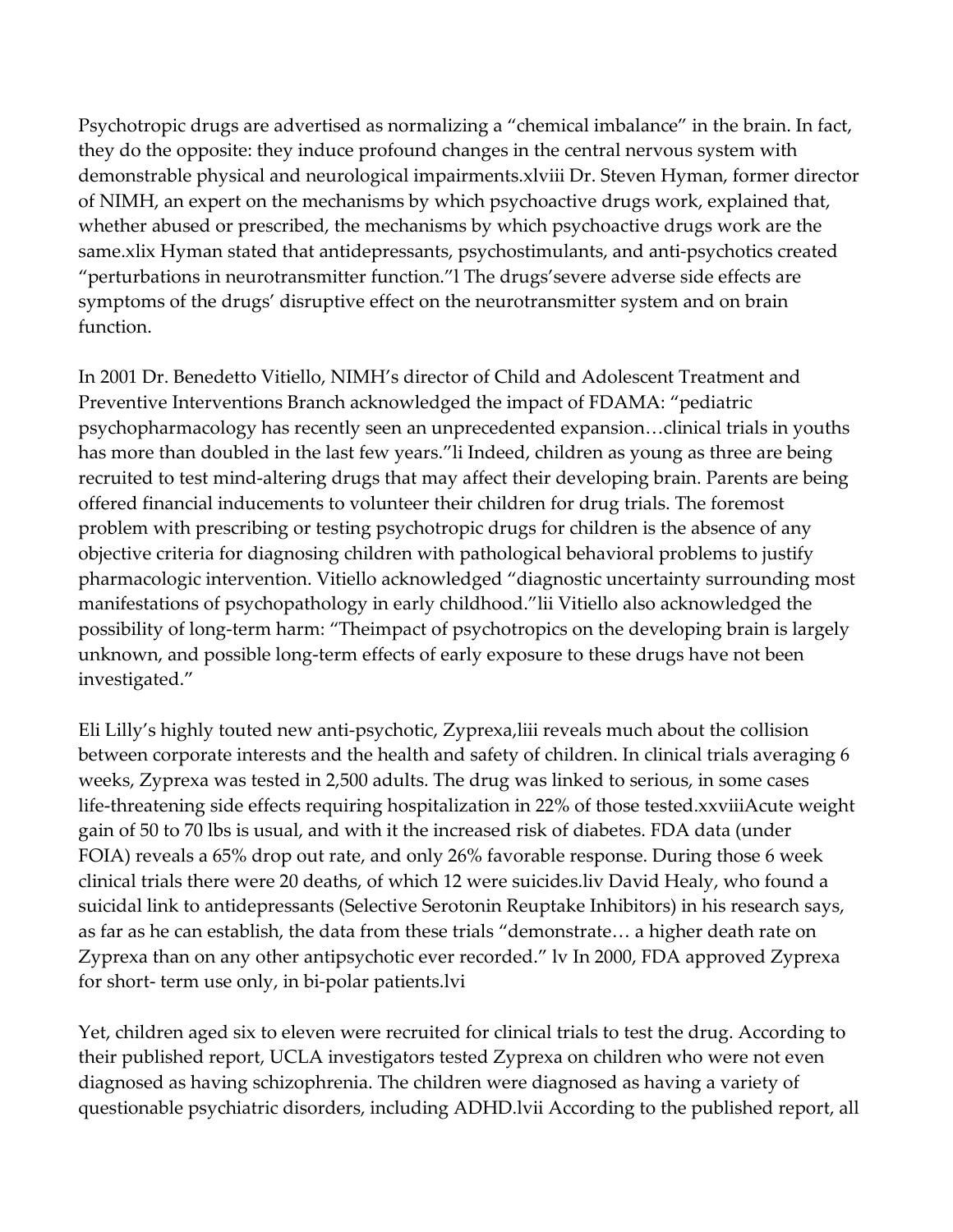the children in the trial experienced adverse effects, including sedation, acute weight gain, and akathisia (restless agitation). The trial was terminated less than six weeks after it had begun. Controversy surrounds a Zyprexa trial at Yale University. In that experiment, 31 youngsters aged 12 to 25 who have not been diagnosed with any psychiatric illness are being exposed to the drug for one year. The stated rationale given by the researchers (who are under contract with he sponsor) is their speculation that these children may be "at risk" for schizophrenia. Since there are, as yet, no objective tests or biological markers for the illness –they hypothesize without evidence, merely on the basis of conjecture. The shaky basis for their conjecture is that assumption that the children may develop schizophrenia because one of their siblings has been diagnosed with the disorder.

The risk of schizophrenia for the general population is 1%. For siblings the risk increases from 2% to 15% - in other words there is 85% likelihood that these children will never develop schizophrenia.

Given the absence of scientifically accurate tools for interpreting psychiatric symptoms, psychiatrists cannot as yet accurately diagnose schizophrenia much less predict which children will get it. Is it ethical to expose healthy children to risks of drug- induced pathology on such speculation? The Wall Street Journal aptly noted that such a study "raises the question of whether the drug companies are mainly interested in "creating" a new illness that requires drug treatment."

Conflicts of interest in clinical trials result in deadly medicine:

Conflicts of interest have corrupted the soul of the American university, the ethics of medicine, the integrity of the scientific record, and the safety of patients who serve as human subjects in pre- and post-marketing clinical trials. Adverse drug reactions in FDA-approved drugs are the leading cause of death in the United States.ii, iii The JAMA report advises physicians against prescribing new drugs "unless they represent an important medical advance" because newly approved drugs are likely to be unsafe—even lethal. The JAMA report corroborated the findings of the LA Times earlier report: in some cases FDA approved new drugs despite pre-marketing evidence indicating potential danger. In his editorial in JAMA, FDA's Dr. Robert Temple attempts to disavow agency responsibility, while acknowledging: "Premarketing trials in a few thousand (usually relatively uncomplicated) patients do not detect all of a drug's adverse effects…and sometimes the postmarketing discoveries cause the drug to be withdrawn."lviii

Why did the FDA's track record of protecting the public from unsafe drugs worsen since 1993? The answer is undue corporate influence and a tainted drug testing and approval process that has compromised the safety of both clinical trial subjects and patients in clinical care. The absence of independent, third- party reviewers has undermined the safety of the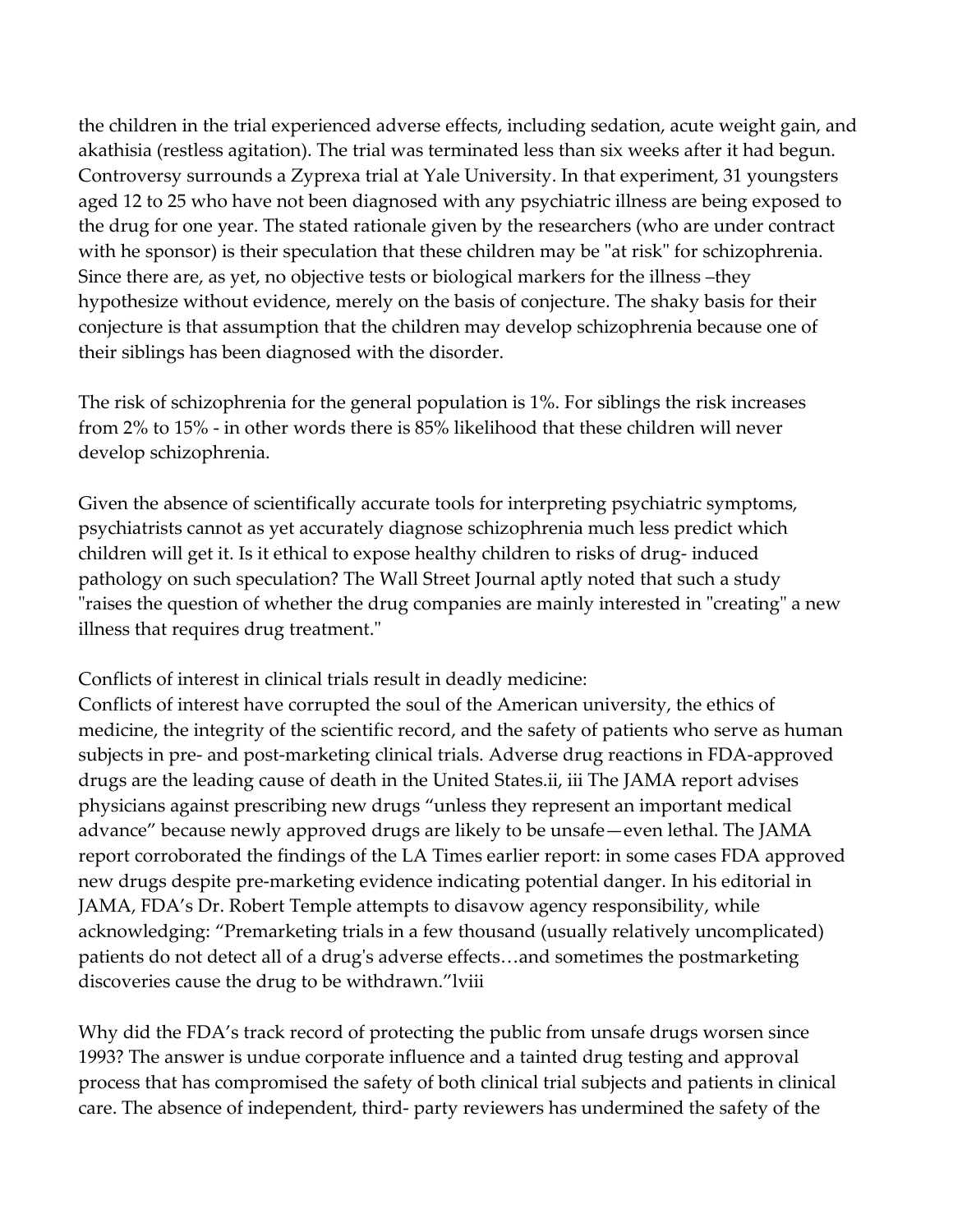drug development and approval process. A tainted process has led the FDA to approve deadly drugs that killed patients while enriching those drugs' manufacturers. The LA Timesreported that seven lethal drugs that were ultimately withdrawn between 1997 and 2000, generated \$5 billion in sales. It remains to be seen how the American public will react to the revelation that new drugs are less safe than old drugs. How will Americans respond to the revelation that when they take a new, FDA-approved drug, they are essentially testing the drug's safety? Public trust is not likely to be restored until the integrity of the process and the institutions is restored through independent unbiased review. When the condition is life-threatening, or when the new drug offers a significant advance over existing treatments, the risks may be justified. But no one should have to die from a heartburn drug or a diet drug.

i Kelch, RP, "Maintaining the public trust in clinical research," NEJM, Jan 24, 2002, vol 346: 285- 287.

ii Lasser KE, et al "Timing of New Black Box Warnings and Withdrawals for Prescription Medications," JAMA,

May 1, 2002, 287:2215-2220.

iii Lazarou J, Pemeranz B, Corey PN. "Incidence of adverse drug reactions in hospitalized patients: a meta-analysis of

prospective studies," JAMA, 1998, 279: 1200-1205. See also,Wood AJ. The safety of new medicines: the importance

of asking the right questions. JAMA.1999, 281:1753-1754.

iv Willman, D. "How a New Policy Led to Seven Deadly Drugs" Los Angeles Dec 20, 2000, Front page,

http://www.latimes.com/news/nation/reports/fda/lat\_fda001220.htm.

v The seven drugs (and the number of suspected deaths they caused) are: Lotronex (5 deaths), Redux (123 deaths),

Raxar (13 deaths), Posicor (100 deaths), Duract (68 deaths, including 11 liver failures), Rezulin (391 deaths, 91 liver

failures), Propulsid (302 deaths) . The figure is based on adverse drug reaction reports submitted to the FDA which is

estimated to reflect 10%of actual adverse drug reactions. SeeWillman, 2000.

vi The five additional drugs withdrawn between 1997 and Aug 2001 are: Raplon, Hismanal, Seldane, Pondomin,

and Baycol. See, Willman, D. "Drug Tied to Deaths Is Pulled" Los Angeles Times, Aug 9, 2001, Front page

51

vii Bodenheimer, T. "Uneasy Alliance -- Clinical Investigators and the Pharmaceutical Industry," The New

England Journal of Medicine -- May 18, 2000 -- Vol. 342, No. 20,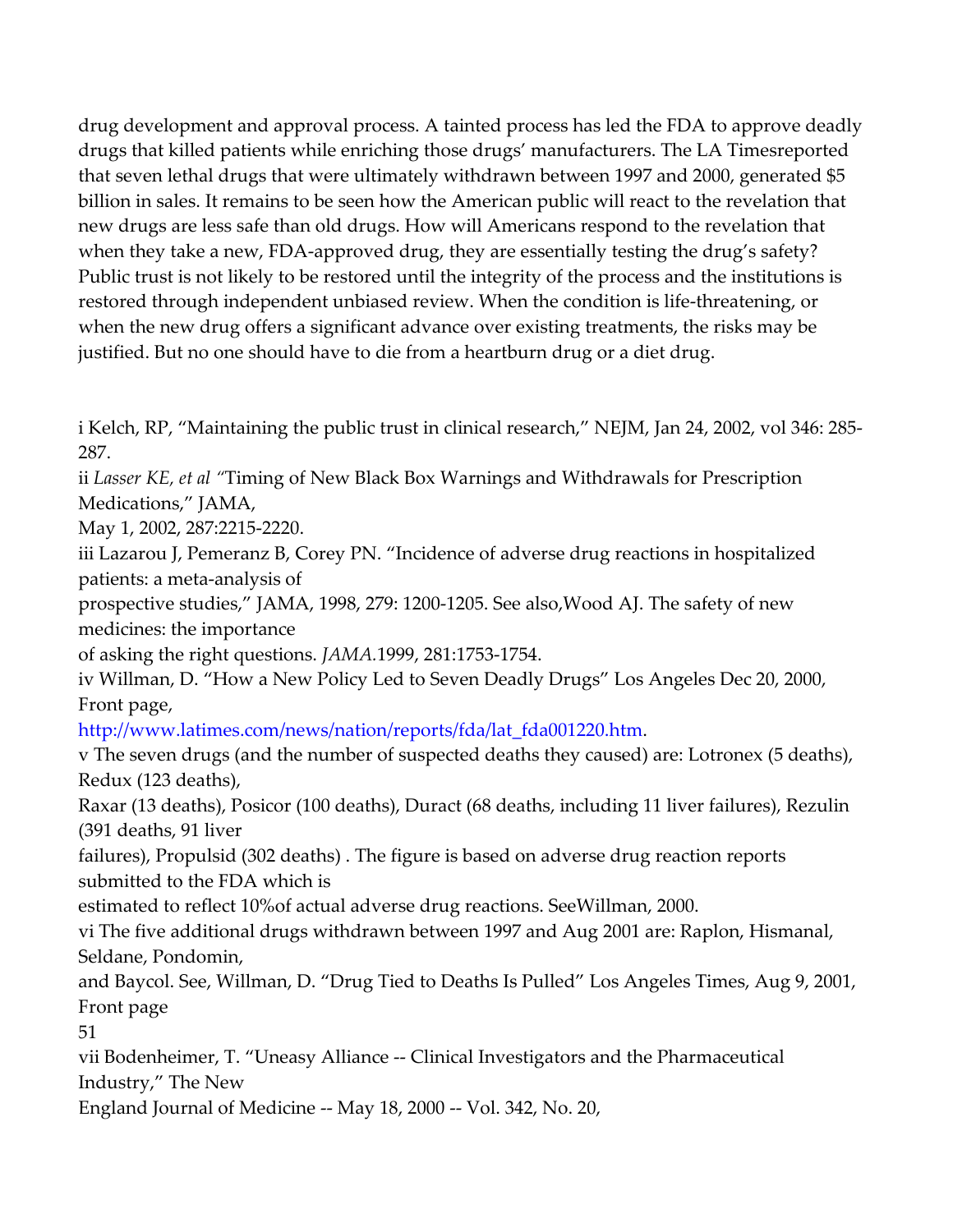http://www.nejm.org/content/2000/0342/0020/1539.asp and Bodenheimer, T. "Conflict of interest in clinical

drug trials: a risk factor for scientific misconduct," DHHS Conflict of Interest Conference, Aug 15. 2000

http://ohrp.osophs.dhhs.gov/coi/bodenheimer.htm

viii Kowalczyk, L. "New steps urged on university research bias," The Boston Globe, Feb 21, 2001,

http://www.boston.com/dailyglobe2/052/nation/New\_steps\_urged\_on\_university\_research\_bias P.shtml

ix Willson, D. "Uniformed consent" investigative series, The Seattle Times, March 11-15, 2001, Front page.

http://seattletimes.nwsource.com/uninformed\_consent/breastcancer/story1.html.

x Harold Elliott, a psychiatrist atWake Forest University, quoted by Carl Elliott, Ref 30 xi Thompson, J, Baird, P, and Downe, J."Report of the Committee of Inquiry on the Case Involving Dr. Nancy

Olivieri, the Hospital for Sick Children, the University of Toronto, and Apotex, Inc." Canadian Association of

University Teachers, 2001,

http://www.caut.ca/english/issues/acadfreedom/Olivieri%20Inquiry%20Overview.pdf.

xii Boseley, S. " Bitter pill," The Guardian, Monday May 7, 2001

http://www.guardian.co.uk/Archive/Article/0,4273,4181987,00.htm.

xiii Angell, M. "Is Academic medicine for sale?" NEJM, 2000, 342: 1516-1518.

xiv Dembner, A. "Drug firms woo doctors with perks: Billions spent in bid to gain brand loyalty" The Boston

Globe, 5/20/2001 Front page.

xv Stolberg, SG and Gerth, J, "MEDICINE MERCHANTS / Tracking the Doctors, " The New York Times,

November 16, 2000, at:

http://www.nytimes.com/2000/11/16/science/16PRES.html?printpage=yes. This

comprehensive master physician list gives this industry the most powerful marketing tool in the world. "Overall

spending on pharmaceutical promotion increased more than 10 percent last year, to \$13.9 billion from \$12.4

billion in 1998."

xvi "Just how tainted has medicine become?" Editorial, The Lancet, Vol. 359, Number 9313, April 6, 2002

xvii Public Citizen Report. The Other Drug War: Big Pharma's 625 Washington Lobbyists, July 23, 2001,

http://www.citizen.org/congress/drugs/pharmadrugwar.html.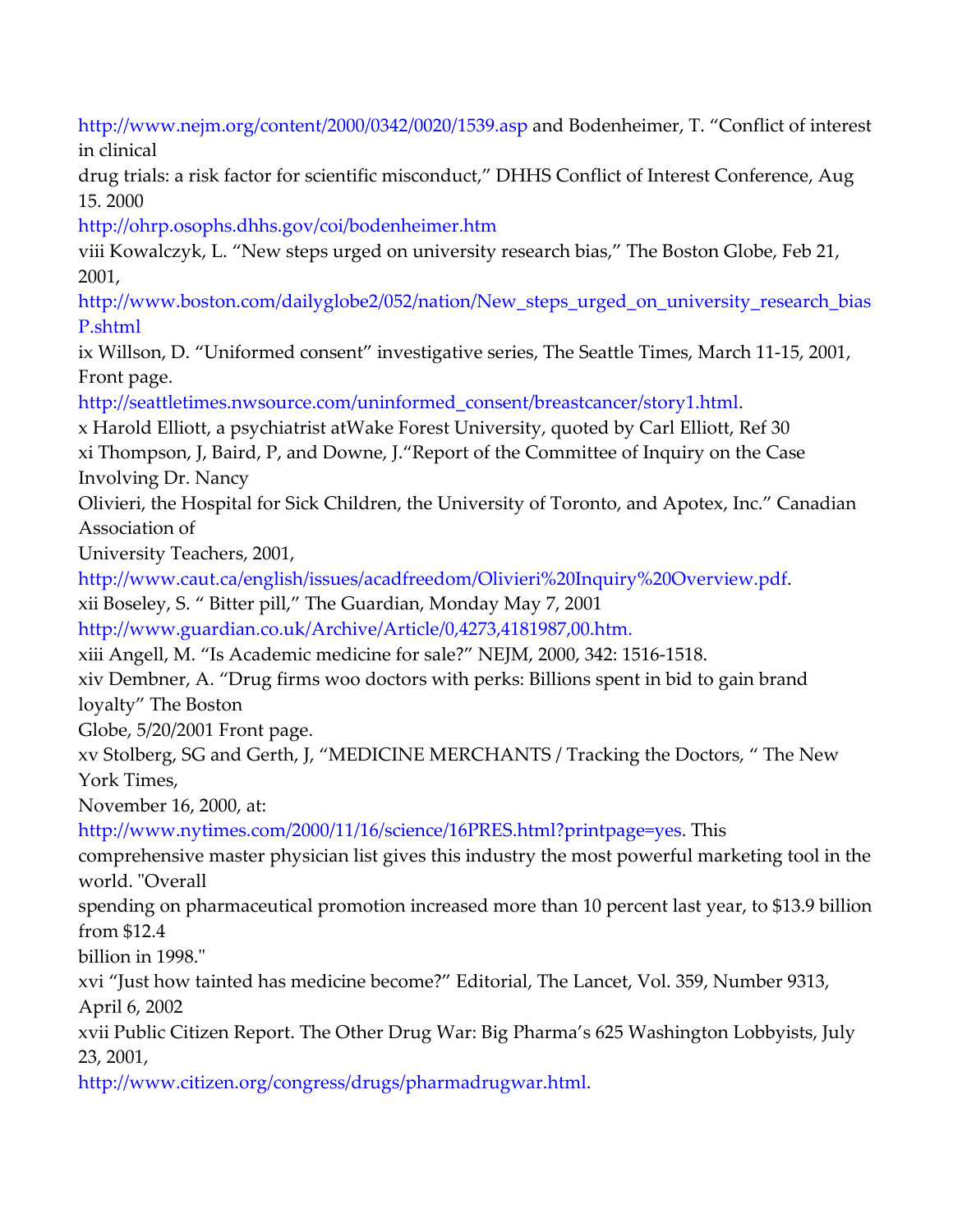xviii Zimmerman, R. "Drug Makers Find a Windfall Testing Adult Drugs on Kids," The Wall Street Journal, Feb 5, 2001. xix A 2000 study of nursing home patients, for example, found that of the 20,000 fatal or lifethreatening medication reactions, 80% were preventable. A 2001 report by the General Accounting Office, "Drug Safety: Most Drugs Withheld in Recent Years Had Greater Health Risks for Women." See, Cohen, J. OVER DOSE: The Case Against the Drug Companies, Tarcher /Putnam, 2001. xx For example: Roe, L. Dangerous experiments. Investigative Report, Channel 5 KSTP-TV News, Minneapolis, MN, October 26, 1994; Willwerth, J. Madness in fine print. 1994. Time. November 7: 62-63; Horowitz, J. 1994. For the sake of science. LAT Magazine. September 11. cover story; and Hilts, P. 1994. Agency faults a UCLA study for suffering of mental patients. NYT. March 10. A-10; Beil, L. Psychiatric research raises legal red flag. 52 1996. Dallas Morning News. April 29: H-1, 10A; Doris, M. Experimental ethics. 1996. Boston Phoenix October 24: online at <http://www.bostonphoenix.com/alt1/archive/new/96/10/24/ETHICS.html>; Epstein, K. C. and Sloat, B. "Drug trials: do people know the truth about experiments? Series. 1996. The Plain Dealer. December 15-18: front page; Weiss, R. 1998. Research volunteers unwittingly at risk. Washington Post. August 1: A-1; Kerr, K. 1998. Informed consent? Drug researchers criticized for involving psychiatric patients without fully explaining the risks. NY Newsday. September 8: C-6-7; Wadman, M. 1998. Research roulette: are the Maryland Psychiatric Research Center's schizophrenia studies harming patients?" City Paper. July 1; Birnbaum, G. 1999. Human guinea pigs: State eyes 'no consent' medical testing. NY Post, January 17: front page; Monmaney, T. U.S. suspends research at VA hospital in L.A. LAT, March 24: front page; Bonfield, T. 1999. UC research deaths go unreported: memos says rules were broken. Cincinnati Enquirer. April 28: front page; Hilts, P. J. and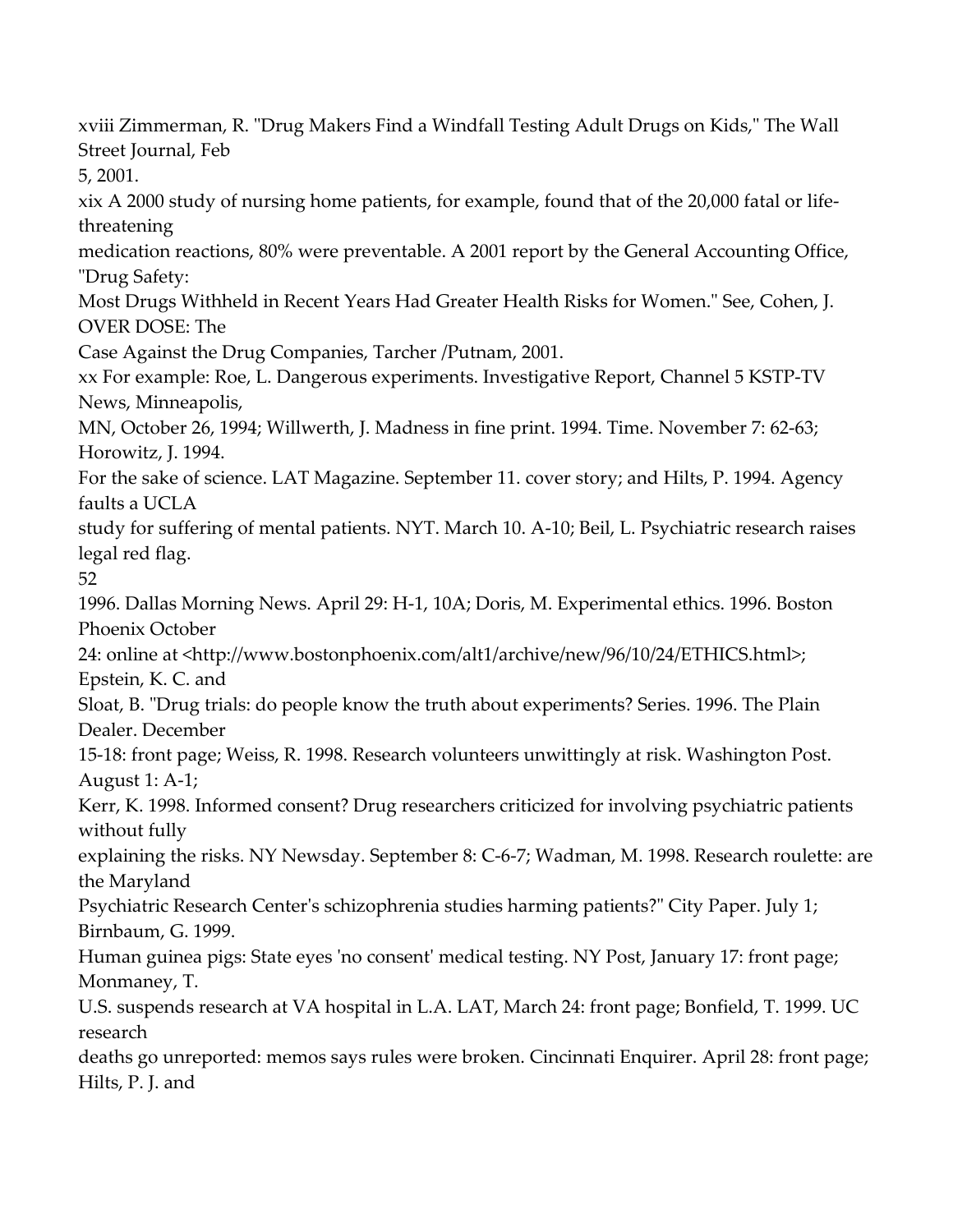Stolberg, S. G. 1999. Ethics lapses at Duke halt dozens of human experiments. NYT, May 13. A-26; Bonnfield, T. 1999. UC defends human research: Patients told not to worry about reporting methods. The Cincinnati Enquirer, April 30: PAGE?; Wadman, M. 1999. NIH ethics office clamps down on Duke. Nature. May 20: 190; Kaplan, S. and Brownlee, S. 1999. Duke's hazards: did medical experiments put patients needlessly at risk?" U.S. News & World Report. May 24: 66-70; Manier, J. and Berens, M. 1999. UIC tolerated research ethics lapses, critics say. Chicago Tribune, September 3:1; Berens, M. J. and Manier, J. 1999. Safeguards get trampled in rush for research cash. Chicago Tribune, September 5: front page; Michaud, A. Lawmakers urging thorough investigation of UC research. 1999. Cincinnati Enquirer. April 27;.Nelson, D. and Weiss, R. 2000. Gene test deaths not reported promptly. Washington Post. January 31: A1; Kaufman, M. and Julien, A. 2000. Medical research: can we trust it?" Investigative series. The Hartford Courant, April 9-11: front page; Nelson, D. and Weiss, R. FDA halts experiments on genes at university: probe of teen's death uncovers deficiencies. Washington Post, January 22. A-1; Levine, S. and Weiss, R. 2001. Hopkins told to halt trials funded by U.S. Washington Post. July 19. Front page. Online at <http://www.washingtonpost.com/wpdyn/articles/A23208- 2001Jul19.html>; Kolata G. 2001. U.S. suspends human research at Johns Hopkins after a death. NYT, July 20. Online at <http://www.nytimes.com/2001/07/20/health/20RESE.html?pagewanted=print>; Wilson, D. and Heath, D. 2001. The blood-cancer experiment. Uninformed consent series. Seattle Times. July 20. front page. Online at: <http://seattletimes.nwsource.com/uninformed\_consent/bloodcancer/>; Caplan, A. 2001. Research ban at Hopkins a sign of ethical crisis. Opinion. Special to MSNBC, July 20. Online at <http://www.msnbc.com/news/602889.asp; Solov, D and McEnery, R. "Healthy woman died in UH Alzheimer's study Hospital, CWRU cleared of significant wrongdoing; project suspended," Cleaveland Plain Dealer,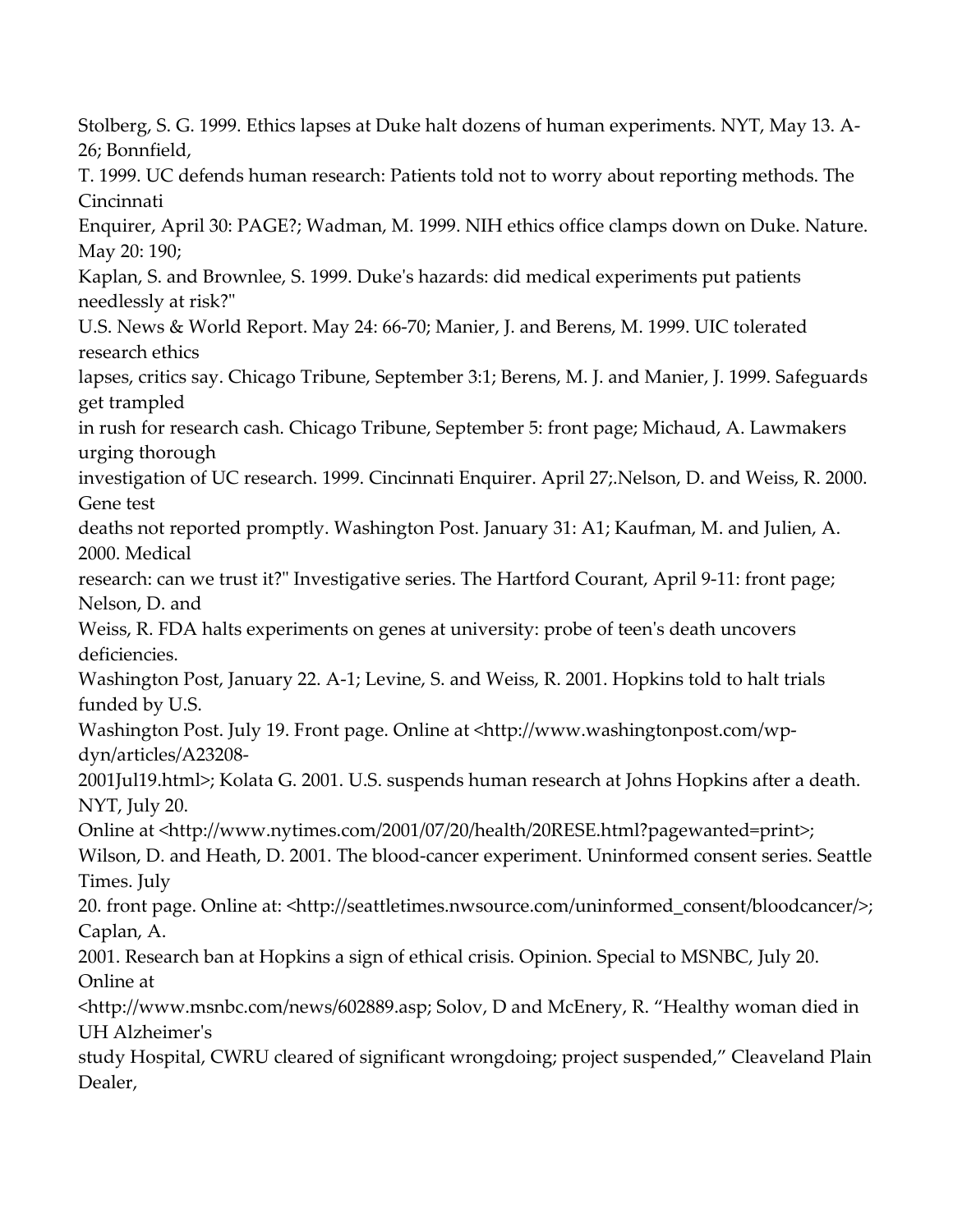December 21, 2001, Front page; Lawler, A. "U.S. Questions Harvard Research in China," SCIENCE, April 5, 2002 vol .296, p.26; Lemonick, MD and Goldstein, A. "At Your Own Risk," Time Magazine, Sunday, Apr. 14, 2002, Cover story. http://www.time.com/time/health/article/0,8599,230358,00.html. xxi The institutions were: Veterans Affairs Greater Los Angeles Health Care System; Rush-Presbyterian-St. Luke's Medical Center; Friends Research Institute, Inc., West Coast Division; King Drew Medical Center; Duke University Medical Center; Virginia Commonwealth University; University of Oklahoma, Tulsa Campus; University of Colorado Heath Sciences Center; University of Pennsylvania and Johns Hopkins University; 53 University of Illinois, Chicago (involved all Federally supported research); University of Alabama, Birmingham; and University of Texas Medical Branch at Galveston. See OHRP website. Letters of determination. Online at: http://ohrp.osophs.dhhs.gov/detrm\_letrs/lindex.html xxii U.S. Department of Health and Human Services. Office of the Inspector General, Report,.1998. Institutional Review Boards: A Time for Reform. June, OEI-01-97-00913. In a follow-up report, the Inspector General was highly critical of Federal agencies for making "minimal progress" at carrying out any recommendations for improving the performance of university panels that review research involving human subjects. She had laudatory words only for the director of the Office of Protection fromResearch Risks who had suspended research at seven institutions since 1998, suggesting that such enforcement actions should continue. See, and OIG Report. 2000. Protecting Human Research subjects. April, OEI-01-00197. xxiii The institutions were: Veterans Affairs Greater Los Angeles Health Care System; Rush-Presbyterian-St. Luke's

Medical Center; Friends Research Institute, Inc.,West Coast Division; King DrewMedical Center; Duke University

Medical Center; Virginia Commonwealth University; University of Oklahoma, Tulsa Campus; University of Colorado

Heath Sciences Center; University of Illinois, Chicago, University of Alabama, Birmingham; and University of Texas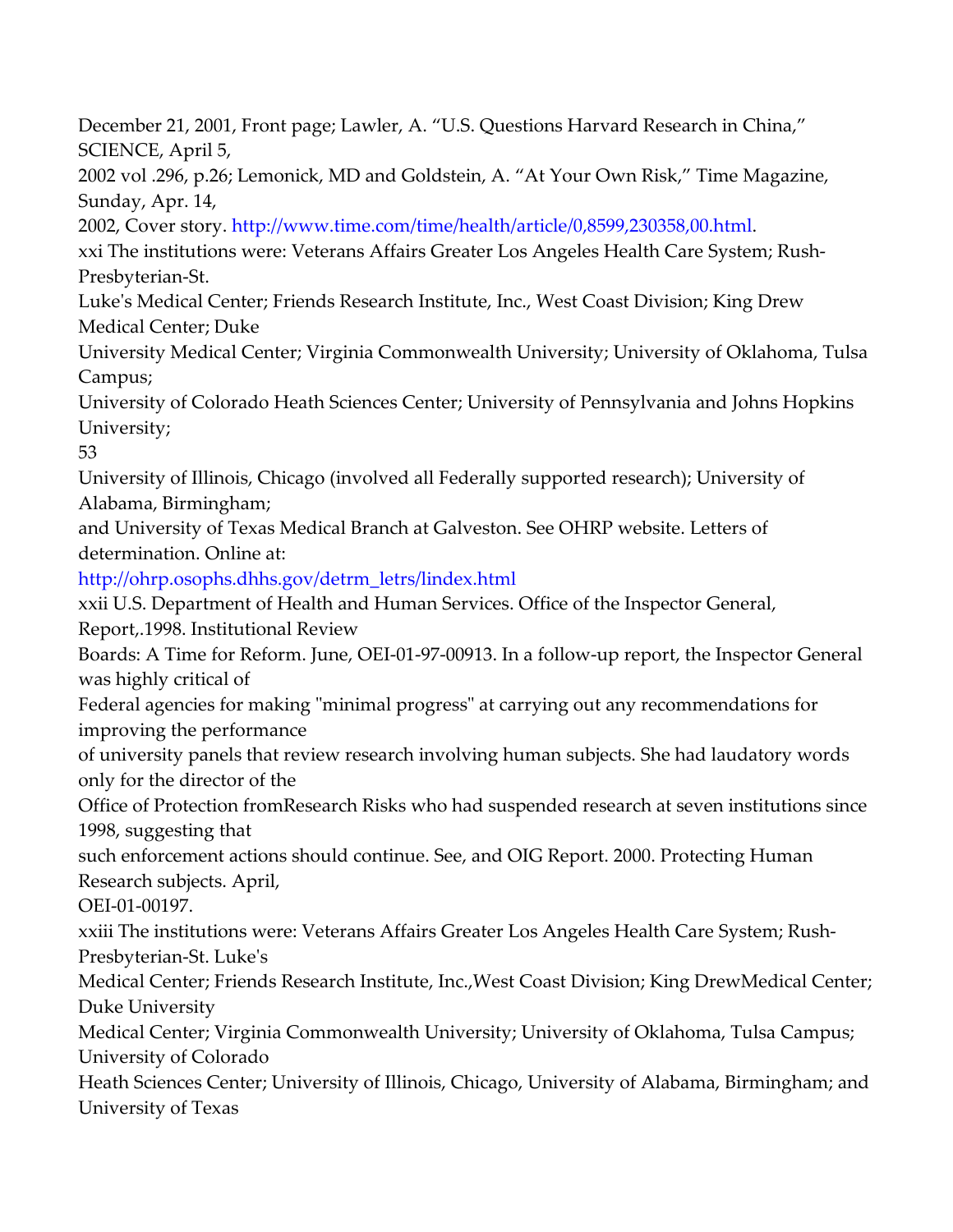Medical Branch at Galveston., University of Pennsylvania and Johns Hopkins University. See OHRP website. Letters of

determination. Online at : http://ohrp.osophs.dhhs.gov/detrm\_letrs/lindex.html.

xxiv Shalala, D. 2000. "Protecting researchsubjects--what must be done," NEJM. 343: 808-810 xxv See, Brainard, J. 2000. NIH and FDA Should Do More to Protect Human Research Subjects. Chronicle of

Higher Education. April 13, p. A-38. See, Hilts, P. 2000. Medical-Research Official Cites Ethics Woes. The New

York Times. August 17.

xxvi Alliance for Human Research Protection, letter to Tommy Thompson, Sec. Of HHS, Feb. 7, 2002.

xxvii DHHS letter,March 29, 2002, in AHRP file.

xxviiiWhitaker, R. and Kong, D. 1998. Doing harm: research on the mentally ill. Investigative series. Boston Globe.

November 15-18: front page.

xxix Shelton, D L. "Ethical concerns focus microscope on research rules." AMA News staff. March 1, 1999.

xxx Eliott, C., "Pharma buys a conscience," The American Prospect, Sept 24-Oct 8, 2001, vol. 12 xxxi For example, Stanford University's Center for Biomedical Ethics reportedly received a \$1 million gift from

SmithKine Beecham. The University of Pennsylvania's Center for Bioethics receives funding from such corporate

giants asMonsanto,Millennium Pharmaceutical, Geron corp, Pfizer, AstraZeneca, E.I. duPont, and Human Genome

Sciences.

xxxii See, Stecklow, S. and Johannes, L. 1997. Test Case: drug makers relied on clinical researchers who now await trial.

Wall Street Journal, Aug. 15, front page.

xxxiii Lenzer, J. ""Alteplase for stroke: money and optimistic claims buttress the "brain attack" campaign," BMJ, March

23, 2002, 324: 723-729

xxxiv Lenzer citing:Marsa, L. Prescription for profits: how the pharmaceutical industry

bankrolled the unholy alliance

between science and business. 1997, NY: Scribner, p. 160.

54

xxxv Hoffman, JR, "Against: And just what is the emperor of stroke wearing?" BMJ, 2000, 173: 149-150. Dr. Hoffman

stated: "Despite the enormous propaganda machine pushing the exciting fashion of thrombolytic therapy for acute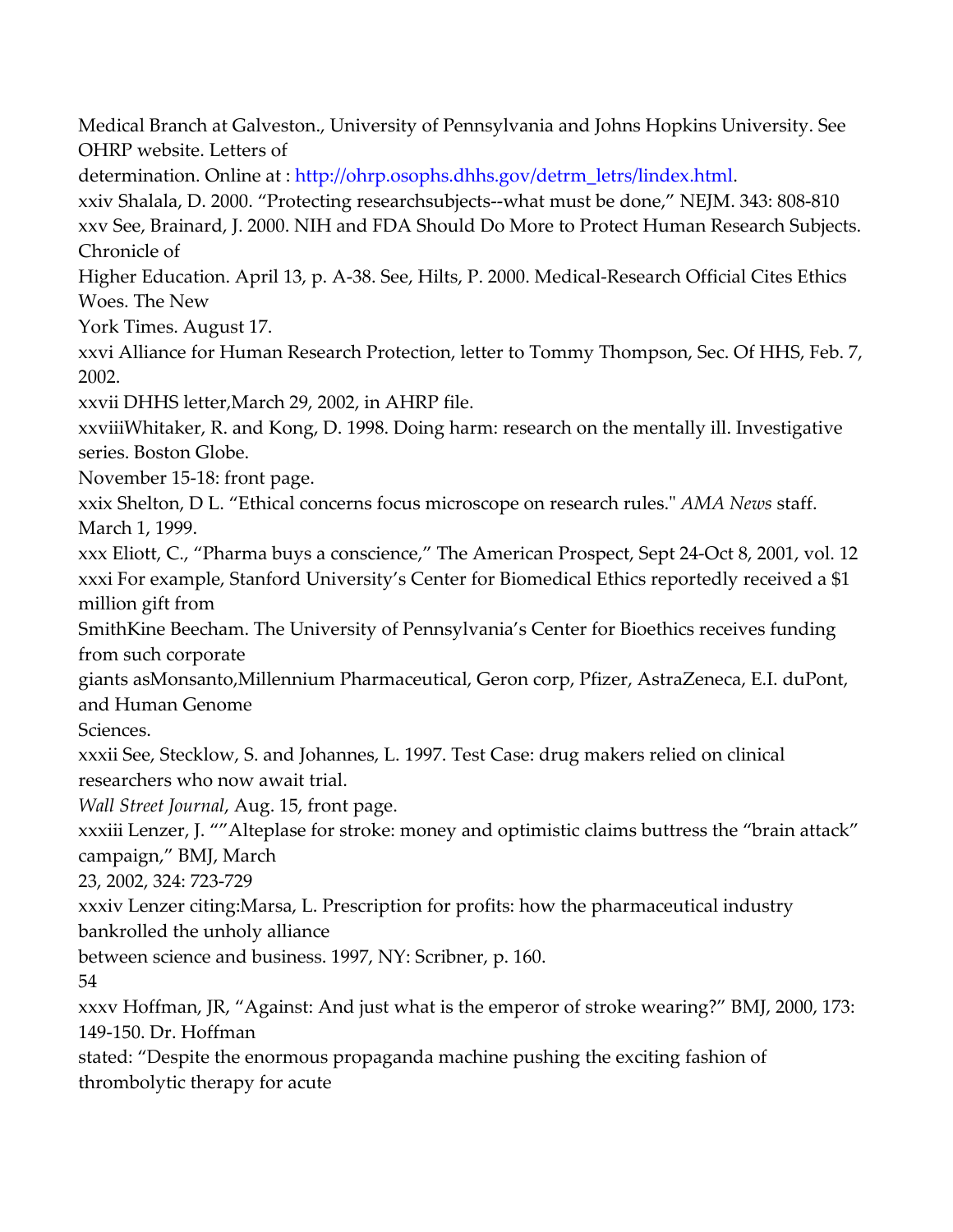ischemic stroke, there is good reason to question the efficacy of such therapy and overwhelming reason to question its

effectiveness."

xxxvi Choudhry NK, Stelfox HT, Detsky AS. "Relationships between authors of clinical practice guidelines and

the pharmaceutical industry," JAMA 2002. 287: 612-617.

xxxvii Bodenheimer, T. "Uneasy alliance—clinical investigators and the pharmaceutical industry," New Eng J Med,

2000, 342: 1539-1544; See also, Bodenheimer, T. "Conflict of interest in clinical drug trials: a risk factor for scientific

misconduct," DHHS Conflict of Interest Conference, Aug 15. 2000 http://ohrp.osophs.dhhs.gov/coi/bodenheimer.htm.

xxxviii Thomas Laughren, M.D. "FDA's perspective on the use of placebo in psychotropic drug trials," University of

Texas, Dept. of psychiatry and Committee for the Protection of Human Subjects. Placebo in mental health research:

science, ethics and the law. April 7 and 8, 2000. Audio tape in author's possession.

xxxix Brown University Press Release: February 28, 2002, at:

http://www.brown.edu/Administration/News\_Bureau/2001-02/01-091.html

See, Zimmerman,M, American Journal of Psychiatry,March 2002

xl "Effect of Hypericum perforatum (St John'sWort) inMajor Depressive Disorder: A Randomized Controlled

Trial,"JAMA Vol. 287 No. 14, April 10, 2002, at:

http://jama.ama-assn.org/issues/v287n14/rfull/joc11936.html.

xli Kupfer, D. J.MD and Frank, E. "Placebo in Clinical Trials for Depression

Complexity and Necessity," Editorial, JAMA. 2002;287:1807-1814.

xlii Dr. Kupfer also serves on the advisory boards of Eli Lilly and Forest. See, Kupfer, DJ, Findling, RL, Geller,

B and Ghaemi, N, "Treatment of bipolar disorder during childhood, adolescent, and young adult years, Journal

of Clinical Psychiatry, http://www.psychiatrist.com/audiograph/kupfer/index.htm.

xliii Smith, R. " Maintaining the integrity of the scientific record," British Medical Journal, Sept., 2001, vol 323: 588.

xliv Okie, S. "Missing data on Celebrex: full study altered picture of drug," the Washington Post, Aug. 5, 2001,

Front page: http://www.washingtonpost.com/ac2/wp-dyn/A33378-2001Aug4?language=printer. xlv Willman, D "Propulsid: A Heartburn Drug, Now Linked to Children's Deaths,"

LAT, December 20, 2000, Front page.

http://www.latimes.com/news/nation/reports/fda/lat\_propulsid001220.htm.

Wednesday, December 20, 2000.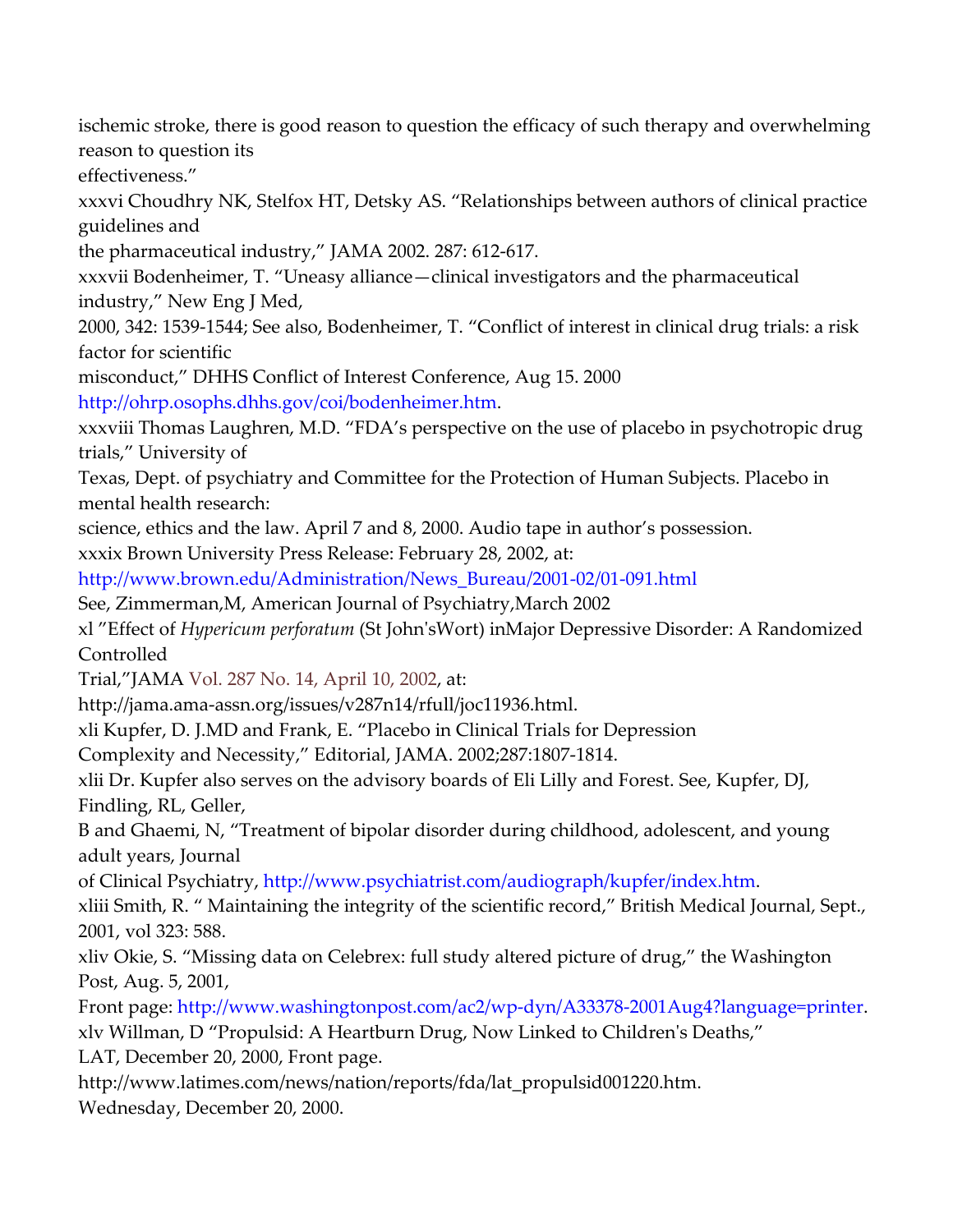xlvi "FDA Criticized For Delay Pulling Drug," CBS Evening News April 26, 2000 http://www.cbsnews.com/stories/2000/04/26/eveningnews/main189083.shtml. xlvii Spice, B. Science Editor. 2000.Was baby treated for ailment he didn't have? Pittsburgh Post-Gazette. July 9. Online at: http://www.post-gazette.com/healthscience/20010709gage0709p5.asp. 55 xlviii Madsen Al, et al, 1998. Neuroleptics in progressive structural brain abnormalities in psychiatric illness. The Lancet. 352: (9130) 784; Harrison P, et al. 1999. Review: the neuropathological effects of antipsychotic drugs, Schizophr Res. 40:87-99 and Gur, R.E, et al. 1998. A follow-up magnetic resonance imaging study of schizophrenia. Archives of General Psychiatry. 55: 145-152 and Gur, R.E., et al, 1998. SubcorticalMRI volumes in neuroleptic-naive and treated patients with schizophrenia. American Journal of Psychiatry. 155:1711-1717, http://ajp.psychiatryonline.org/cgi/content/full/155/12/1711#F1J and JaussM. 1998. Severe akathisia during olanzapine treatment of acute schizophrenia. Pharmacopsychiatry. 31:146-8. xlix Hyman, SE. and Nestler, EJ. 1996. Initiation and adaptation: a paradigm for understanding psychoactive drug action. Am J Psychiatry. 153:151-162. See also, Konradi, C., et al. 1996. Amphetamine and dopamineinduced immediate early gene expression in striatal neurons depends on postsynaptic NMDA receptors and calcium. Journal of Neuroscience. 16:4231-9. l Hyman. Ibid., p. 151 li Vitiello, B " psychopharmacology for young children: clinical needs and research opportunities," Pediatrics, Oct 2001, Vol. 108 Issue 4, p983, 7p. Quote, p. 987 (estimated). lii Vitiello, quote, p. 983. liii Zyprexa was approved by the FDA in 1996 for adult schizophrenia. livWhitaker, R.Mad in America, Perseus Books, 2001, p. 281. lv Dr. David Healy, "Testing psychotropic drugs in children," April 30, 2002, see: www.researchprotection.org. lvi Zyprexa (olanzapine) was approved by the U.S. Food and Drug Administration, on March 19, 2000 for "the shortterm treatment of acute manic episodes associated with bipolar disorder." lvii See Krishnamoorthy, J. and King, B. H. 1998. Open-label olanzapine treatment in five preadolescent children. Journal of Child and Adolescent Psychopharmacology. 8:107-13.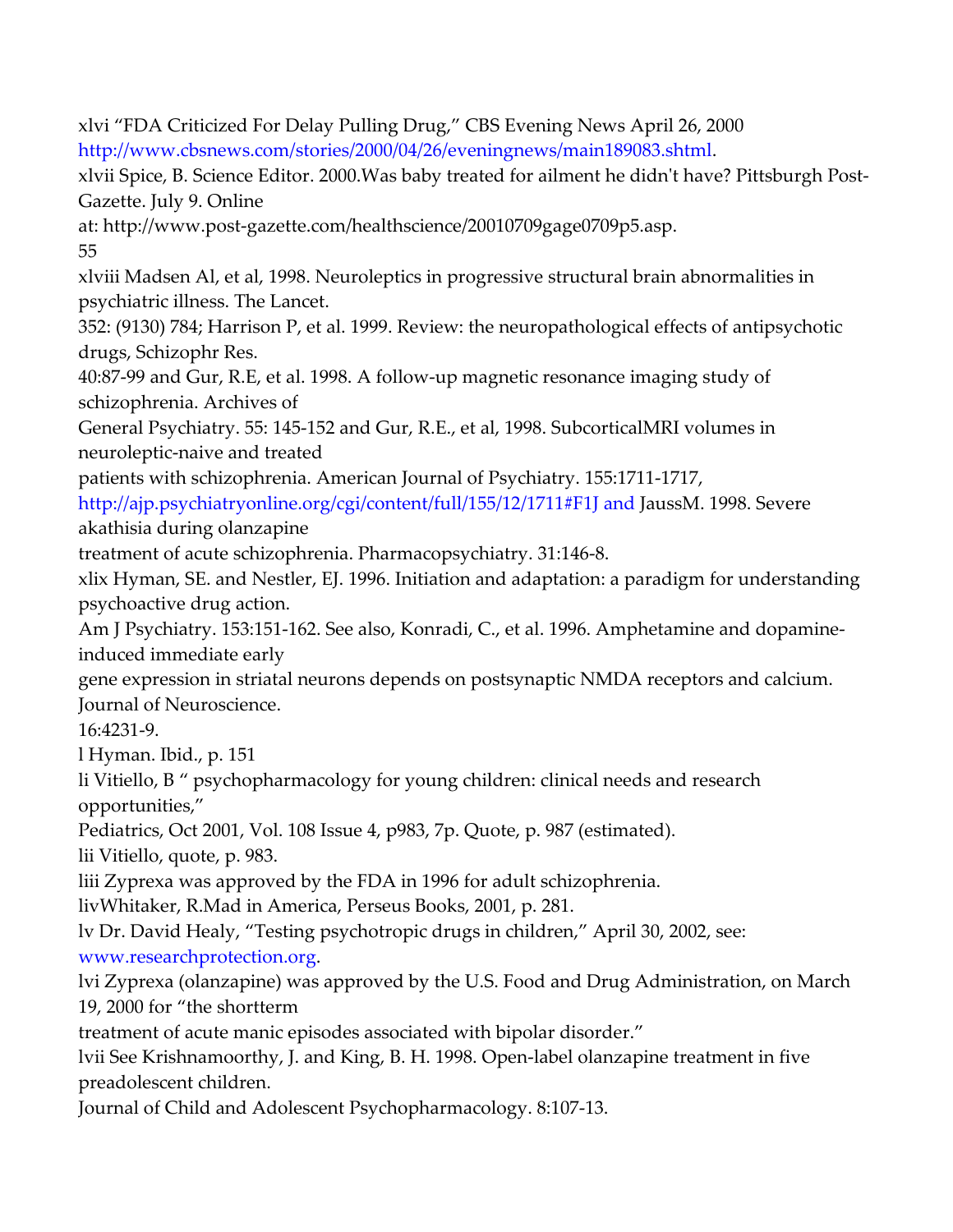lviii Temple, RT and Himmel, MH "Safety of Newly Approved Drugs Implications for Prescribing," JAMA, Editorial, Vol. 287 No. 17, May 1, 2002, p. 2273.

Attachment # 3 BUP-buproprion, BUPSR-buproprion SR, NEF-nefazodone, VLFXR-venlafaxine XR, MRTmirtazapine, SSRI-selective serotonin reuptake inhibitor, TCA-tricyclic antidepressant, MAOImonoamine oxidase inhibitor, ECT-electroconvulsive therapy. Attachment #4 Drugs of 4 patients subbed without OK Switch at Fuller mental health clinic aimed at research By Ellen Barry, Globe Staff, 11/10/2003 A doctor at a state mental health facility changed patients' medications last year so that they would be eligible for a study of a new psychiatric drug, violating basic guidelines for research on human subjects and causing dangerous side effects in a 43-year-old man with schizophrenia, a state investigation has found.

The Disabled Persons Protection Commission uncovered numerous ethical violations at the Solomon Carter Fuller Mental Health Center by Boston Medical Center physicians contracted to treat patients there.

According to a DPPC report, patients' medications were switched without informed consent and without a clear medical need, the changes were made more than two months before the human-studies review boards approved the research protocol, and the patients involved were clearly not eligible under the criteria for the study, which specified that subjects be outpatients.

One of the four patients whose medication was switched, a man who had been stable for 10 years on the drug Clozaril, became so ill and acutely psychotic that he spent months in and out of hospital wards. He was diagnosed with neuroleptic malignant syndrome, a rare, sometimes lethal side effect of medication changes, according to the commission's report. When the man's health problems grew serious enough to discuss in a Department of Mental Health case conference, a top state mental health official expressed shock that there was a plan to use patients as human research subjects.

"The incident . . . was an egregious series of events that led to a patient experiencing debilitating psychiatric and medical symptoms," wrote Clifford Robinson, Department of Mental Health area director, in a September memorandum about the investigation. The incident "delineated what can happen when a research project is introduced into a clinical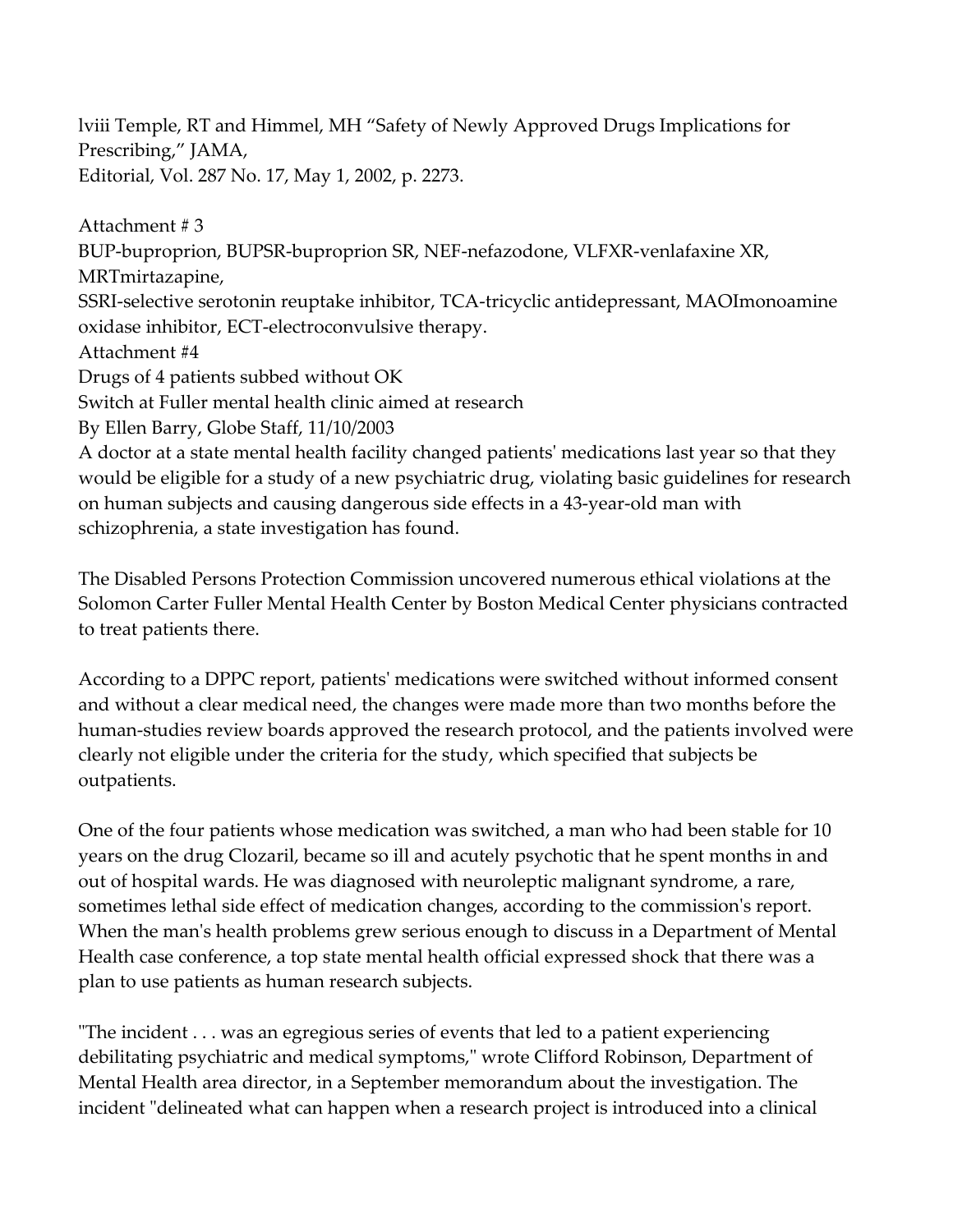environment that is unprepared for it."

The DPPC is an independent state agency that investigates alleged abuse against any disabled person in the Commonwealth. A year ago, Janssen Pharmaceutica was preparing to introduce Risperdal Consta, a two-week injectible form of Risperdal, its drug to treat schizophrenia.

To troubleshoot its instructions for physicians switching patients from oral Risperdal to Consta injections, Janssen asked a number of researchers -- among them Dr. Domenic Ciraulo, Boston Medical Center's chief of psychiatry -- to test the transition on a total of 60 adult patients who were on oral Risperdal, said Carol Goodrich, a Janssen spokeswoman. Each site would be paid on completion of the trial, Goodrich said. Janssen declined to reveal the amount.

Ciraulo turned to the Fuller as a site for the study, delegating authority to its medical director, Dr. Douglas Hughes. The prospect of a clinical trial at the Fuller promised to bring prestige to a downtown community health center that, situated among many august research centers, "had not been an attractive place for residents and medical students," Hughes later told investigators. "We saw the Consta study as an opportunity."

But as they looked for eligible subjects, one doctor began asking patients about participating in the trial. Last fall, months before review boards for Boston University and the Department of Mental Health had approved the study, the doctor switched four patients to oral Risperdal so they could be enrolled in the trial, the report said.

By late January, one of the four became so confused and delusional that he was sent to the emergency room and frequently needed to be restrained. Months later, when he returned to the Fuller, he was emotionally drained and sensitive to any antipsychotic medication. Known among the staff as an avid and "very knowledgeable" Red Sox fan, the patient was asked by a state investigator for a favorite player on the current team. He mentioned Carl Yastrzemski, who retired from baseball 20 years ago, and had no response to the names "Nomar," "Manny," or "Pedro," the report said.

The clinical trial at the Fuller was halted in February, and no patients there ever received Consta. The other three patients switched to Risperdal suffered no ill effects.

Changing medications for research without the patients' consent is unethical, and it's especially questionable in a state institution, said Dr. Peter Lurie, a medical researcher with Public Citizen's Health Research Group, which monitors research ethics.

Institutionalized patients, like prisoners, may feel pressure to become subjects, and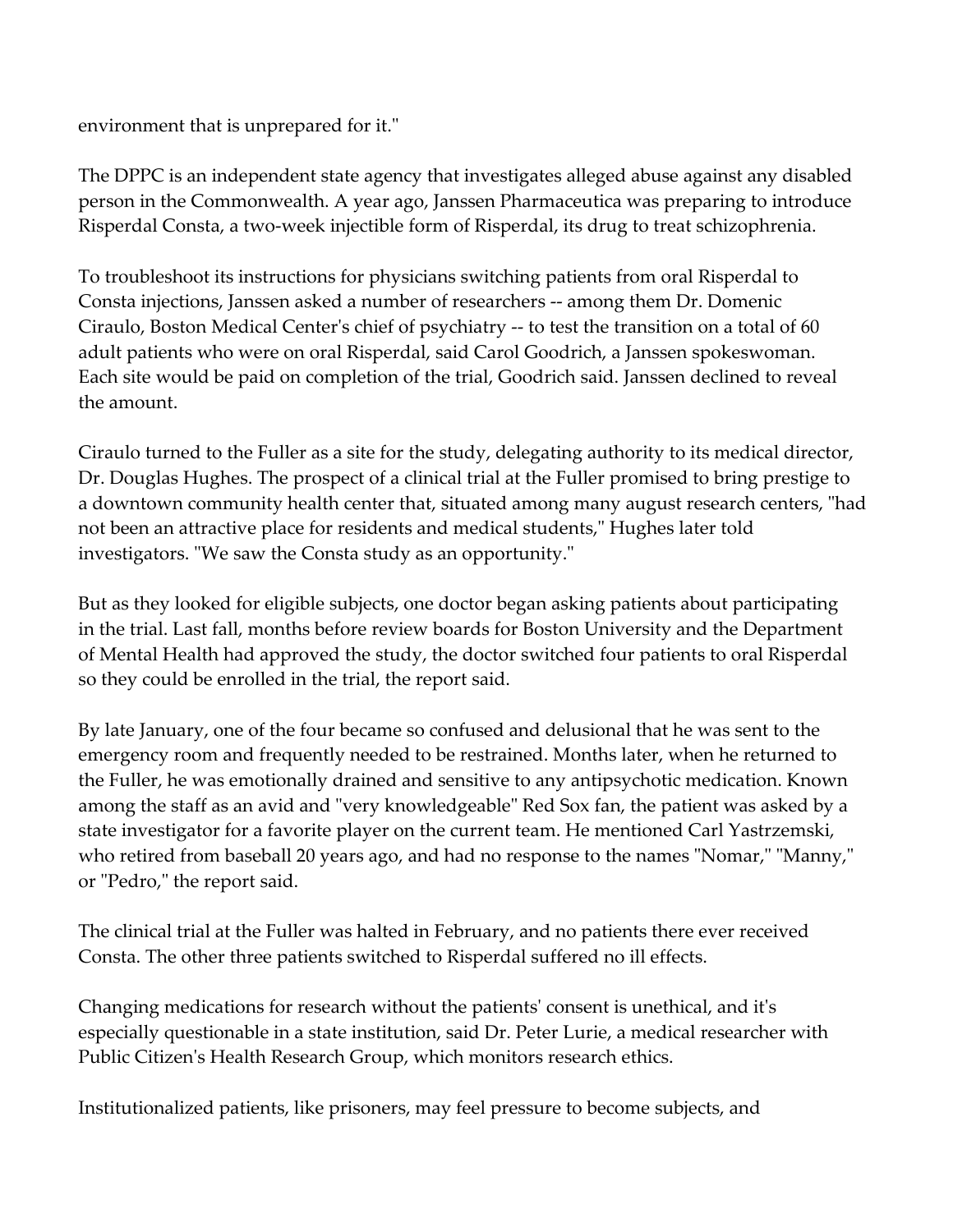researchers, as well as their institutions, could benefit financially from recruiting subjects, Lurie said. As soon as medication changes were made, the clinical trial was effectively underway, without oversight to protect subjects' rights -- "a flagrant violation of clinical ethics," he said.

The names of doctors involved were deleted from the commission report, but Department of Mental Health officials and Hughes acknowledged their identities. On Sept. 29, Hughes resigned his position as medical director of the Fuller, explaining in a letter to center director Dr. Mary Louise White that he believed he "share[d] responsibility" for the change of medication, which he ascribed to a "failure of communication between the principal investigator and the physicians . . . at the SCFMHC."

Hughes, who was listed as one of Boston magazine's "Best Doctors" in 2000, is now associate director of training and medical director of outpatient services at BMC's department of psychiatry. He is a paid speaker for Janssen Pharmaceuticals, and earned more than \$30,000 in speaking fees last year, he said.

The attending physician who switched the four patients, Dr. Valentina Jalynytchev, is still working at the Fuller, said Lester Blumberg, chief of staff at the Department of Mental Health.

Jalynytchev did not respond to requests to be interviewed for this article, but told investigators that she believed preparing the patient to receive Consta -- the first injectible form of a newer generation antipsychotic -- was a "good treatment option," made with "nothing but his best interest in mind."

Both doctors plan to appeal the report's findings, said Ellen Berlin, a Boston Medical Center spokeswoman. Berlin would not say whether either doctor had been disciplined.

The doctors could also be disciplined through the Massachusetts Board of Registration in Medicine, which reviews complaints of misconduct and regulates doctors' licenses to practice medicine. No public information is available about action in this case, said Nancy Achin Audesse, the board's executive director.

In an interview, Hughes said Ciraulo had given him authority over the study at the Fuller, but he had received no training in working with human subjects. The physicians at the Fuller, he said, believed that it was permissible to switch patients' medications so they could be eligible for the study. When staff members complained that the switch was unethical, Hughes said, he asked Ciraulo informally whether informed consent was necessary.

"I said, `Is this OK? Is this a problem? Can we not switch people's medications from one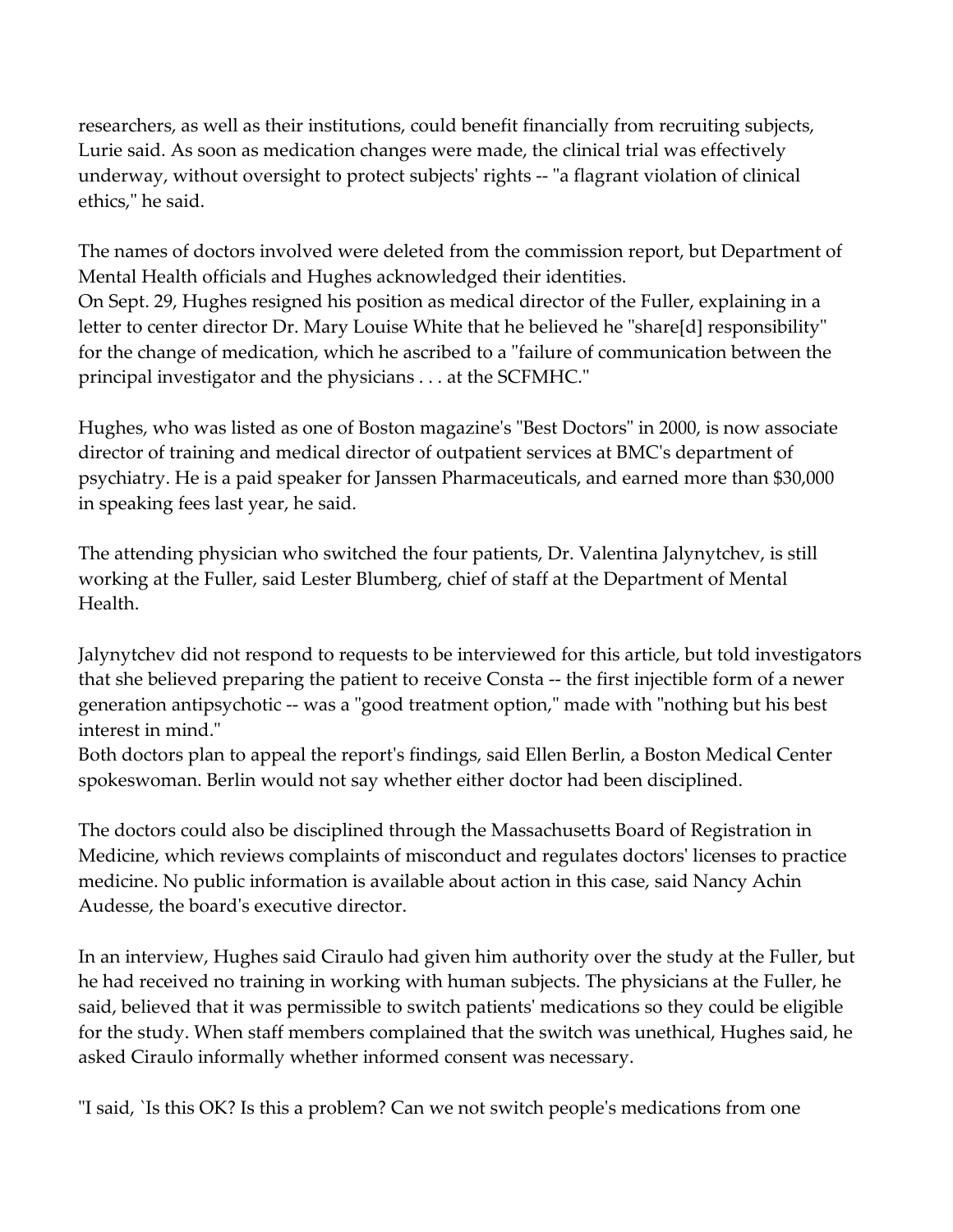approved atypical [antipsychotic medication] to another?' " Hughes recalled in a telephone interview last week. Ciraulo, he said, told him doctors were free to do that.

Through Berlin, Ciraulo declined requests to be interviewed for this article. But in the state report, Ciraulo was quoted as saying that he had "no clinical responsibility" over Fuller psychiatrists.

His attorney told the Disabled Persons Protection Commission that the Fuller "does not allow [Ciraulo] . . . the authority necessary to deal with situations that may be regarded as his responsibility" as the leader of the study.

Ciraulo, a well-published researcher, has received research grant funding from Janssen Pharmaceutica, served as a Janssen consultant, and received support from Janssen for the department of psychiatry, a Boston University faculty disclosure report said.

Top officials of the Department of Mental Health first learned of the study in February, during a medical staff conference to discuss patients. After the meeting, the area medical director, Dr. David Hoffman, wrote of his shock to discover that a trial was underway: "I was never cc'd on any of this, and I didn't know anything about a drug study at the Fuller involving our patients as human subjects. At that point, I began to realize how problematic this was. The medication switch from Clozaril to Risperdal was a violation of the drug study's protocols." Within weeks, investigations were underway at the commission, the Department of Mental Health, and Boston Medical Center. The Consta study was terminated by the DMH's Research Review Committee on Feb. 21.

In its review, the Department of Mental Health determined that neither Jalynytchev nor Hughes, her supervisor, intentionally jeopardized patients.

"This was a physician who was poorly informed and poorly supervised about conducting research," said Blumberg, the chief of staff. "Her direct supervisor should have known, if he didn't know."

Instead, Robinson, the Department of Mental Health area director, wrote a blistering memorandum pointing to a "major systems failure" in Boston Medical Center's patient safeguards.

Robinson also criticized the hospital's internal review, which "failed to identify, in any material way, what went wrong, how broad the breakdown was and what could be learned from it." The review did not address the fact that Jalynytchev had switched the medication of four patients, not just the one who was injured, he wrote.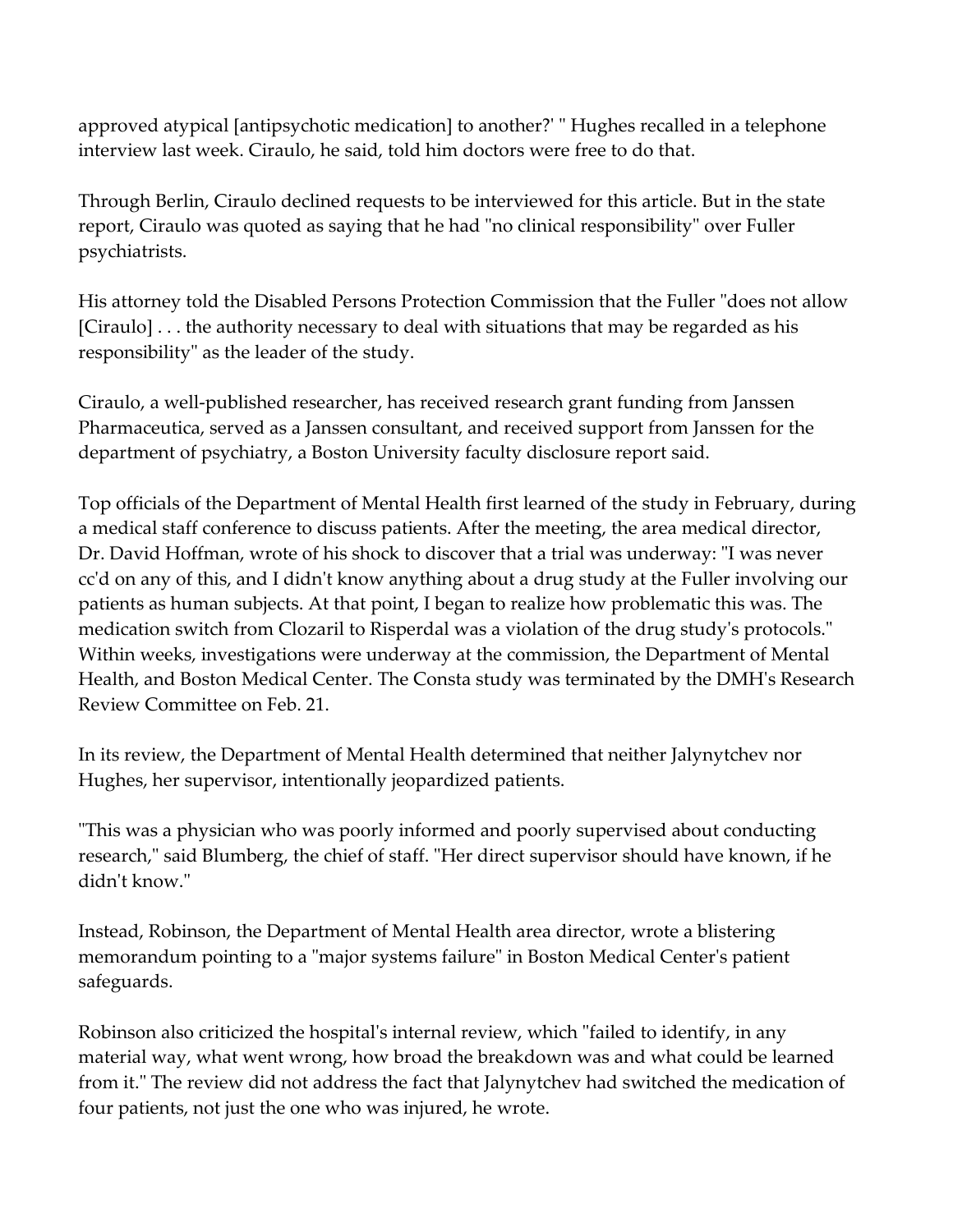"The absence of a sense of remorse in any document reviewed is another noteworthy commentary on the failure of this process to attend to the harm that resulted," Robinson noted. Berlin, the BMC spokeswoman, did not respond to the criticism of the internal review. Boston Medical Center "immediately implemented" a corrective action plan to improve aspects of patient care at the Fuller, according to a press release from the hospital. The two institutions are discussing a range of changes to prevent a recurrence, from appointing a liaison to oversee joint activities to eliminating all research, the release said.

Researchers at the hospital are also being asked to undergo recertification in the ethics of human research. An e-mail widely circulated last week among medical center psychiatrists and psychologists announced that they will have to take monthly quizzes on such issues as federal regulations, internal review-board policies, and conflict of interest. The e-mail was provided to the Globe.

The quizzes, which will be graded, may be a "bureaucratic hurdle," the letter explains, but the Office of Clinical Research sees it as "a necessary step to keep our researchers current on clinical research information and to provide appropriate protection for the subjects who volunteer for our studies."

Mental health officials could prohibit Boston Medical Center from undertaking clinical trials at state facilities, Blumberg said.

The episode has not jeopardized the mental health agency's contract with the medical center, he said. "It's been a long and positive relationship," he said. "Part of what is so troubling about this is that it's an anomaly in our relationship with them."

Ellen Barry can be reached at barry@globe.com. © Copyright 2003 Globe Newspaper Company.

Attachment # 5 http://www.ahrp.org Alliance for Human Research Protection. Extensive files of relevant, well researched material with links to other pertanint sites. http://www.ama-assn.org/ama/pub/category/4263.html AMA Gift Guidelines http://www.fda.gov/cder/warn/index.htm FDA warning letters http://www.followthemoney.org/index.phtml Money in state politics including Pharma http://bmj.com/cgi/content/full/325/7358/243?view=full&pmid=12153919 Atypicals/Diabetes http://www.nofreelunch.org Watchdog Group http://www.opensecrets.org/ Money in Federal Politics http://www.publicintegrity.org/dtaweb/home.asp The Center for Public Integrity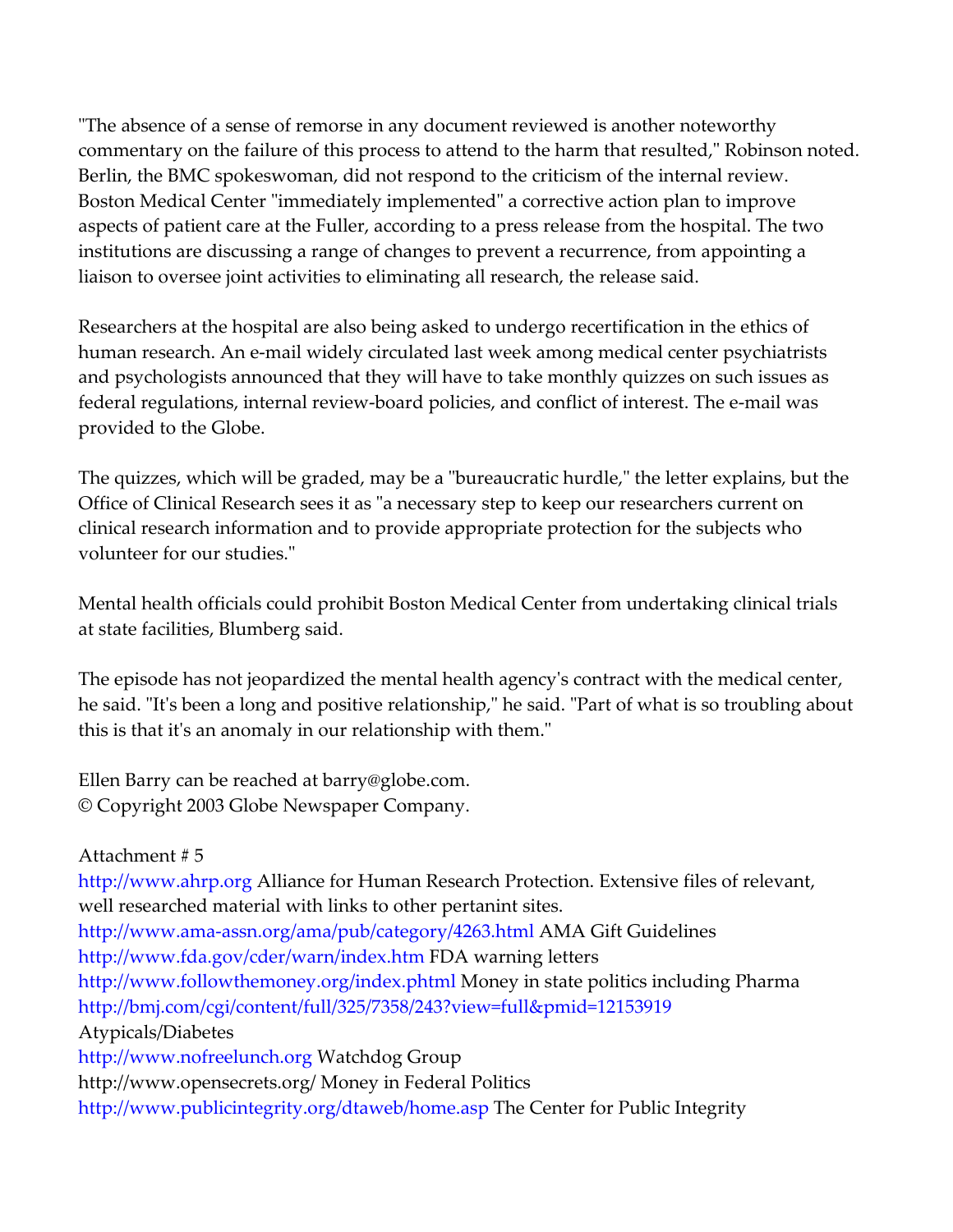http://www.adrugrecall.com A side-effects law firm. http://aspe.dhhs.gov/health/reports/?plain General medical reports http://www.findarticles.com/cf\_0/PI/subject.jhtml?topic=health excellent Health issue search engine http://oig.hhs.gov/fraud/complianceguidance.html HHS OIG Guidelines http://www.bio-itworld.com/news/111202\_report1519.html FDA Mark McClellan http://www.cspinet.org/integrity/index.html Excellent site ties Pharma money to groups/individuals http://www.nytimes.com/2003/07/22/politics/22DRUG.html?th=&pagewanted=print&positio n drug reimportation article http://www.fda.gov/cder/warn/index.htm FDA warnings to drug companies http://www.namiscc.org/Research/2002/AntipsychoticSuicideRisk.htm report on suicide and anti-psychotic drugs http://www.fda.gov/cber/guidelines.htm FDA Guidance documents http://www.fda.gov/medwatch/index.html FDA medication safety/adverse reaction site http://www.citizen.org/hrg Public Citizen medical watchdog group http://www.namiscc.org/Research/2002/AntipsychoticSuicideRisk.htm report on suicide and anti-psychotic drugs http://www.researchprotection.org/infomail/0503/10.html Paxil Suicides www.drugawareness.org http://www.thejournalnews.com/rtc/27part1.htm psycholeptic drugs and kids http://www.tribnet.com/news/v-printer/story/1943204p-2053843c.html Pharma money in research http://education.guardian.co.uk/print/0,3858,4417163-48826,00.html Healy followup http://www.pharmapolitics.com CBC on Healy affair http://moshersoteria.com Dr Loren Mosher http://www.socialaudit.org.uk/58092-DH.htm#SSRIs%20&%20WITHDRAWAL Antidepressant withdrawal Healy http://www.socialaudit.org.uk/58090- DH.htm#ANTIDEPRESSANTS%20AND%20SUICIDE Antidepressant suicide Healy http://www.socialaudit.org.uk/58000-00.htm#Correspondence Antidepressant debate Healy http://www.mhmr.state.tx.us/centraloffice/medicaldirector/TMAPover.html TMAP History http://www.bhicares.org/guidelines.shtml Colorado version of TMAP http://www.capitol.state.tx.us/tlo/76R/billtext/HB02952I.HTM Texas TMAP legislation TEXAS LEGISLATION

http://www.capitol.state.tx.us/cgibin/ tlo/textframe.cmd?LEG=77&SESS=R&CHAMBER=S&BILLTYPE=B&BILLSUFFIX=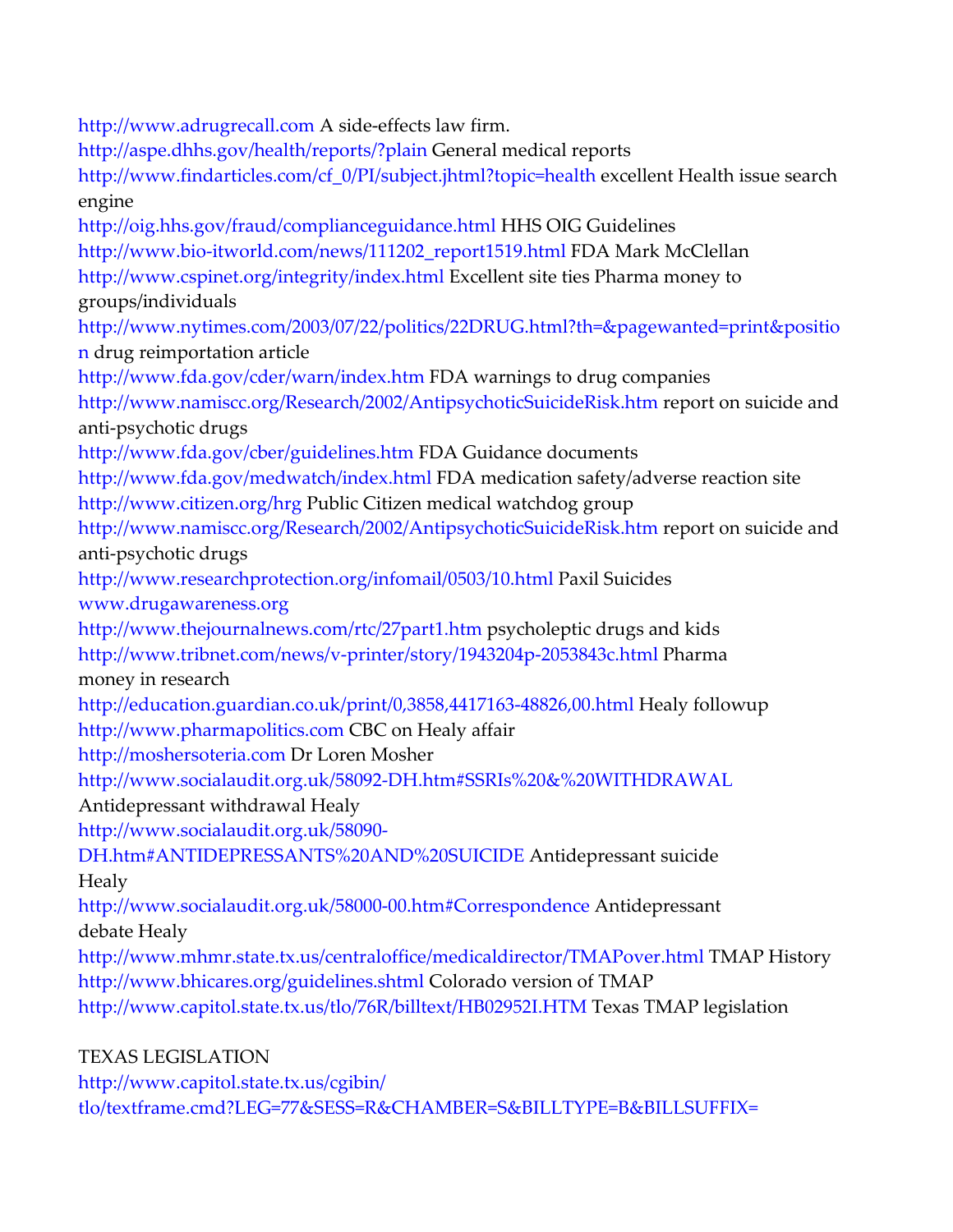00644&VERSION=5&TYPE=B http://www.capitol.state.tx.us/cgibin/ tlo/textframe.cmd?LEG=77&SESS=R&CHAMBER=H&BILLTYPE=B&BILLSUFFIX= 00772&VERSION=5&TYPE=B http://www.capitol.state.tx.us/cgibin/ tlo/textframe.cmd?LEG=77&SESS=R&CHAMBER=H&BILLTYPE=B&BILLSUFFIX= 01314&VERSION=5&TYPE=B http://www.capitol.state.tx.us/cgibin/ tlo/textframe.cmd?LEG=77&SESS=R&CHAMBER=S&BILLTYPE=B&BILLSUFFIX= 00347&VERSION=5&TYPE=B http://www.capitol.state.tx.us/cgibin/ tlo/textframe.cmd?LEG=77&SESS=R&CHAMBER=H&BILLTYPE=B&BILLSUFFIX= 01094&VERSION=5&TYPE=B http://www.capitol.state.tx.us/cgibin/ tlo/textframe.cmd?LEG=77&SESS=R&CHAMBER=H&BILLTYPE=B&BILLSUFFIX= 01887&VERSION=5&TYPE=B http://www.swmed.edu/home\_pages/news/algorith.htm http://www.mcmanweb.com/article-184.htm http://www.nasmhpd.org/meddir2.htm 1977 TMAP site with references http://www.washingtonmonthly.com/search.html http://www.psychiatrictimes.com/p970664.html 1997 journal article with references http://www.mentalhealth.ucla.edu/webcasting/speakerbios/trivedi.htmlv ties Trivedi & Rush to 1990 AHCPR depression guideline panel http://www.icmpe.org/test1/journal/issues/v2i3/v2i3abs04.html check out the funding sources that sponsored this TMAP report Jason Foster FDA advisory urges caution in children's use of antidepressants The Herald October 28, 2003 Gardiner Harris F.D.A. Intensely Reviews Depression Drugs The New York Times October 28, 2003 Marc Kaufman FDA Cautions on Antidepressants and Youth The Washington Post Oct 27, 2003 FDA Issues Public Health Advisory Entitled: Reports Of Suicidality in Pediatric Patients Being Treated with Antidepressant Medications for Major Depressive Disorder (MDD) October 27, 2003 Jeffrey Kluger Medicating Young Minds: Drugs have become increasingly popular for treating kids with mood and behavior problems. But how will that affect them in the long run? The Times Online Oct. 26, 2003 David Davis Losing the Mind: David Oaks and Others in the 'Mad Pride' Movement Believe Drugs Are Being Overused in Treating Mental Illness, and They Want the Abuse to Stop. Los Angeles Times October 26, 2003